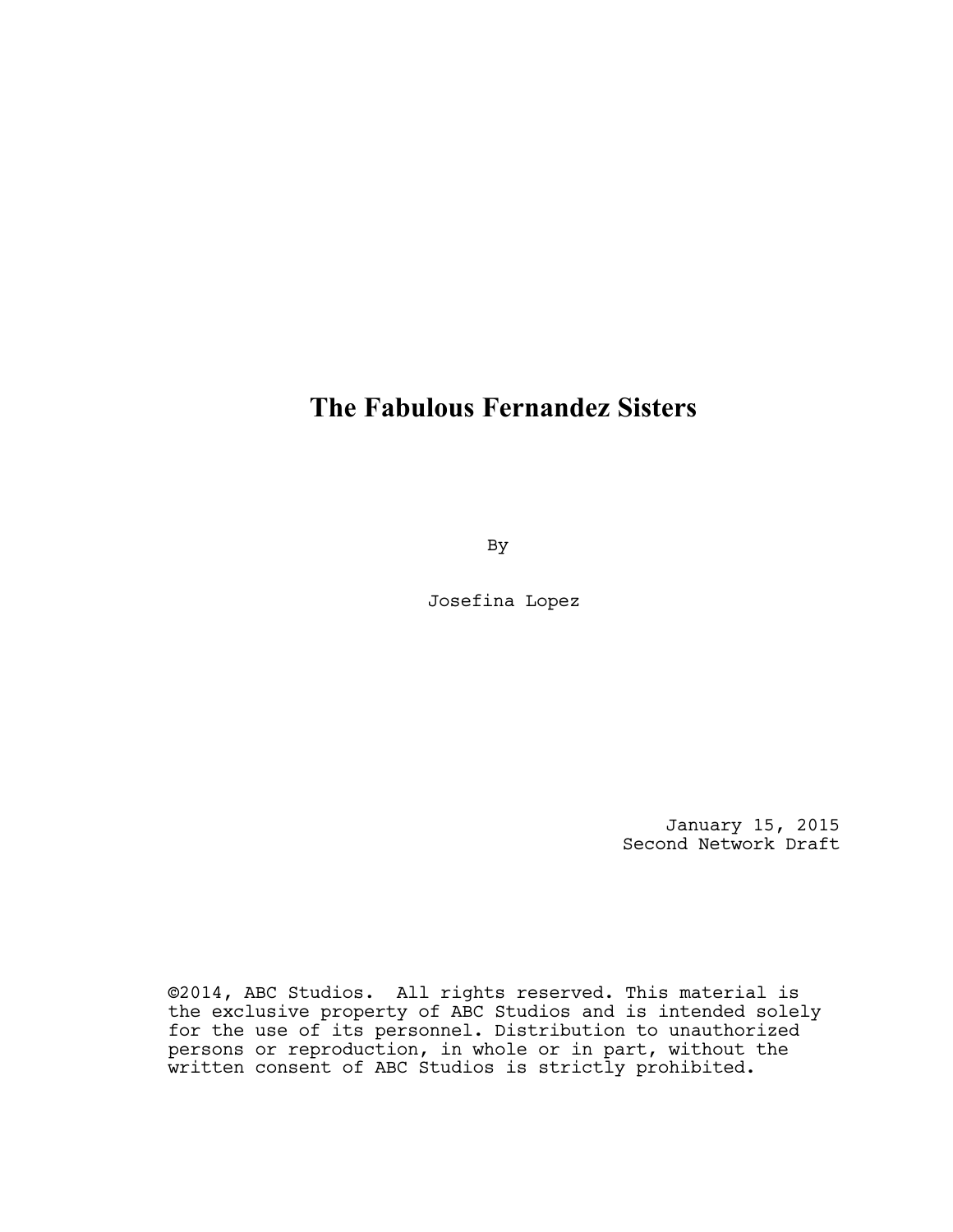ACT ONE

FADE IN:

DREAM SEQUENCE

INT. MEXICAN KITCHEN - NIGHT

CRISTAL FERNANDEZ, 50s, is busy cooking. On the kitchen table is a feast of the best Mexican food. Cristal takes off her apron.

TINA FERNANDEZ, 21, Mexican-American, light complexion, very cute, walks into the kitchen. Her eyes widen with delight at all the delicious food and deserts. (CRISTAL ONLY SPEAKS IN SPANISH.)

> CRISTAL I left you all you need. I am ready to go now.

Cristal picks up a suitcase and makes for the door. Tina runs up to her and pulls on her suitcase so she won't go.

> CRISTAL (CONT'D) Don't worry, it's your turn now. Take care of the family.

Tina pulls on Cristal's hand and then it turns into a skeleton's hand. Cristal's face turns into a skull and transforms into "la muerte" (death) and then turns to black dust. Tina screams. Her scream blends into a high-pitched alarm clock.

INT. DORM ROOM - NIGHT

Tina wakes up from her nightmare.

ALARM BLARES

Tina turns off the alarm and remains in bed calming her nerves.

Her cellphone rings and she jumps up startled. Tina looks at her cell phone and on the screen reads "BIG SIS". She answers.

> TINA Hi... Yes, yes, I'm coming to the party. (MORE)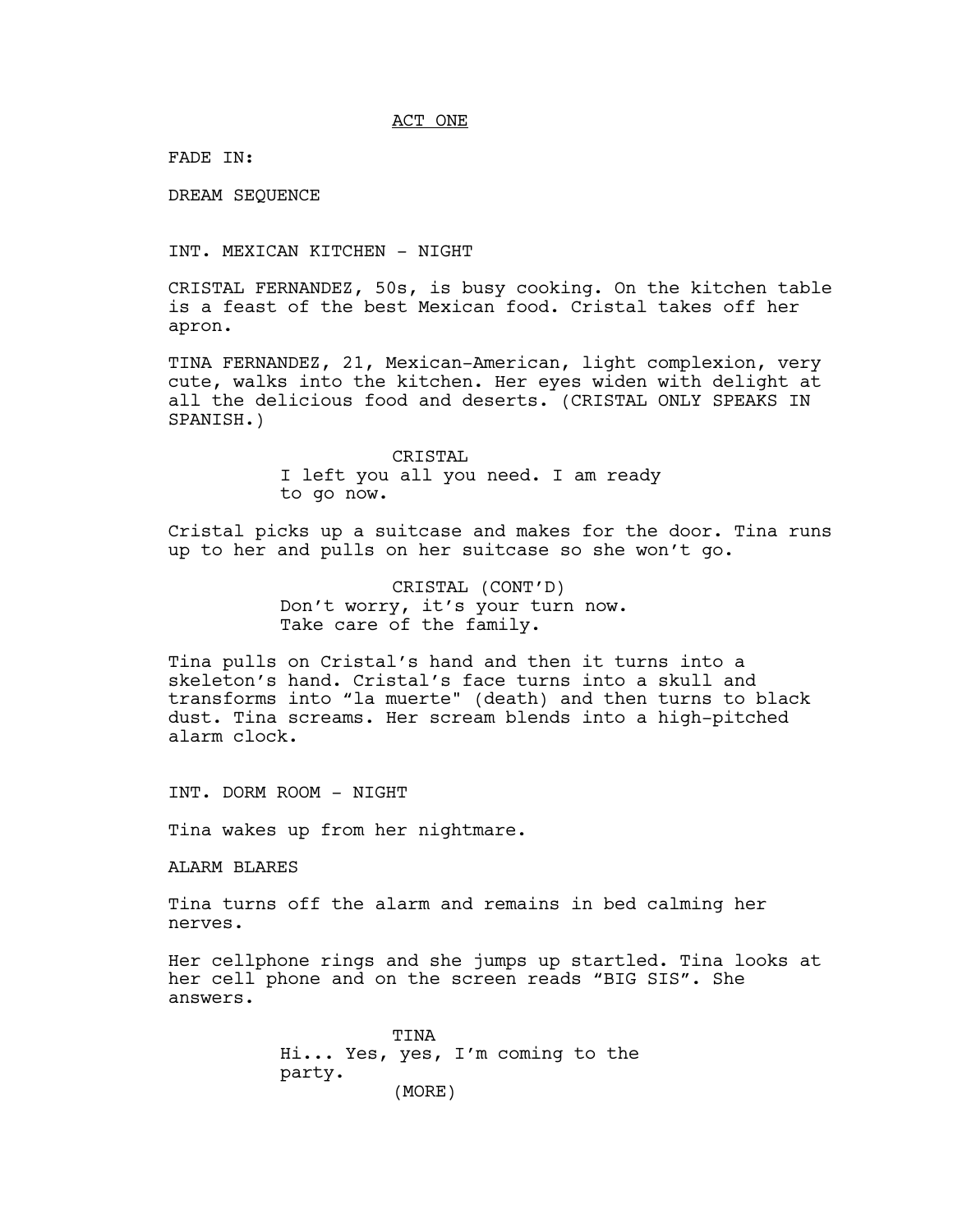Yes, I'll stop at the store and pick up the Margarita mix and the cake for Rudy. Yeah, I'm leaving right now. TINA (CONT'D)

EXT. BOYLE HEIGHTS, MARIACHI PLAZA - ESTABLISHING SHOT -MAGIC HOUR

The sun sets on Mariachi Plaza with the skyscrapers of Downtown L.A. in the background.

EXT. THE FERNANDEZ HOUSE - ESTABLISHING SHOT - NIGHT

The house is a humble two bedroom house with a green lawn and several blooming rose bushes. MUSIC can be heard coming from the house and LOUD NOISES from PARTY GOERS.

INT. FERNANDEZ FAMILY HOUSE, BATHROOM - SAME

RODOLFO FERNANDEZ, SR, 50s, a handsome man with strong features befitting a "Latin Lover" movie star, steps in front of a mirror. He combs his hair back using TRES FLORES (three flowers) brilliantine and grooms himself with sensuality.

Cristal steps into the bathroom and hands him a newly pressed white guayabera shirt. He takes it from her, closes the door, and dresses himself lovingly finishing his ritual. He EXITS.

INT. FERNANDEZ FAMILY HOUSE, HALLWAY - CONTINUOUS

Rodolfo steps out of the bathroom making an entrance to welcome the GUESTS at the fiesta.

On the walls of the hallway are SEVERAL PICTURES and TROPHIES of the Fernandez Sisters in pink Mariachi outfits.

INT. FERNANDEZ FAMILY HOUSE, LIVING ROOM - CONTINUOUS

Rodolfo walks up to his brother and sister, UNCLE PEPE, 50s, dark skin, big moustache, and TIA SOFIA, 50s, a real woman and a gossip queen, already dancing, and hugs them.

> TIA SOFIA Tu estas bueno para traer la muerte; porque te tomas tu tiempo. (Spanish expression: You are a good one to bring death because you take your time.)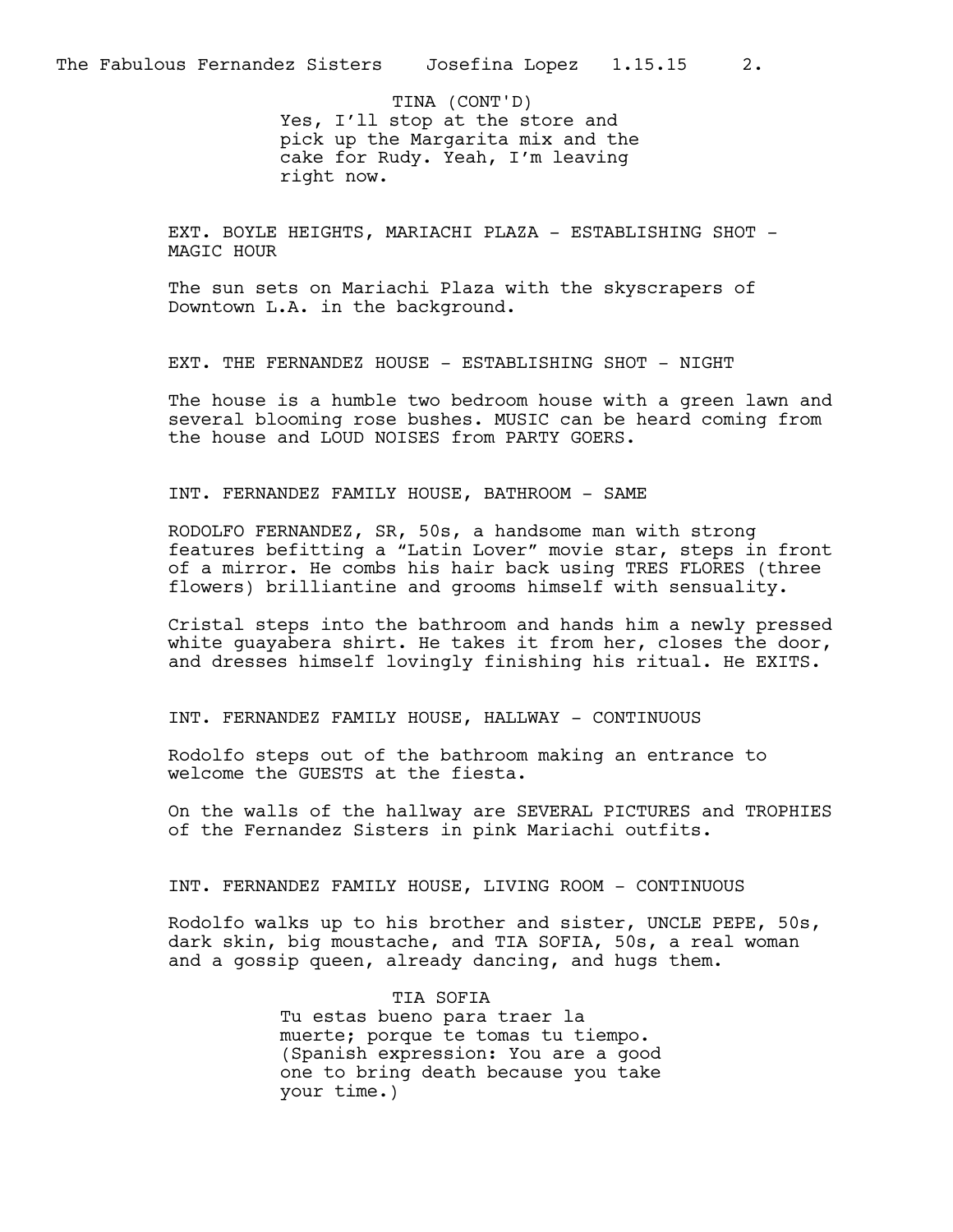RODOLF0 (jokingly) Pues todo lo bueno y guapo toma su tiempo. (Well all that is good and good looking takes it's time.)

They laugh and go to a make shift bar where CONNIE FERNANDEZ, 31, Mexican-American, dark skin, sexy an Immigration Attorney, is serving up tequila shots to all the HAPPY GUESTS and making Margaritas.

## CONNIE

Where's the extra Margarita mix?

Councilwoman Fernandez, MARTHA FERNANDEZ, 36, (Mexican-American, full figured, beautiful), is carrying a tray with appetizers.

> MARTHA Tina is bringing it.

## CONNIE What's taking her so long?

Just then Tina comes into the house carrying two grocery bags with the Margarita mix and a birthday cake. She walks up to Martha and Connie.

#### TINA

Look, I even bought the candles.

Tina shows them two candles in the shape of a "1" and a "3".

MARTHA Can't believe he's going to be thirteen already. Hope he doesn't get moody like when we were teenagers.

TINA That only happens to girls when they get P.M.S.

## CONNIE

Are you kidding me? Boys and men get moody too! They get H.M.T. Hyper male testosterone syndrome. All the lawyers I work with get it at the end of the month.

The sisters LAUGH and drink a tequila shot.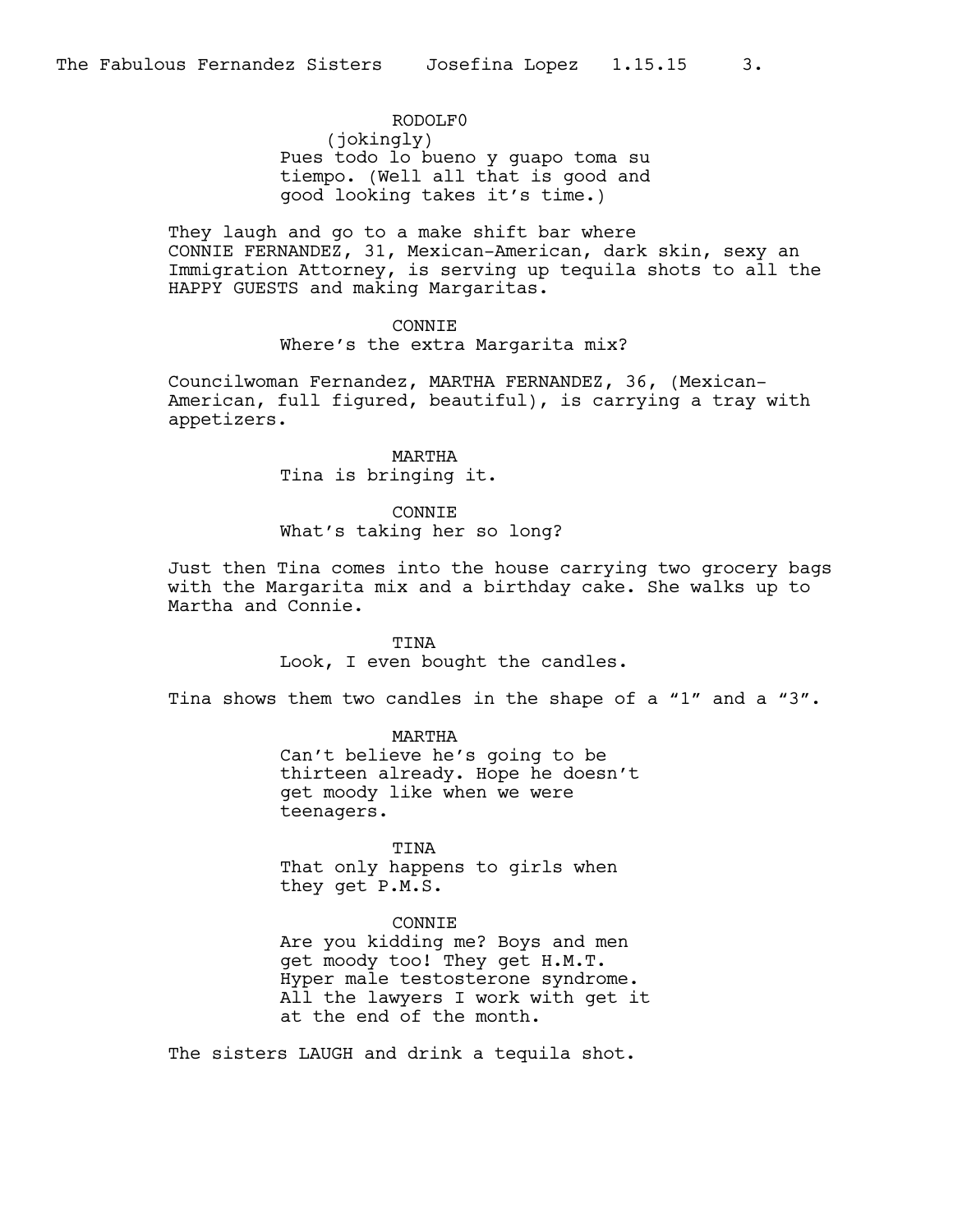## EXT. THE FERNANDEZ HOUSE - SAME

MARY ELLEN HOUSTON (BORN MARIA ELENA FERNANDEZ), 31, light skin, plain, with the perfect blonde highlights, out fit and designer purse, and her husband JERRY HOUSTON, 33, white, tall and stiff, walk up to the house. Mary Ellen touches the doorknob and freezes.

#### QUICK FLASHBACK

RODOLFO SR. PUSHING MARY ELLEN OUT THE DOOR - THE SISTERS AND CRISTAL BEGGING HIM NOT TO KICK HER OUT - HE YELLS "SHE'S A WHORE" AND SLAMS THE DOOR ON MARY ELLEN WHO IS ONLY 15

BACK TO THE PRESENT

JERRY Mary Ellen, what's wrong?

MARY ELLEN I don't know if I can do this. I haven't been back here since--

JERRY Then let's just go home.

MARY ELLEN No, I want to do this. I want to say goodbye to my parents... I want to show them I don't need them.

**JERRY** 

OK, let's just make an appearance, wish Rudy a happy birthday and your parents a safe trip to Mexico.

MARY ELLEN

All right.

INT. THE FERNANDEZ HOUSE - CONTINUOUS

Mary Ellen and Jerry walk in. Cristal immediately hugs Mary Ellen.

> CRISTAL Maria Elena!

MARY ELLEN Mom, please call me Mary Ellen.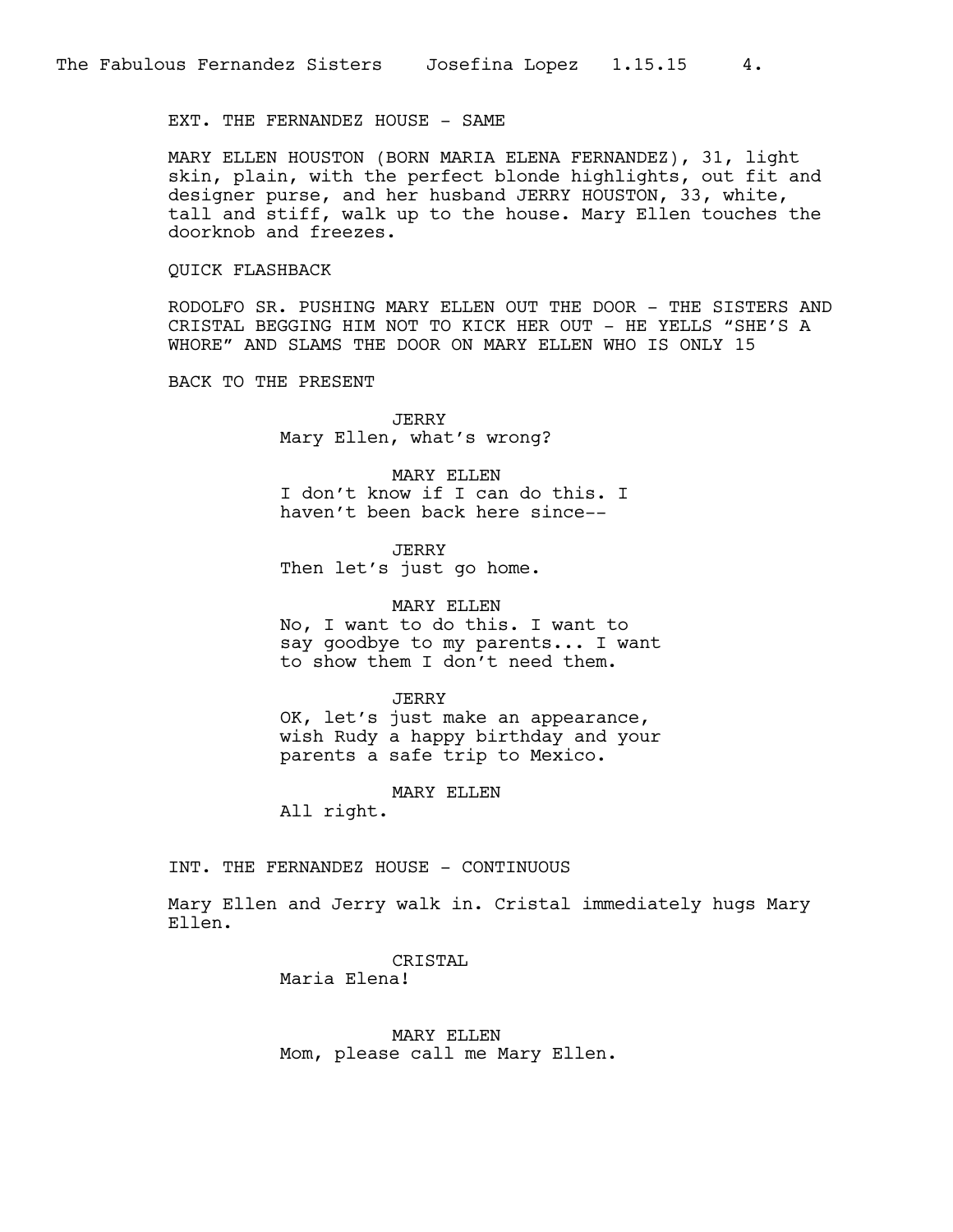CRISTAL Oh, si (yes) I forget. Mary Ellen, m'ija I'm so happy to see you! You never come to our parties. Rodolfo, look who is here.

Rodolfo walks over and hugs Mary Ellen who squirms with a fake smile.

Cristal takes Mary Ellen's hand and takes her to the kitchen where her sisters are chatting.

> CRISTAL (joyfully) Look who finally came...

They stare at her in an awkward silence, not sure what to say.

## MARTHA

Mary Ellen...

Martha hugs Mary Ellen who is not comfortable being with them. Tina hugs her as well.

Connie busies herself making drinks to avoid hugging Mary Ellen.

> CONNIE Do you want a drink?

## MARY ELLEN

I don't drink.

RUDY FERNANDEZ, JR., 13, Mexican-American the spitting image of his father, walks in with a Spanish guitar and walks up to Rodolfo.

> RUDY Apa (Dad), I'm ready if you are.

Rodolfo, already drunk, nods joyfully, and turns off the music. Rudy sits on a chair and positions himself to play the guitar.

> RODOLFO SR. (in Spanish) Welcome friends and family. Tonight my Rudy junior turns 13 and because he is now a man he wants to show you he too has the Fernandez fire. Come on Rudy, show them what I taught you.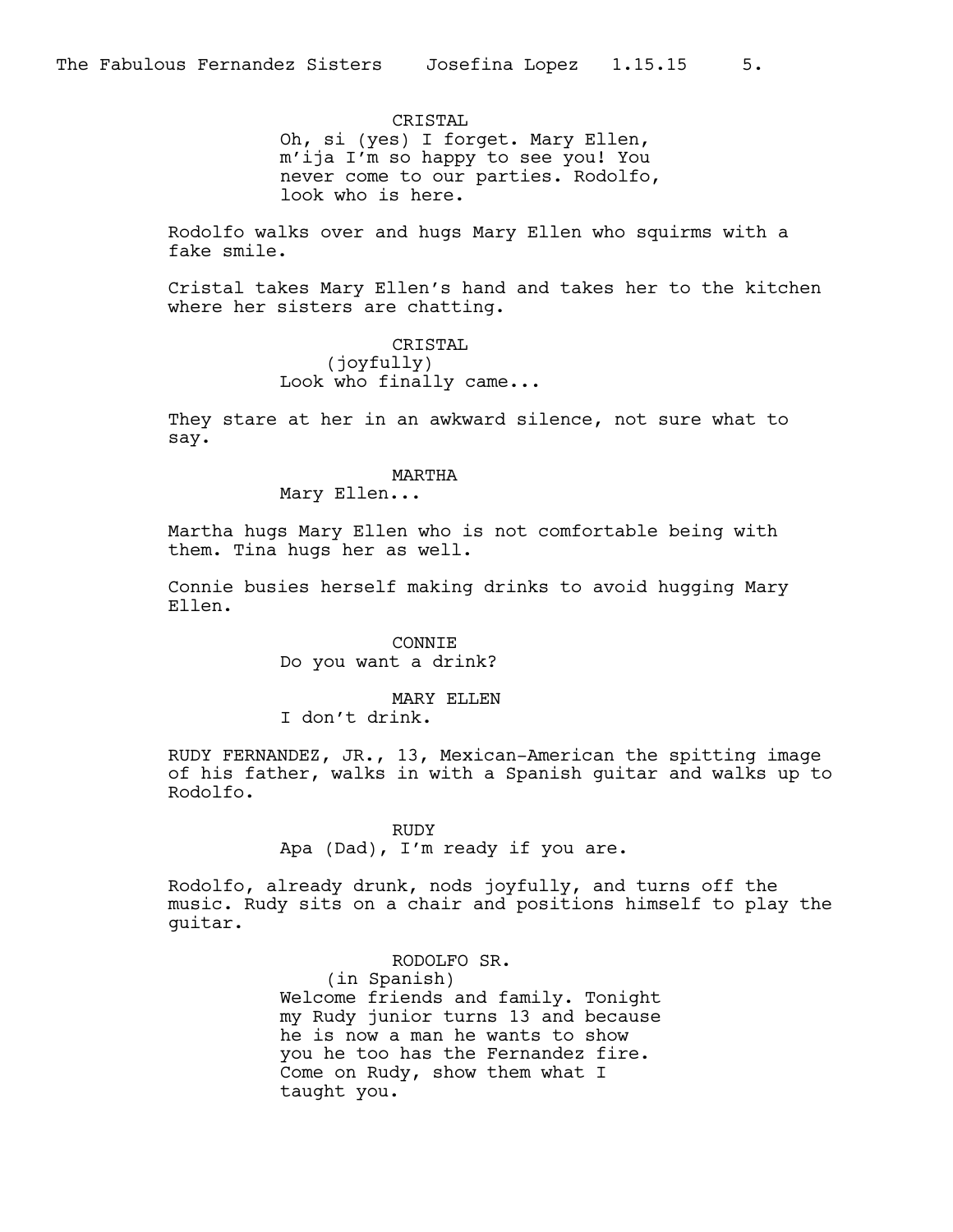Everyone surrounds Rudy who plays a short but challenging Spanish guitar piece. His fingers move elegantly with fluidity and he smiles as though it is effortless. He finishes and stands up to take a bow.

## LOUD APPLAUSE

Connie, Martha, Tina, and Mary Ellen come out of the kitchen holding his birthday cake with lit "13" candles. They sing Happy Birthday in Spanish sounding in perfect harmony. Rudy blows out the candles. His sisters and parents surround him with hugs.

> TIA SOFIA Everybody get together so I can take a picture!

The Fernandez Family squeezes together for a family picture. Everyone is smiling and for this second everything is perfect and they are the perfect family.

The flash goes off.

RODOLFO SR. Martha, get your sisters together and sing your brother a song for his birthday.

#### MARTHA

We already did.

## RODOLFO

No, sing him a real Mariachi song! I want everyone to hear "The Fabulous Fernandez Sisters" one more time! Come on! Do it!

MARTHA

I think Rudy would prefer to play another song on his guitar, don't you agree Rudy?

MARY ELLEN No Dad, I'm not in the mood.

CONNIE We're too old to be doing this--

RODOLFO SR. (insisting) Do it!

TINA Okay, let's do it for Rudy.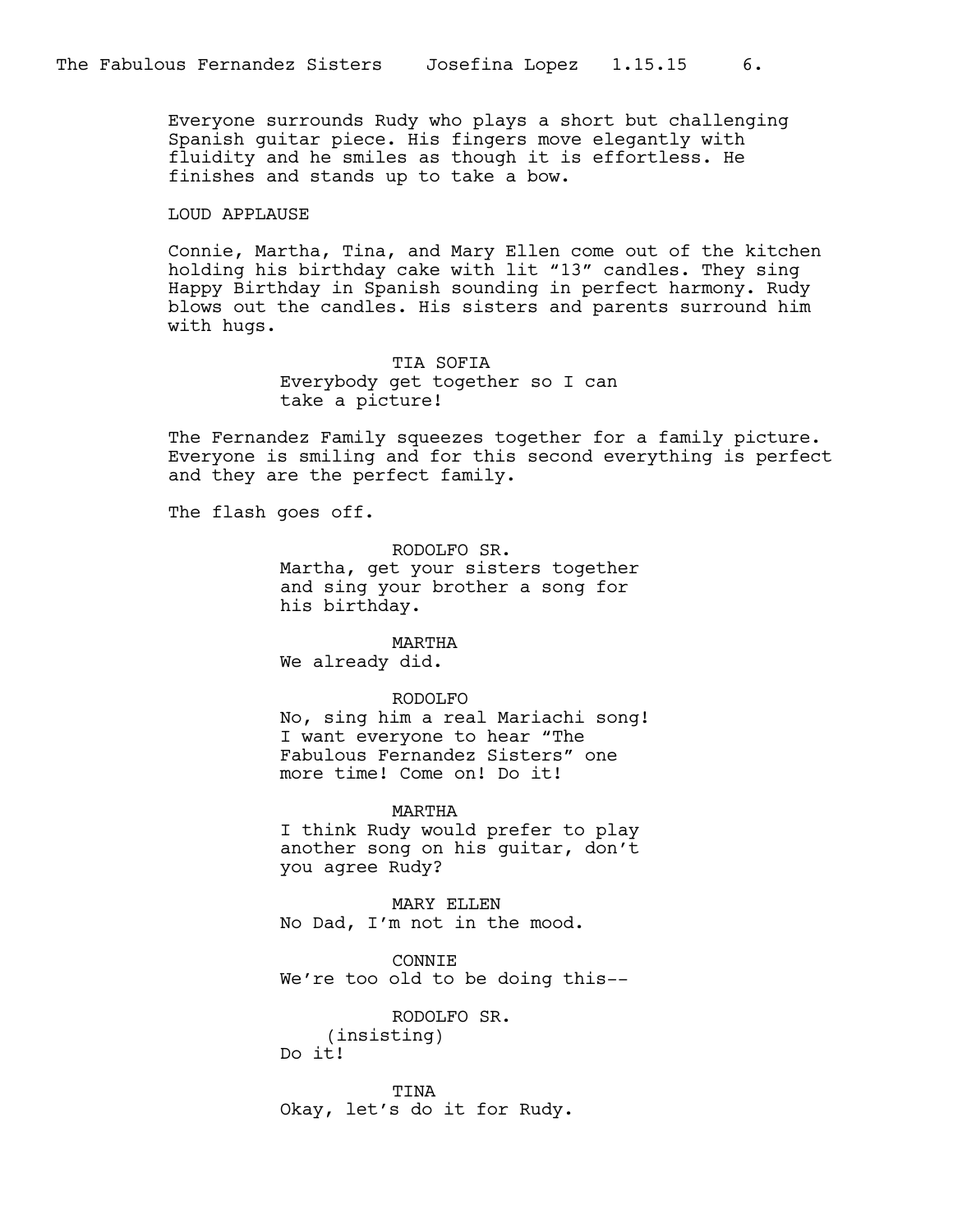The sisters look at one another and half-heartedly agree.

RODOLFO SR. Sing my favorite one. Martha, you sing the lead because you're the prettiest and have the best voice.

MARTHA No, Papa, Connie's voice is stronger.

QUICK FLASHBACK

RODOLFO SR. SCREAMING AT CONNIE IN FRONT OF HER SISTERS AT REHEARSAL WHEN THEY WERE YOUNG GIRLS - "NO, DON'T CRY - YOU CAN'T CRY! THE FERNANDEZ SISTERS DON'T CRY!" - "STOP BEING AN IDIOT CONNIE!"

BACK TO THE PRESENT

**CONNTE** (mockingly) Yeah, Martha, you "have the best voice."

MARY ELLEN Yeah, Martha, you're the prettiest.

All the GUESTS and RELATIVES stare at Martha waiting for her to agree.

BEAT

Martha nods.

MARTHA All right. On three. One, two, three.

They sing their father's favorite song with Martha leading. They dance to a choreography befitting young girls, not grown women.

Cristal puts her arm around Rodolfo and they listen to their daughters with pride on their faces.

Connie, Mary Ellen and Tina suffer through the dance and song. Martha sings her song directing all her love to Rudy.

Rudy applauds and so do the rest of the party guests.

MONTAGE

A SERIES OF SHOTS SHOWING THE PARTY GETTING WILDER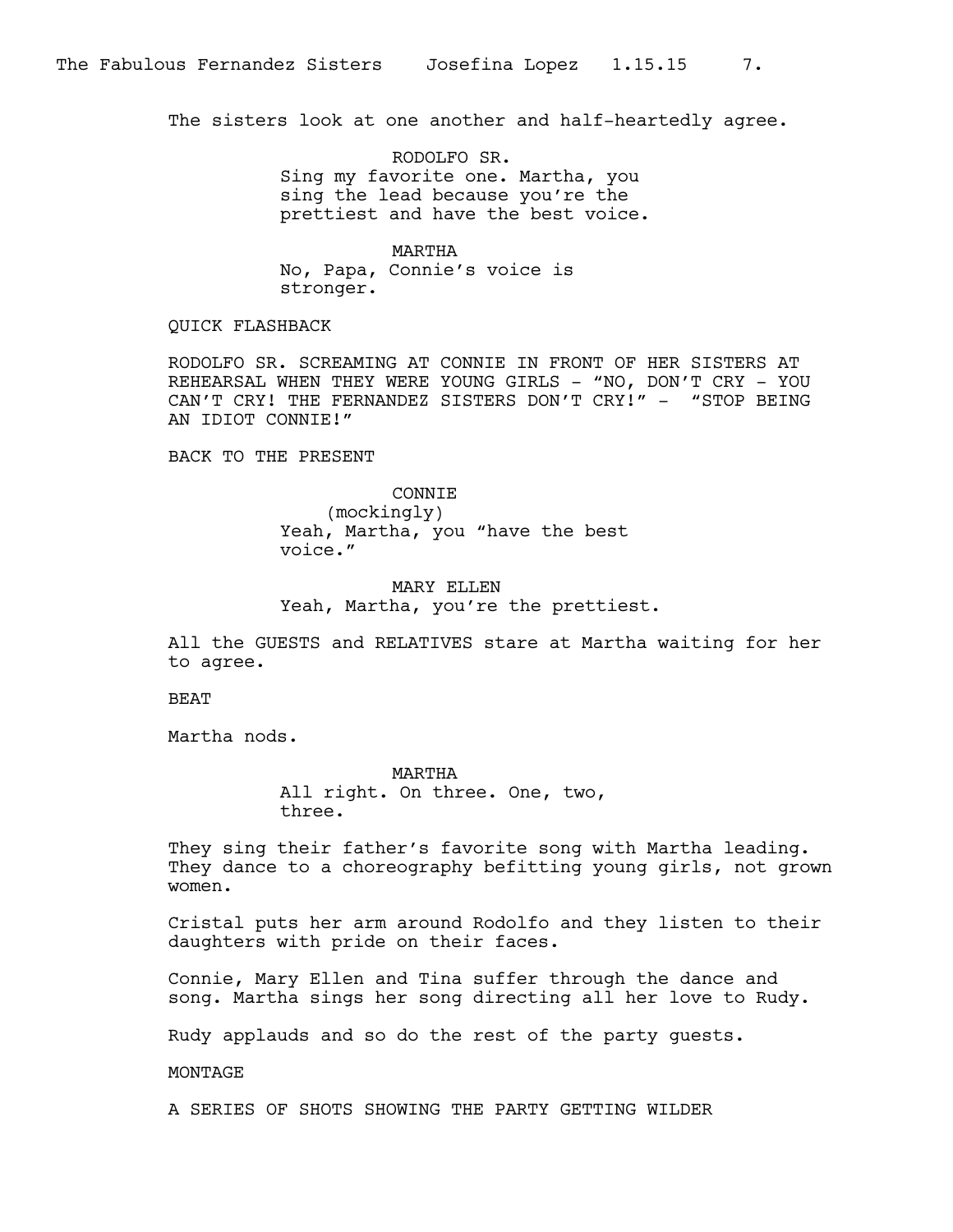Rudy break dances on the dance floor. He has amazing dance moves, he is lit up with joy, sparks practically fly off of him.

Connie, drunk, walks up to Jerry.

CONNIE Jerry, you look miserable. Let's go dance.

Connie grabs his hand and drags him to the dance floor to dance salsa. Jerry turns red, embarrassed.

> JERRY No, no, I'm not a good dancer!

## CONNIE

So learn!

Connie leads him in some hot salsa moves. Jerry gets the swing of it and gets his groove. He dances with Connie passionately finally feeling confident in a room full of salsa kings and queens.

Mary Ellen comes out of the bathroom and sees Jerry doing seductive dance moves with Connie. She marches up to him.

## MARY ELLEN

Let's go!

JERRY But I just started having fun--

MARY ELLEN I'm not comfortable with this.

CONNIE

Maria Elena, please! Yeah, I called you by your real name. You need to take Jerry out of the suburbs and take him downtown more often if you know what I mean.

MARY ELLEN You are so vulgar.

CONNIE And you are such a vendida.

JERRY What's a "vendida"?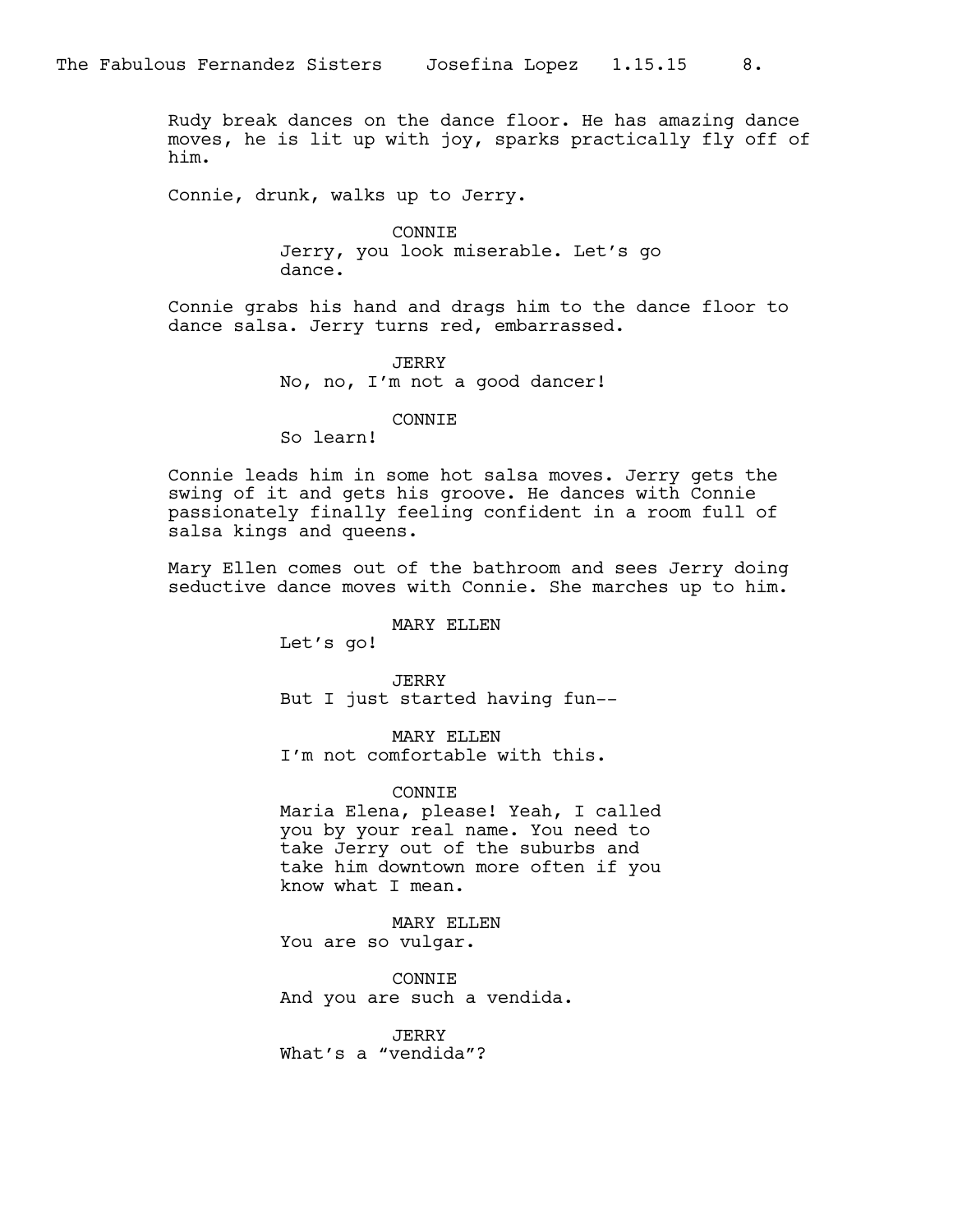## **CONNTE**

A sell out, a self-hating Latina who needs to get back in touch with her brown roots, and I don't mean her fake blonde hair, so she can teach you how to dance salsa like a real Mexican.

#### MARY ELLEN

And you're a puta (whore) for dancing with my husband like that!

CONNIE See, she does speak Spanish!

MARY ELLEN Jerry, I'll see you in the car!

Mary Ellen makes for the door. Martha catches up to her.

MARTHA Don't leave before saying goodbye to Mama and Papa. They leave in the morning.

Mary Ellen goes up to her parents and hugs them.

## MARY ELLEN

Goodbye.

CRISTAL (in English) Are you okay?

MARY ELLEN No... But it doesn't matter. Have a safe trip.

Mary Ellen leaves. Jerry follows after her. Martha yells out to Mary Ellen.

> MARTHA I'll call you so we can have a get together with all the sisters, okay?

#### DISSOLVE TO:

The house is a mess and Tia Sofia and Uncle Pepe are the last guests to leave along with Connie, Martha and Tina.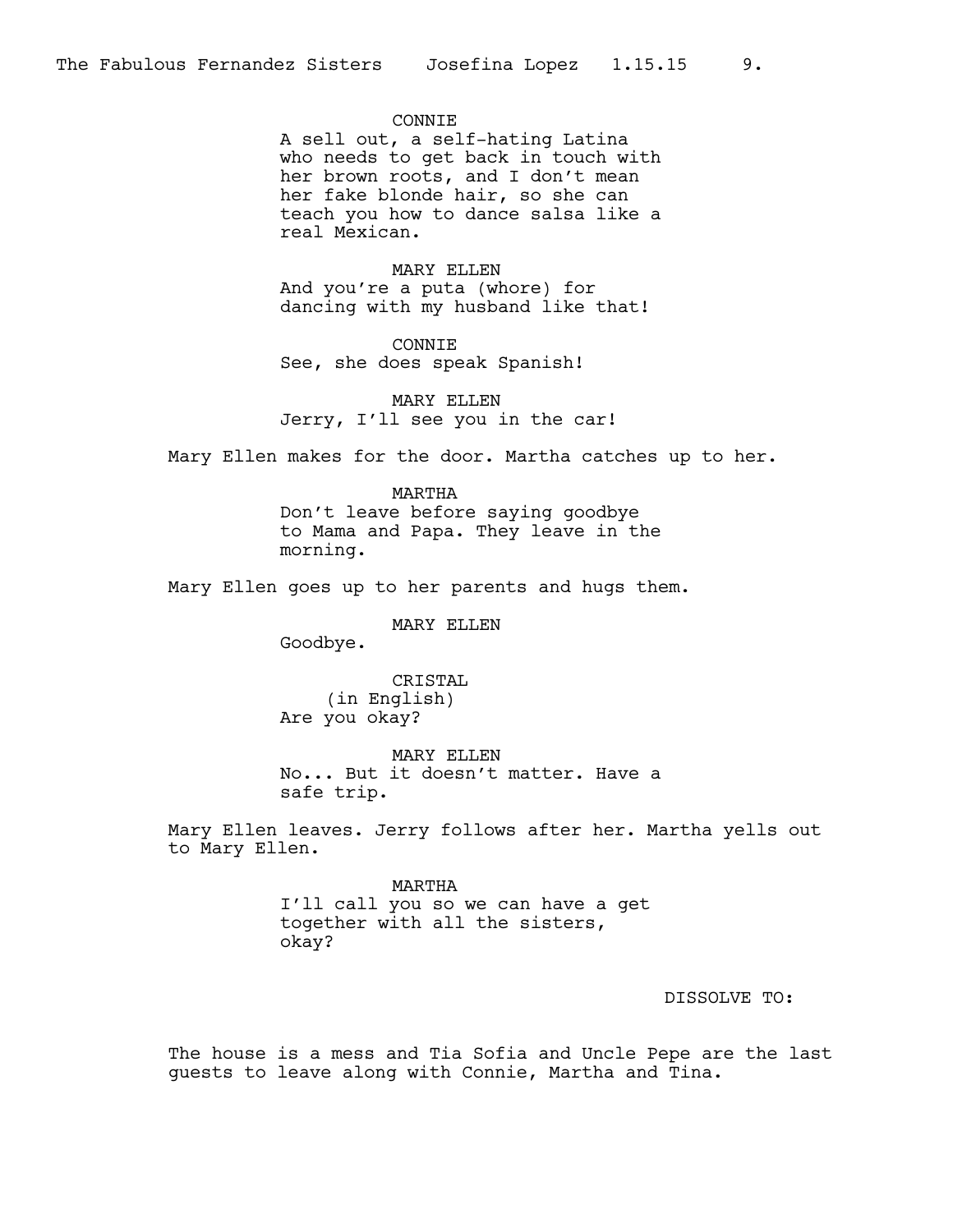TIA SOFIA Good night. I have to put this borracho (drunk) to bed.

Uncle Pepe sings a bad ranchera song with Rodolfo. They are drunk and singing dramatically. Tia Sofia tries to drag Uncle Pepe to the door, but he can't leave a song unfinished.

Connie, Tina, and Martha hug their father and say their informal goodbye. They walk up to Cristal who is sober and dutifully cleaning the house. (THE SISTERS SPEAK TO CRISTAL IN SPANISH.)

> CONNIE I'll stay and clean.

> > CRISTAL

No, go home. It will give me something to do. Your father will be up for hours singing and lamenting he didn't become famous like Vicente Fernandez. You know how he gets when he drinks too much.

Connie hugs Cristal and they say their goodbye.

Cristal walks up to Martha who is sweeping the floor and picking up trash.

## CRISTAL

M'ija (my dear daughter), thank you for agreeing to sing your Papa's favorite song. When he hears you sing, it makes him a little less bitter. It's not easy being his favorite daughter. I am so proud of you. We never dreamed that someday you would become a Councilwoman and represent our people. All of our sacrifices were worth it because of you... and your sisters. I love seeing all of you together.

Martha hugs her mother, her father and Tina, then leaves.

Tina walks up to her mother and hugs her tightly not wanting to let her go.

> CRISTAL What's wrong?

> > TINA

Nothing.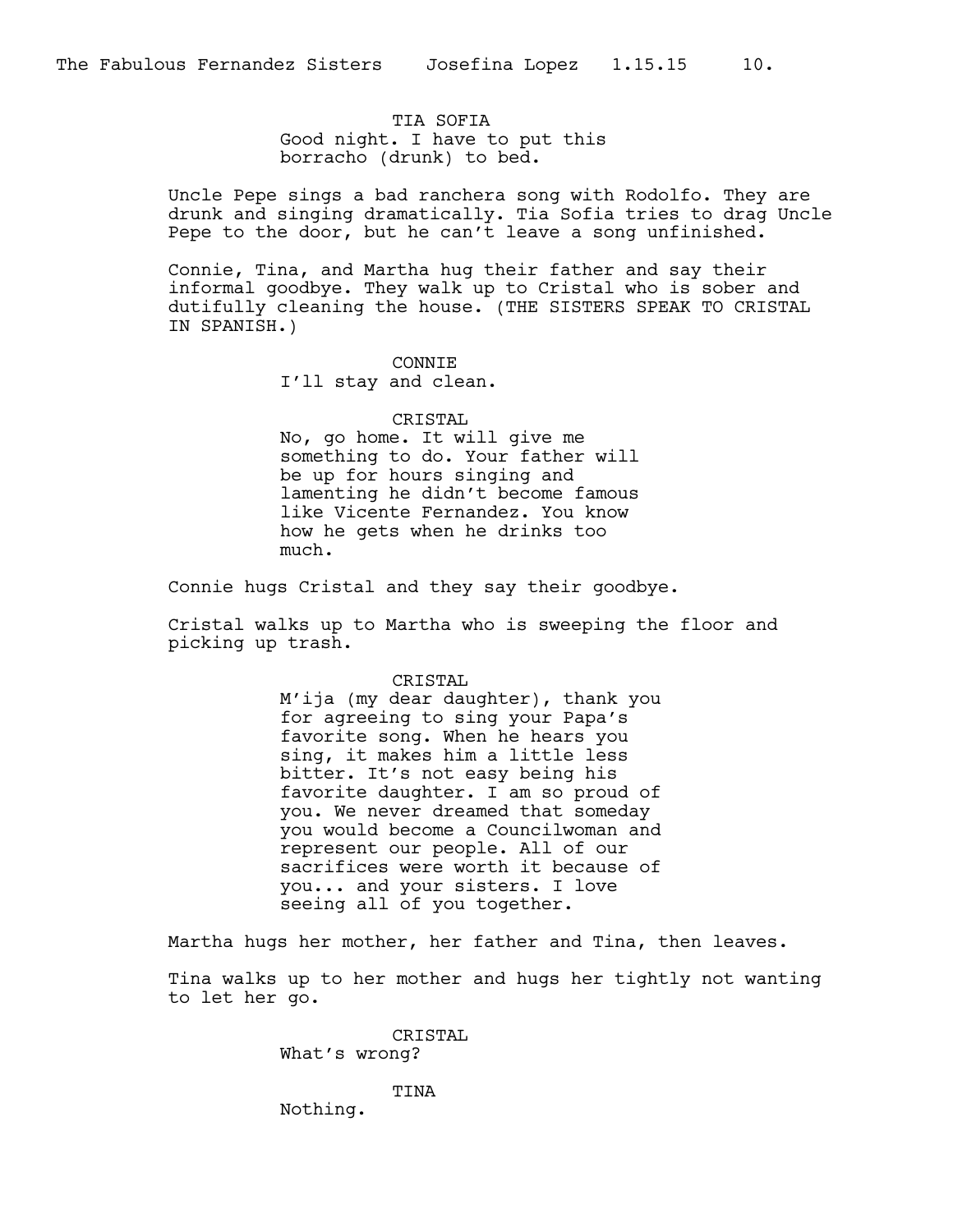Tina hugs her mother tightly again.

TINA Adios (Goodbye), Mama.

CRISTAL No, no digas adios. Di hasta pronto, hasta que nos veamos devuelta. We'll be back in two months. (No, don't say goodbye. Say until later, until we see each other again.

DISSOLVE TO:

TITTLE CARD: TWO MONTHS LATER

EXT. COUNCILWOMAN FERNANDEZ FIELD OFFICE, ESTABLISHING SHOT - DAY

INT. FIELD OFFICE, MARTHA'S PRIVATE OFFICE - CONTINUOUS

Martha, dressed in a professional business suit that makes her look frumpy, sits across from TWO CONSULTANTS, 40s, dressed impeccably exuding over-confidence, already seated.

#### MARTHA

Thank you for meeting with me.

## IMAGE CONSULTANT

Councilwoman Fernandez we are excited that you are considering working with us. After careful analysis we have concluded that you have a great chance of becoming Mayor of Los Angeles... if you do the following... And may I be frank with you?

#### MARTHA

Yes, that's why I'm considering hiring you, I heard you're the best and you don't waste people's time.

IMAGE CONSULTANT You need to lose weight. Fat candidates don't have a chance. You don't have a husband or children; (MORE)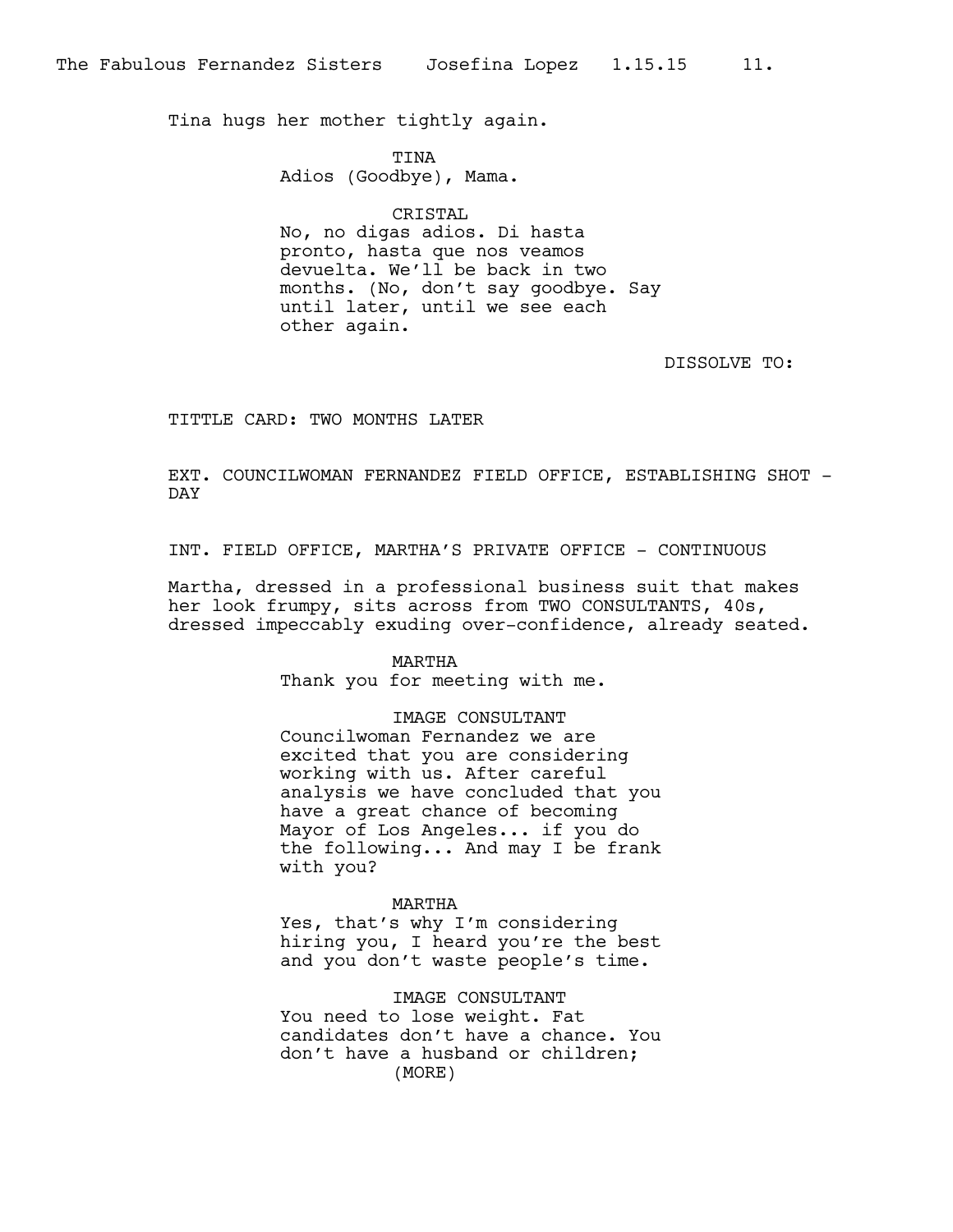you need to get married, people don't trust a single woman your age, especially you being so young and running for Mayor. We will also help you reduce your Mexican accent and polish you so that you can be "accessible" to all Angelenos. IMAGE CONSULTANT (CONT'D)

Martha smiles, keeping a cool head not missing a beat.

#### MARTHA

Oh... I see. So you're saying I'm too fat, too Mexican, too young, and too single? How about selling me as a real woman with extraordinary talents who wants to bring about real change?

IMAGE CONSULTANT Hmmm. That would be a hard sell--

#### MARTHA

I also want to be public about the fact that I was undocumented for many years before I became a U.S. Citizen along with two of my sisters--

POLITICAL CONSULTANT Oh, no, I don't think that would be a good idea--

#### MARTHA

I think it would show that I am the embodiment of the American Dream. I know this city is ready to be led by a person who really represents the people; don't you think?

POLITICAL CONSULTANT That depends... Can you get an endorsement from the Mayor?

## MARTHA'S CELL PHONE RINGS

Martha looks at the number and knows it's important.

MARTHA Excuse me. I have to take this.

She steps away and answers.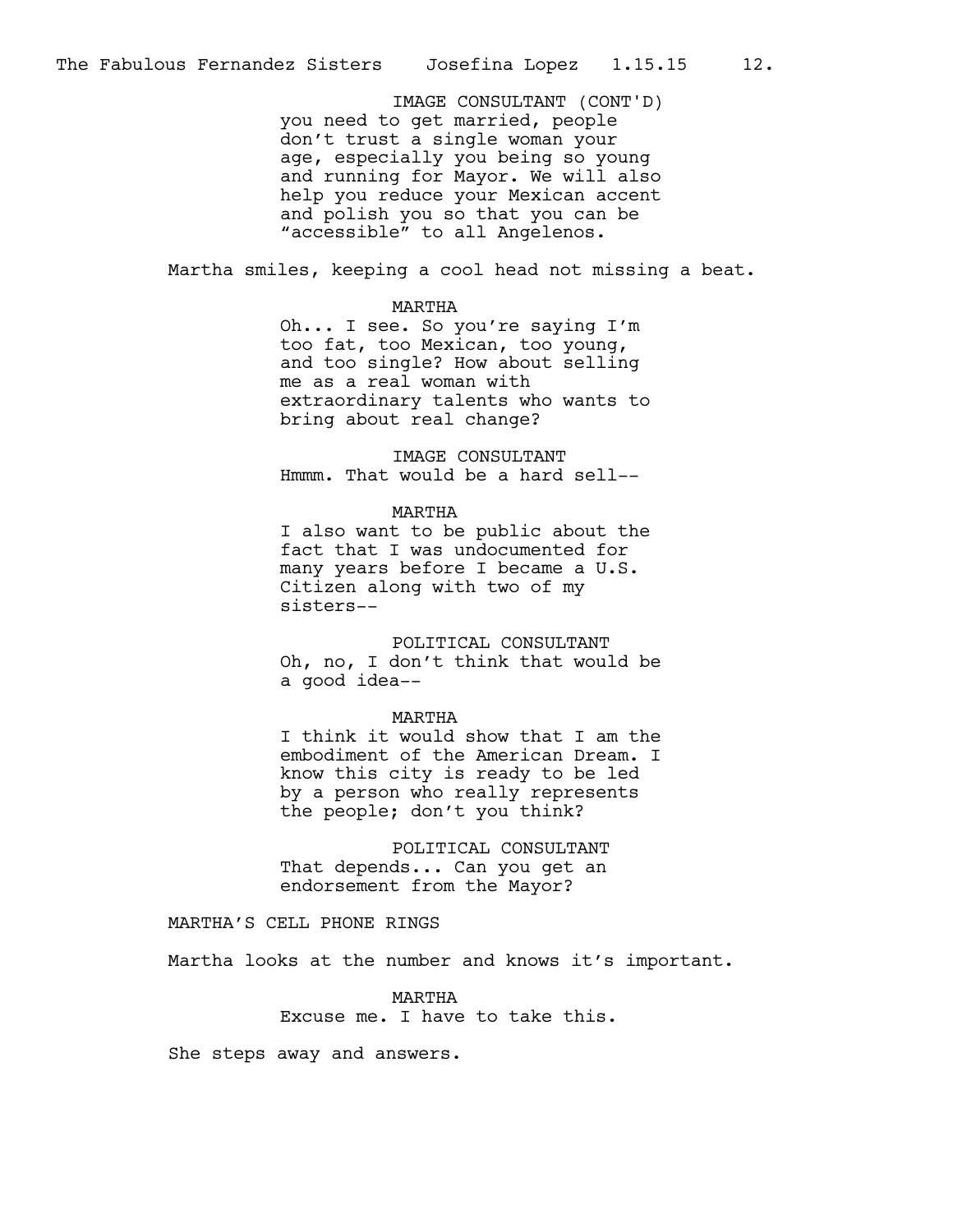MARTHA Hello? Hello? (in Spanish) Yes, yes, this is Martha... Oh, my God...! No, no, no! It can't be... When? How?... I'll be there as soon as I can. Goodbye.

Martha takes a deep breath and hangs up. Her sorrow is hard to hide, but she puts on a brave face.

#### MARTHA

I'm sorry, I have to cut this meeting short. I will contact you when I am ready. Thank you.

The Consultants try to hide their frowns and puzzled looks as they walk out.

Martha picks up her purse and walks up to her ASSISTANT, (CORA LUNARES), 20s, Latina with glasses and lots of curves.

## MARTHA

I have a family emergency. Cancel all my meetings for the next two days.

## ASSISTANT LUNARES

Are you okay?

#### MARTHA

No, I'm not okay, but the people didn't elect me to bring my personal problems to this office. Please keep this confidential, I don't want anyone worrying about me.

## ASSISTANT LUNARES

If you need to talk you know I'm good at keeping chisme (gossip) to myself.

#### MARTHA

I have to go to Mexico right now so I'm afraid I can't take you up on your offer. But when I get back I just might need a shoulder to cry on and lots of churros with chocolate.

ASSISTANT LUNARES (concerned, to herself:) Churros with chocolate? Oh, it must be serious.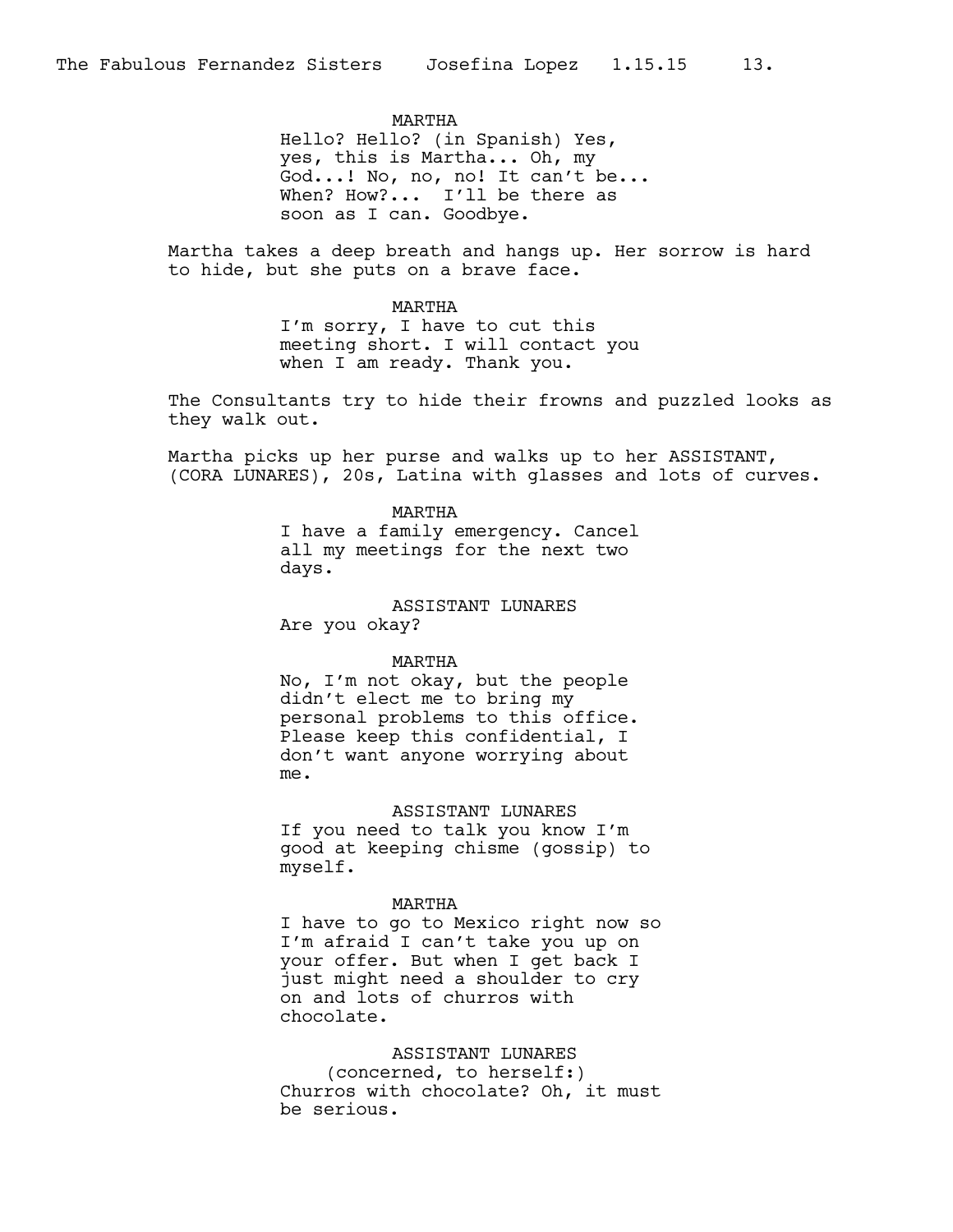Martha makes a call on her cell.

EXT. DOWNTOWN LOS ANGELES - ESTABLISHING SHOT - SAME

EXT. LOS ANGELES IMMIGRATION COURT BUILDING, COURT ROOM

Connie argues her case. ANALISA GUTIERREZ, late 20s, Honduran, the defendant, listens intently as Connie points to her.

#### CONNIE

Analisa Gutierrez did not break the law. She felt compelled to stand in front of the I.C.E. bus to prevent her own mother, who was in that bus, from being deported. It was an act of love not a reckless criminal act. My defendant is a mother of three U.S. born children and has proven to be an outstanding member of her community. Deporting Analisa back to Honduras would be cruel and unjust. In this folder are over ten letters from community leaders pleading for Mrs. Guitierrez to remain in the country.

Connie puts the file with letters on the Judge's desk.

IMMIGRATION JUDGE Let's take a ten minute recess.

Connie takes a seat next to Analisa looking exhausted. JESUS BUENAFORTUNA, 30s, a Paralegal Assistant to Connie, hands her some files.

> JESUS Here are the files you requested. Chica, you look like you need to get--

Just then Connie's CELL PHONE RINGS.

ON THE SCREEN

"Martha"

Jesus hands the cell phone to Connie.

JESUS It's your big sister.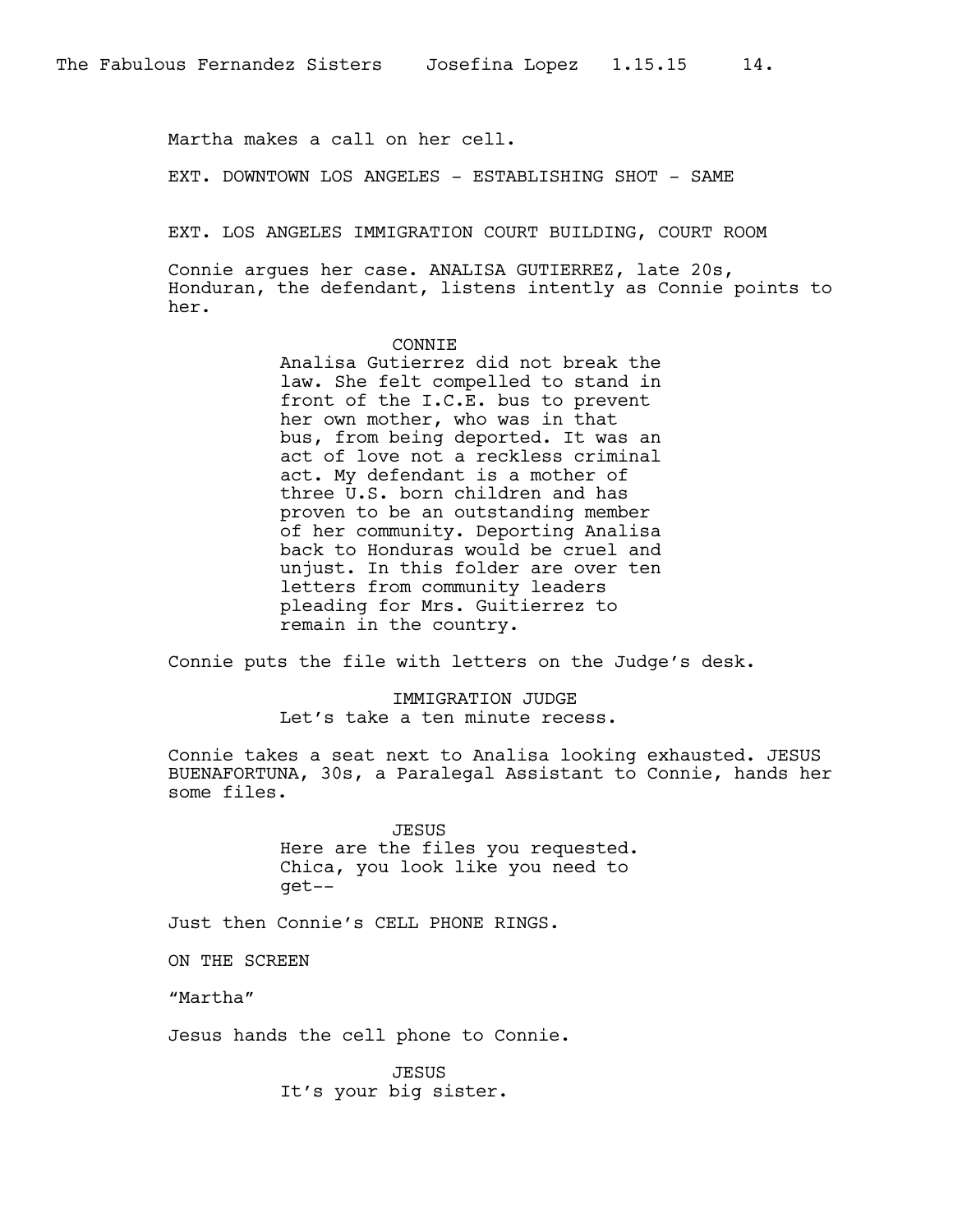## **CONNTE**

Ay, aughhh... She probably wants all the sisters to get together...

Connie shakes her head and throws the phone in her brief case.

EXT. AIRPORT TERMINAL - A LITTLE LATER

Martha gets out of a taxi with her carry on suitcase. She makes another call on her cell.

EXT. MARY ELLEN'S HOUSE, ESTABLISHING SHOT - SAME

INT. MARY ELLEN'S HOUSE, LIVING ROOM

Mary Ellen sees the call coming in from Martha. She stares at the phone.

## JERRY

Pick up.

MARY ELLEN It's Martha. She probably wants to organize a get together and I don't want to talk to Connie.

JERRY Nothing happened! It was just dancing. I can't believe you're jealous of your own sister!

INT. LAX AIRPORT, GATE - A LITTLE LATER

P.A. (V.O.) All passengers on flight 110 to Mexico City must now board.

Martha is about to board, but she makes one more call.

EXT. UCLA DORMITORY, ESTABLISHING SHOT - DAY

INT. TINA'S UCLA DORM ROOM

Tina sleeps, surrounded by science books. A huge Biology textbook covers her face.

CELL PHONE RINGS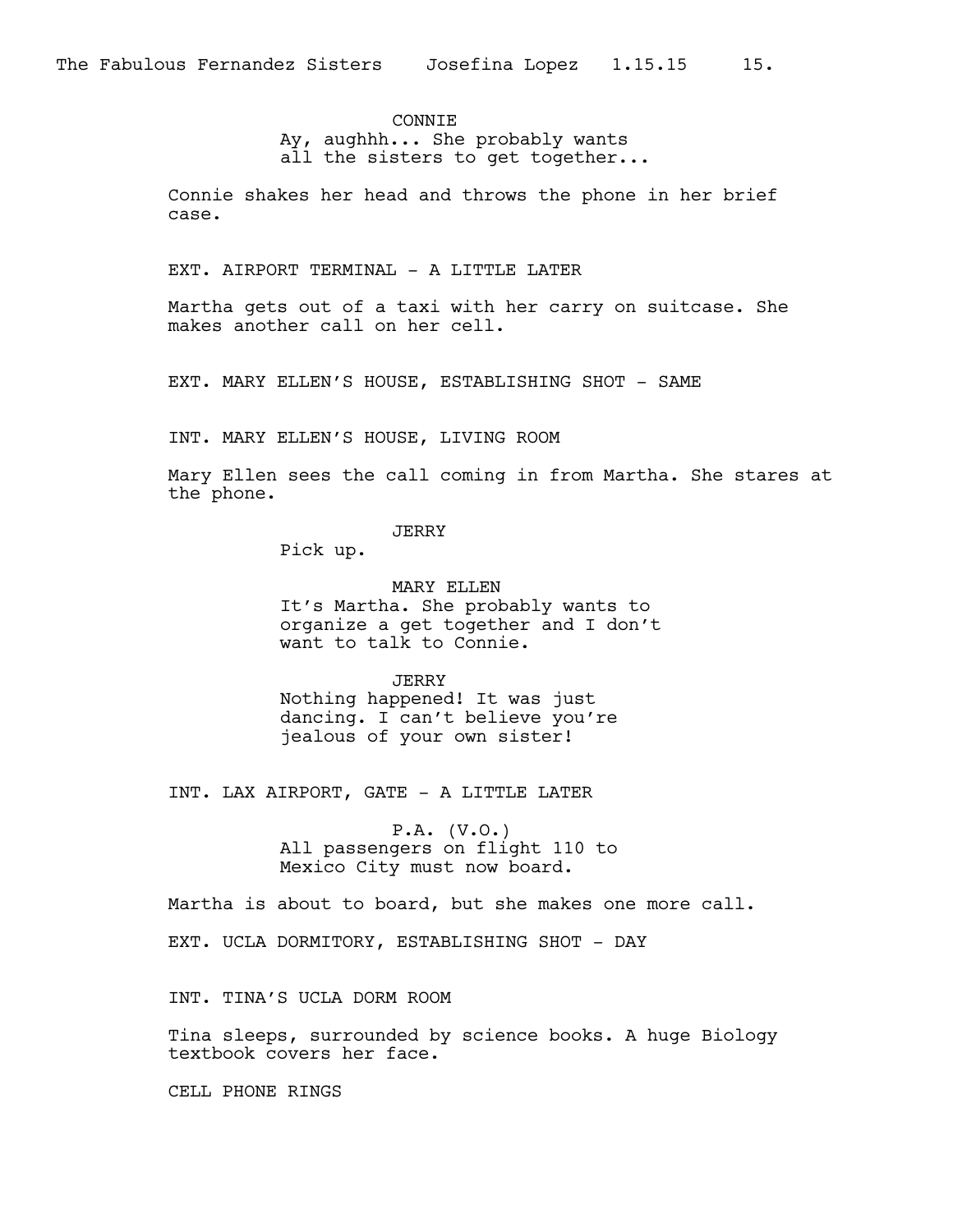Tina wakes up and reaches for her cell phone on the table next to her bed and it falls on the floor. She misses the call.

Tina reaches for cell phone and listens to her sister's message.

ALTERNATE BETWEEN THE THREE SISTERS AS THEY HEAR THE MESSAGE AND THE IMPACT IT HAS ON THEIR FACES - THEY ALL CLENCH THEIR MOUTHS REFUSING TO CRY

> MARTHA (stumbling, awkward, uncomfortable) It's Martha, your sister… There was a car accident in San Angel. Our parents were driving through a dangerous road in the Sierra and they fell into a ditch and… they're dead… Rudy was in the car with them, but he is alive! I'm on my way to Mexico. I'll call you when I get there and know more. Bye.

> > END OF ACT ONE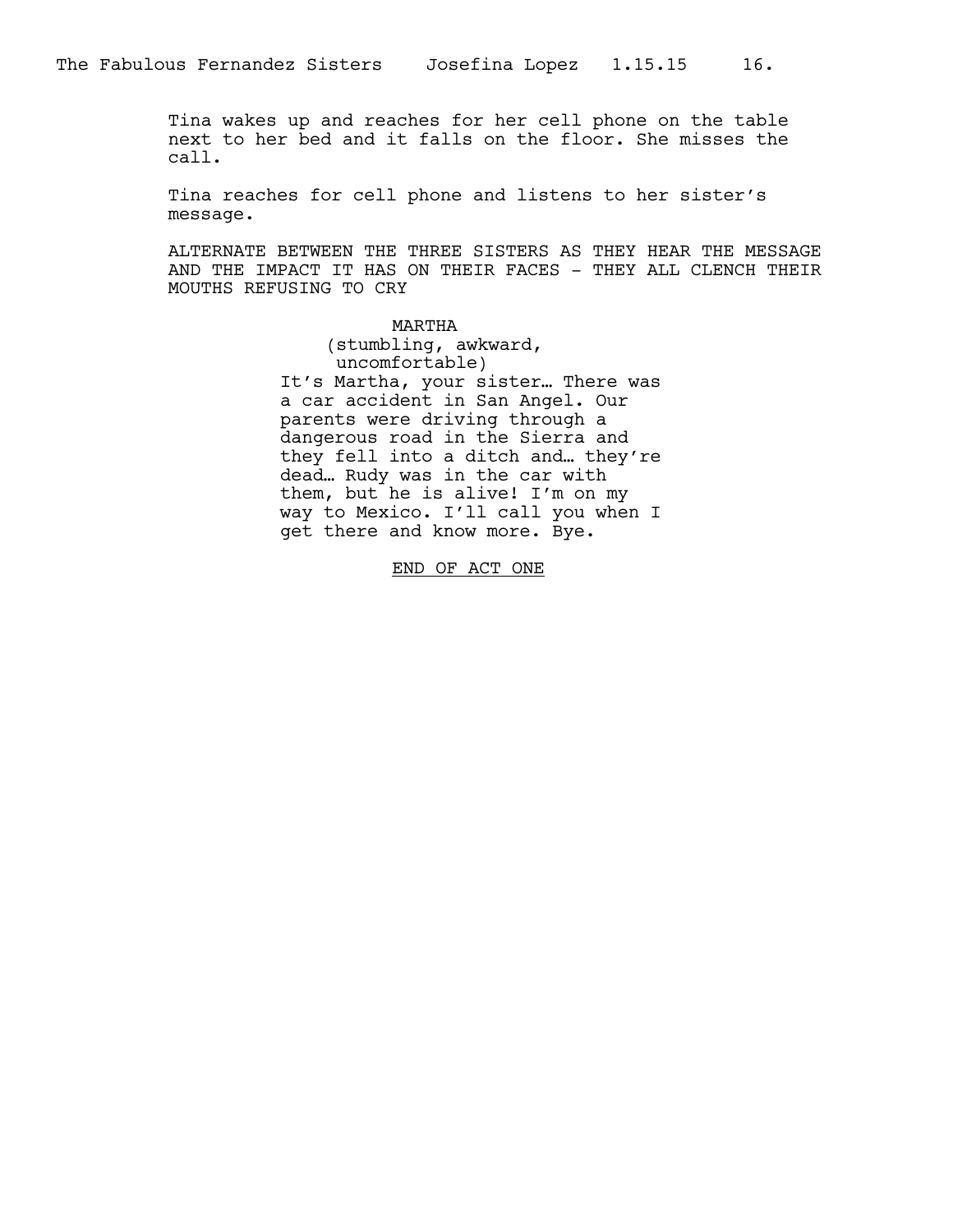#### ACT TWO

TITLE CARD: TWO DAYS LATER

EXT. BOYLE HEIGHTS, MARIACHI PLAZA - MAGIC HOUR

Connie drives past the LARGE GAZEBO in her navy blue BMW, she turns at the corner.

EXT. FERNANDEZ FAMILY HOME - SECONDS LATER

Connie's car parks in front of the house. She walks up to the front porch and almost loses it when she sees the dead roses. Connie shakes it off and rather than cry, waters the dying plants with a hose. She hears a commotion and looks up.

A HOMELESS LATINA WOMAN, 60s, a lost soul, sits on the sidewalk in front of the house next door with several bags full of her belongings.

BRADLEY MILES, 30s, tall, natural good looks, and CHIP JOHNSON, 30s, a boy in a hairy man's body, approach her cautiously.

> CHIP Ma'am, you have to move. You can't camp out here.

BRADLEY (broken Spanish) Por favor. No aqui. (Please. Not here.)

The woman remains lost in her world and does not reply. Bradley grabs her things to encourage her to keep moving. She snatches them back from him and yells for help.

> HOMELESS LATINA WOMAN (in Spanish) Help me! Somebody help me!! I'm being mugged!!!

Chip touches her shoulder to calm her down, but it only makes her scream louder. Connie comes to her rescue. She walks up to Bradley.

> CONNIE Hey, tell your boyfriend to get his hand off of her or I'll tear it off!

Bradley and Chip look at one another and have an awkward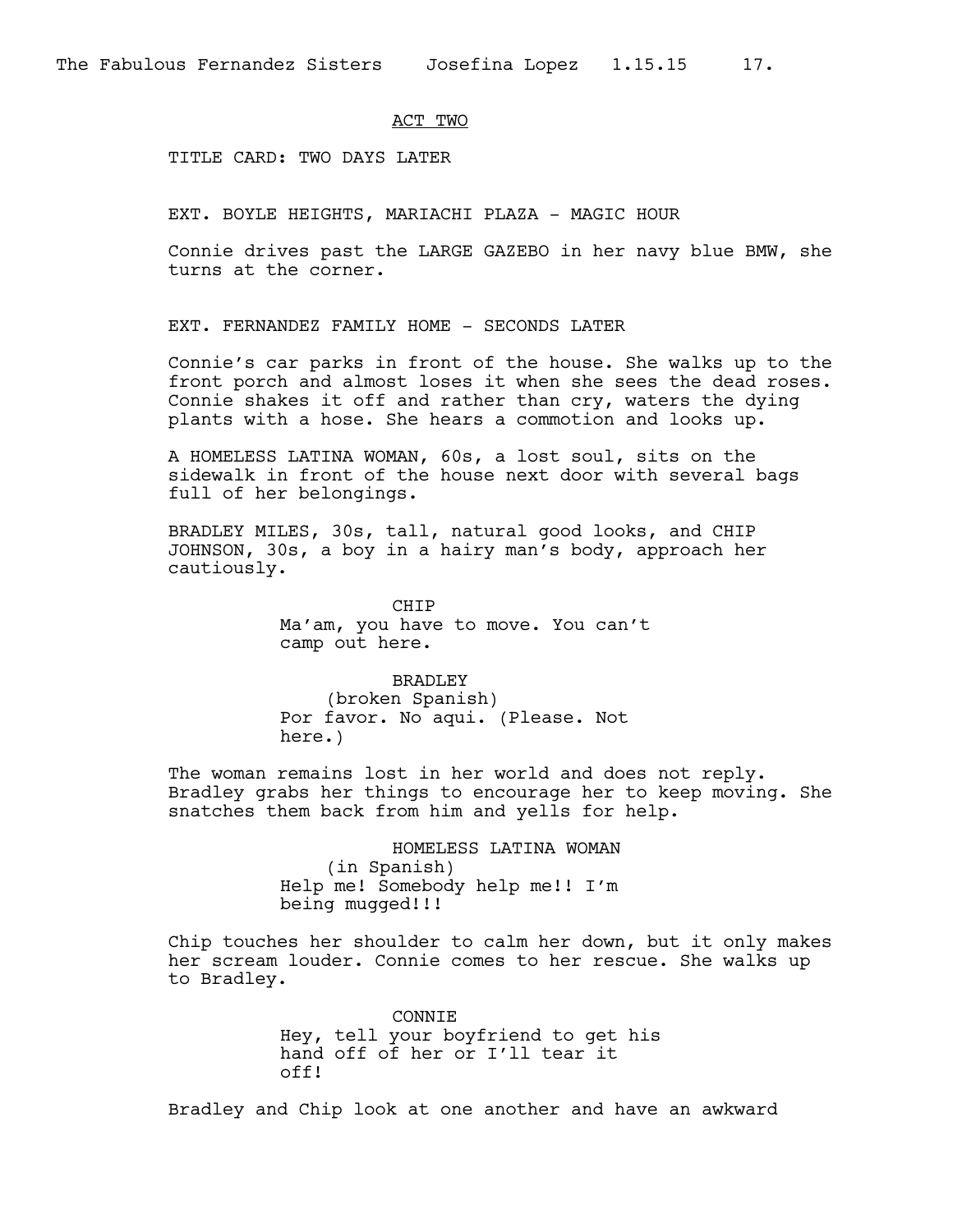moment not sure how to respond. Chip removes his hand off of Homeless Latina woman.

> **BRADLEY** We're not trying to hurt her, we just want her to move off our sidewalk and keep moving.

CONNIE (confused) Your sidewalk?

Connie walks up to the Homeless Latina woman and puts a loving hand on her shoulder to comfort her.

> CONNIE (in Spanish) Are you all right?

HOMELESS LATINA WOMAN (in Spanish) Have you seen my son?

CONNIE (lying, in Spanish) Yes, yes, I saw him. He just left. I think he went to the corner store to buy some candy.

HOMELESS LATINA WOMAN (in Spanish) Thank you so much.

She collects her belongings and hurries off to find her son.

CHIP Thank you for your help.

CONNIE So let me get this straight. You live here now?

They nod.

CONNIE

That lady used to live in "your" house. Her son got killed in a drive-by on this spot. She lost it after that happened. (to herself) I guess she lost her house too.

Bradley and Chip look at each other, another awkward moment.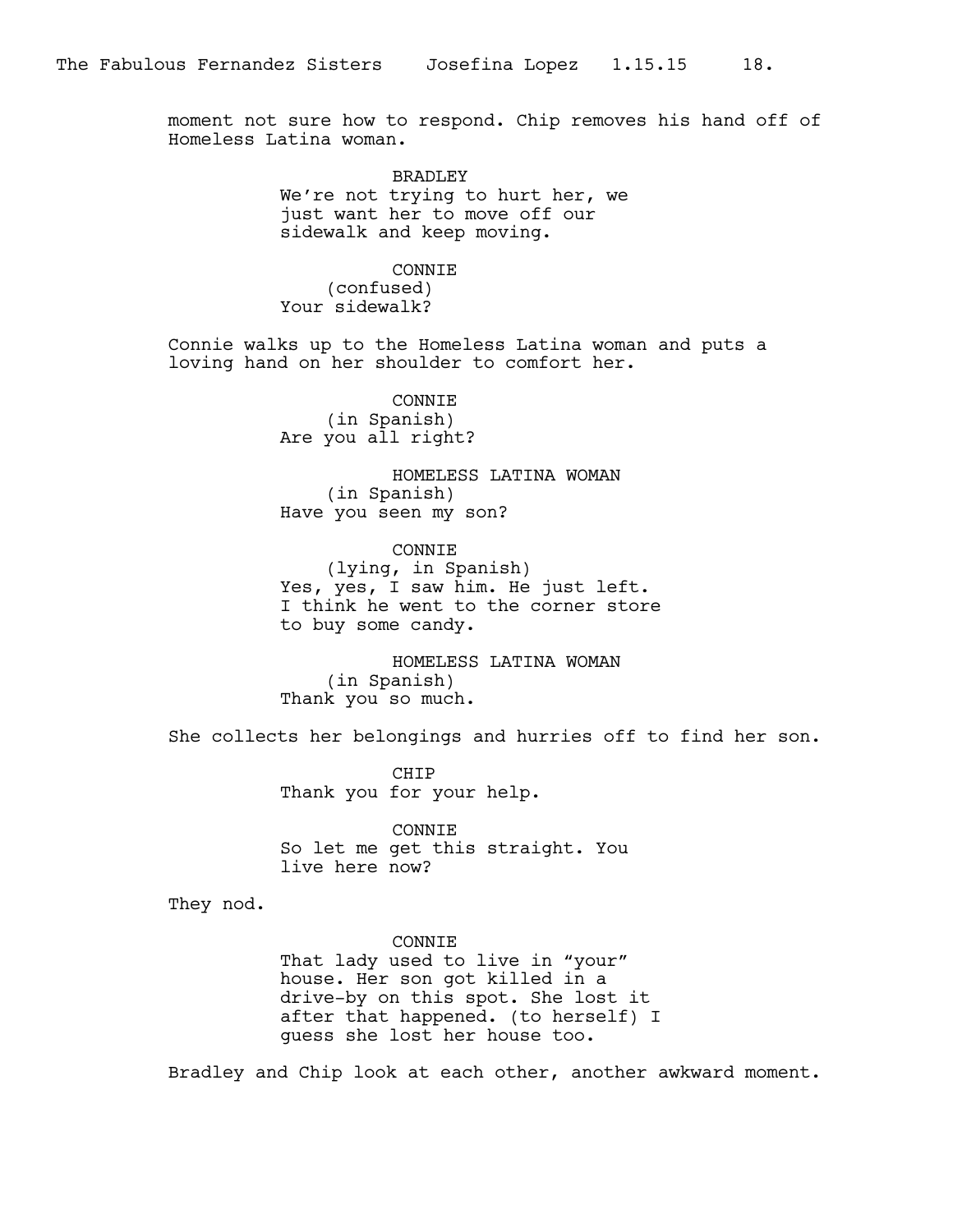## **BRADLEY** He's... not my boyfriend...

Connie looks him up and down still upset at them. Bradley tries to smooth things over.

> BRADLEY …but thank you for your help…neighbor.

Connie stares at him, full of disgust and lust in her eyes.

## CONNIE

I'm not your neighbor.

Mary Ellen drives up in her red Mercedes. Connie walks over to her parents' house and continues watering the plants. Mary Ellen gets out of her car and walks up to Connie who sees her, but doesn't say anything. Mary Ellen stops in front of her.

> MARY ELLEN Well, aren't you going to at least say 'Hi' and hug me?

CONNIE I'm not a hypocrite who insults people and then pretends everything is okay. I'm not like you.

Mary Ellen takes a deep breath.

MARY ELLEN

You're right, I don't hold grudges like you. I already forgave you for calling me a whore at Rudy's birthday party.

## CONNIE

No, I called you a vendida, which is like a whore, but you don't sell your crotch you sell your dignity.

MARY ELLEN Okay, then I guess that makes you the only whore in the family.

Connie gets up and walks up to her and gets in her face.

CONNIE What I do with my body is nobody's business. (MORE)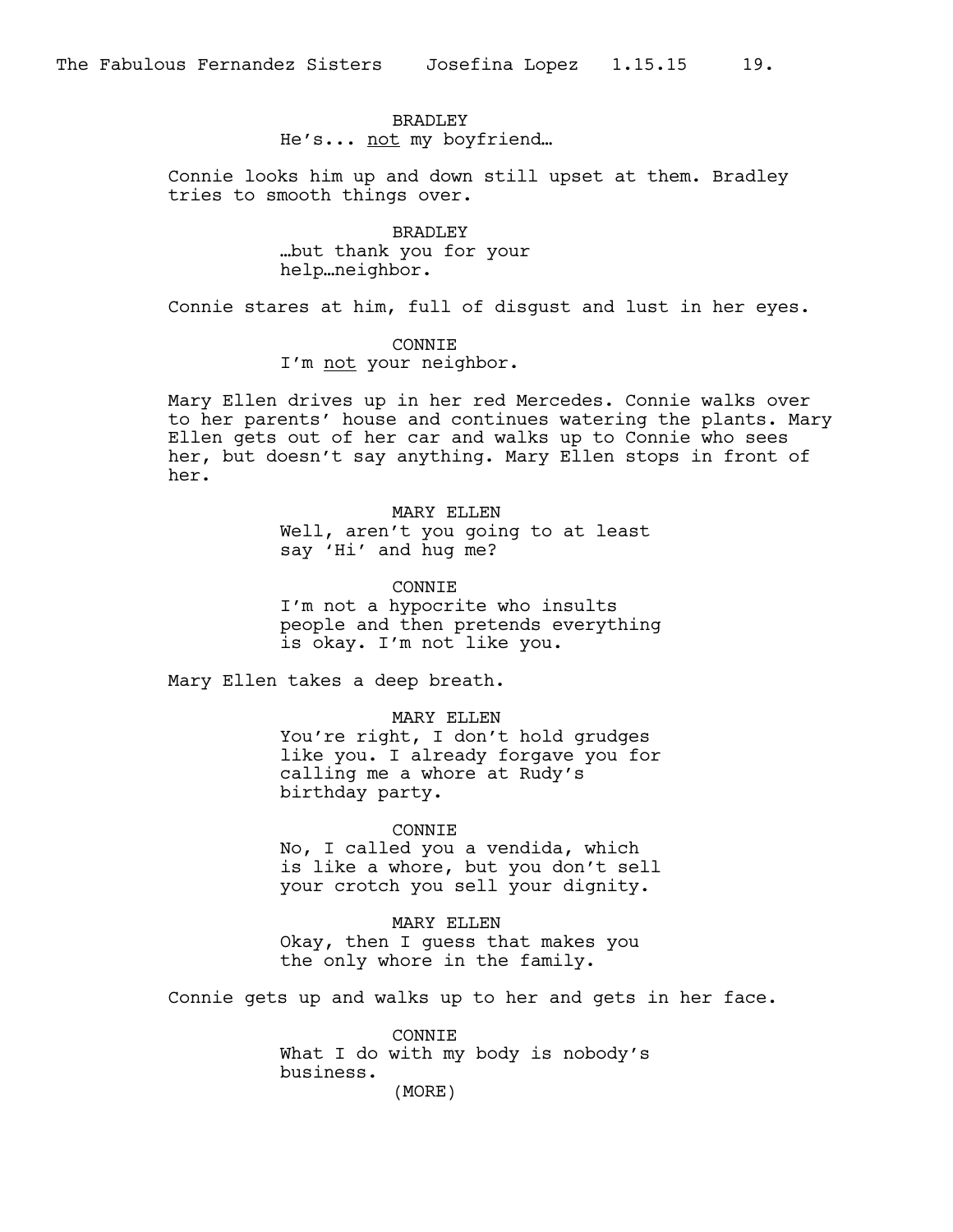You're just jealous because I am single, sexy, successful and don't have to drag around a bunch of kids and a husband who only does me "Missionary" style with the lights off. CONNIE (CONT'D)

Mary Ellen is about to insult Connie when the bright lights of a car shine on them.

Tina steps out of her car as well as Tia Sofia and Martha. They help out Rudy, who's exhausted and has bandages on his face. His right hand is broken and his fingers are curled up. He looks like he lost a fight and can barely walk. Aunt Sofia hugs Connie and Mary Ellen and they all exchange hugs.

> CONNIE/MARY ELLEN Rudy! We're so glad you're alive.

Connie and Mary Ellen try to hug Rudy but it hurts too much for him to hug them back.

> CONNIE Your poor hand. Is it just your wrist that is broken or your fingers?

RUDY (barely audible) Both.

MARY ELLEN Oh, no. You want to lean on me so I can help you walk?

Rudy leans on Mary Ellen and they walk together.

RUDY I'm so glad to be back! Two months in Mexico was enough.

They go inside the house.

INT. FERNANDEZ FAMILY HOUSE - CONTINUOUS

Spiderwebs adorn the entrance of the door. The sisters walk Rudy to his bedroom. He shuts the door behind him.

The sisters get busy moving some things around and cleaning the cobwebs; they don't really want to talk. It's awkward and no one wants to take the lead.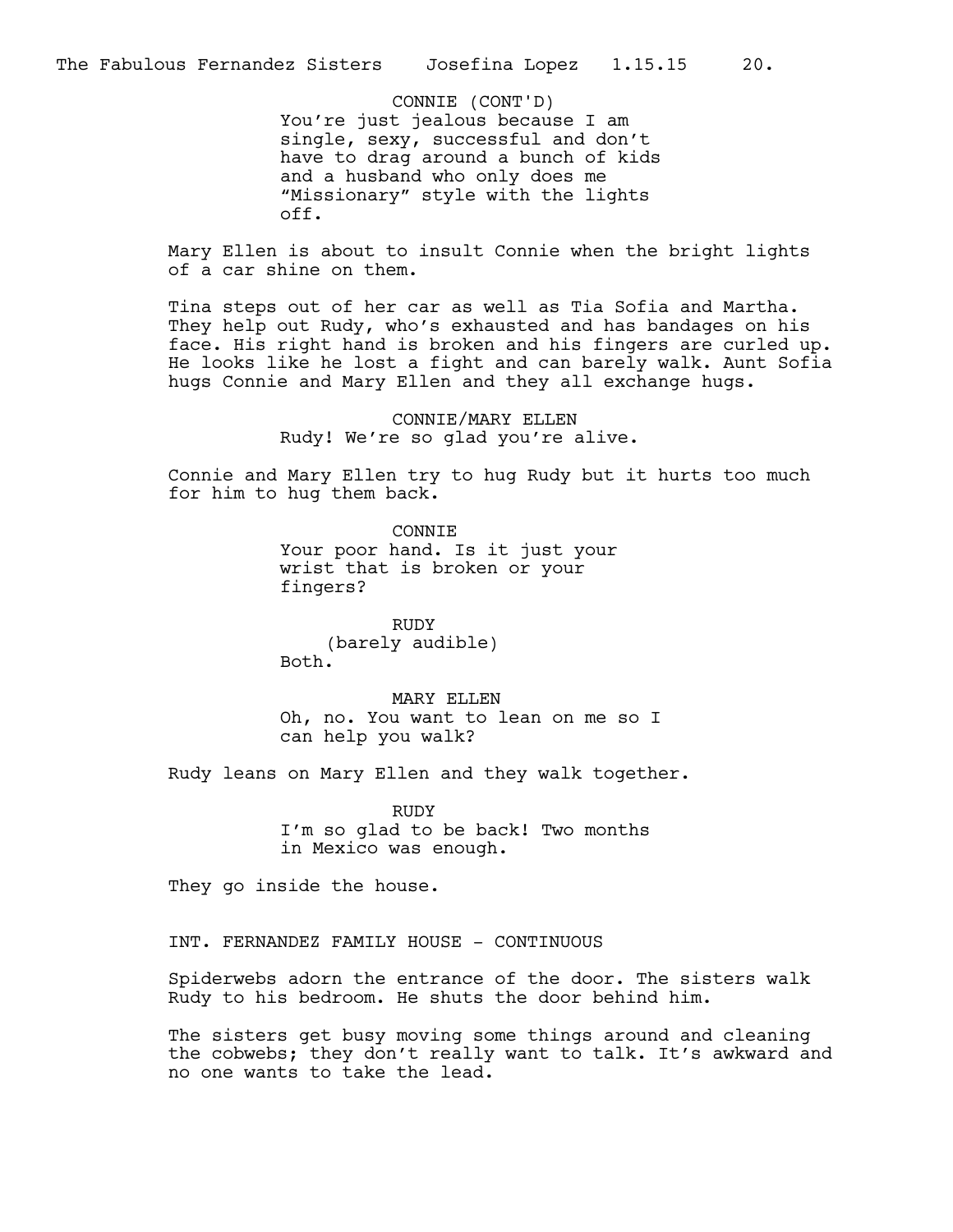TIA SOFIA Muchachas, (young ladies) come gather around the table.

They sit around the table, but no one says anything; they're at a loss for words, overwhelmed with pain and confusion.

> TIA SOFIA It was a nice funeral, simple but nice.

MARY ELLEN So you had the funeral over there?

CONNIE So that's it? We won't get to see them again...

MARY ELLEN Why didn't you bring them back?

## MARTHA

By the time I got there the funeral was already planned and all our relatives were not going to allow me to bring them back to the U.S.!

## MARY ELLEN

(snaps) You cheated us out of a funeral!

## MARTHA

I called you and told you where I was going. If you really wanted a funeral you could have gotten on a plane to Mexico like I did!

## TIA SOFIA

Miren (look), if it makes you feel any better, my brother wanted to die as a Mexican. His wishes were to be buried back in Mexico.

The sisters remain quiet, taking it in.

MARTHA Maybe we can plan a memorial for us and our relatives who couldn't go to San Angel.

The sisters half-heartedly agree.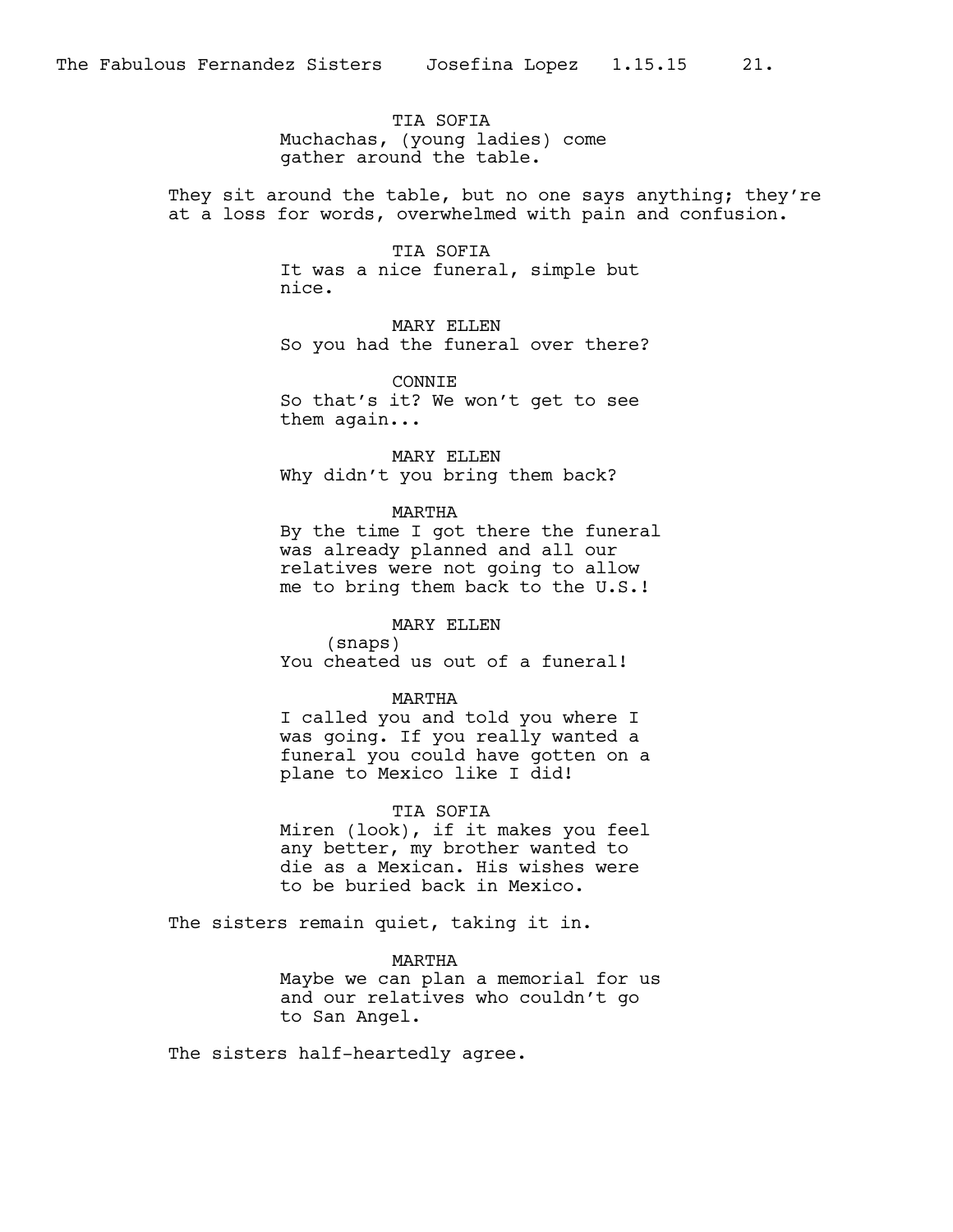MARTHA But I need all of you to help me with the memorial. I can't do it all by myself. We can have it at my house.

TINA I can help with the catering.

CONNIE I'll contact everyone.

Everyone turns to Mary Ellen who turns away.

TIA SOFIA So what's going to happen to Rudy? Who's going to take care of him?

They all look at each other not knowing how to respond.

# MARTHA

I want to take care of him, I just don't know how I can fulfill my duties and take care of Rudy; I'm never home.

Pause. They all look at each other again waiting for someone to say something. Finally Connie speaks.

CONNIE

I wish I could take care of him but I work eighty hours a week, I have so many cases... I can't even take care of a cactus plant.

Pause. They keep looking at one another waiting again for someone else to offer a solution. Tina finally speaks.

## TINA

Gosh, I want to help, but I have so much homework... I don't know how I could take care of him, I'd have to move out of the dorms and I don't have the money to do that--

Aunt Sofia turns to Mary Ellen.

TIA SOFIA Don't you have a big four bedroom house in the suburbs you've never invited me to?

Mary Ellen doesn't want to respond. The three sisters and Aunt Sofia turn to look at Mary Ellen. Mary Ellen shakes her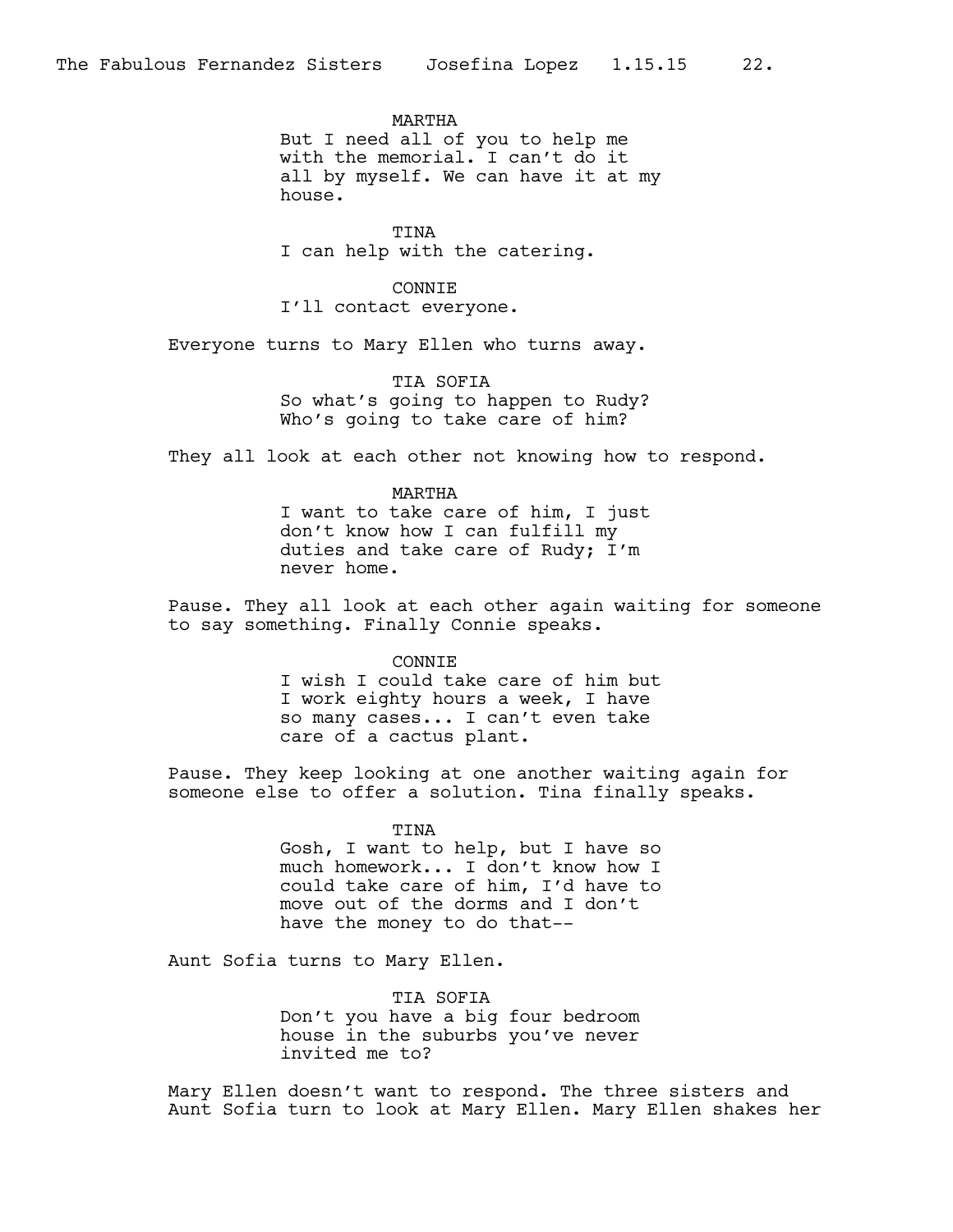head.

## MARY ELLEN Wait a minute, just because I have an extra bedroom— -

CONNIE/TINA/MARTHA Come on you're a mother with a regular schedule and you can afford to care for him in an environment where Rudy will stay out of trouble.

BEAT

#### MARY ELLEN

All right! I'll do it. I'll be Rudy's guardian; I'll care for him.

INT. MARTHA'S CAR - NIGHT - LATER

Martha drives Rudy to Mary Ellen's house.

MARTHA I'm really sorry I can't keep you. I really think this is going to be for the best. You're going to like the room Mary Ellen set up for you. It even has cable and wifi...

Rudy looks away unmoved.

MARTHA

You're going to like living out here in the suburbs. It's great that you'll get to grow up with your cousin Bella and Justin.

INT. MARY ELLEN'S HOUSE

Martha and Rudy enter Mary Ellen's house, straight out of a Martha Stewart, catalogue. She takes Rudy's suitcase from Martha's hands.

> MARTHA What a beautiful house you have here. I'm so glad that despite what Papa did to you, you managed to make a beautiful life for yourself.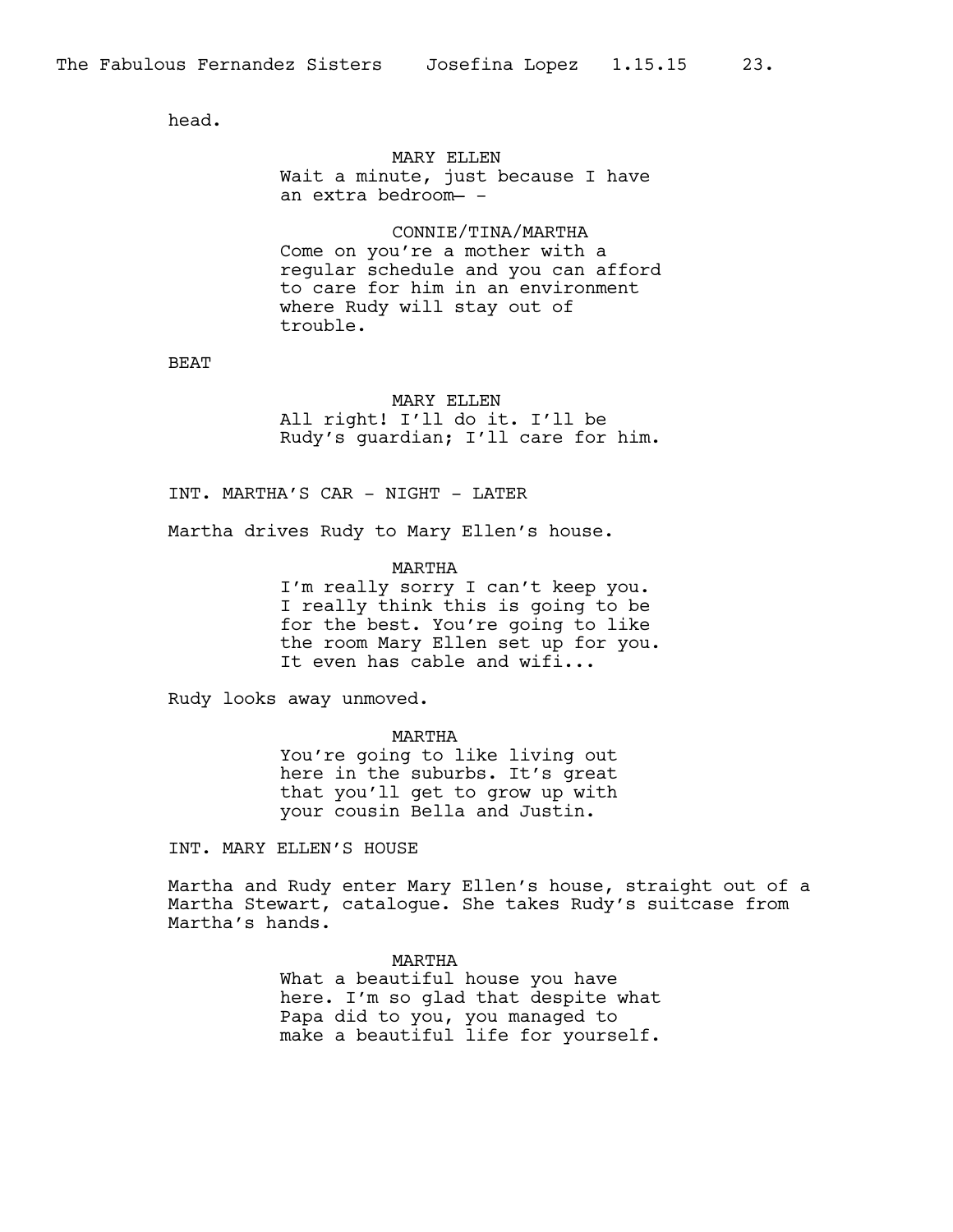MARY ELLEN (proudly) Yes, yes I did... Rudy, meet your cousins, Justin and Bella.

Mary Ellen's children, JUSTIN HOUSTON, 9, and BELLA HOUSTON, 5, all dressed in pajamas, hug Rudy gently.

Jerry, in police uniform, arrives from work. Martha and Jerry hug.

> JERRY Martha! Ah, I haven't seen you since Rudy's party.

MARTHA Yes, it's been awhile. You have a very lovely house. So glad I finally got to see it.

JERRY

Thanks...

Martha remains silent. They stare at each other waiting for Mary Ellen to say something.

> JERRY Ah... Why the visit tonight?

MARTHA Oh... Mary Ellen didn't tell you?

JERRY Tell me what?

MARY ELLEN

I was going to leave you a message, but I wanted to tell you in person and I thought you were going to get here before Martha--

JERRY

Tell me what?

MARY ELLEN Rudy is moving in with us.

Awkward silence. Jerry looks at Rudy rolling his eyes then facing the floor dejected. Jerry tries to cover up his shock, plays it off like it's no big deal.

> JERRY Rudy, welcome to my house. Mi casa es su casa. (MORE)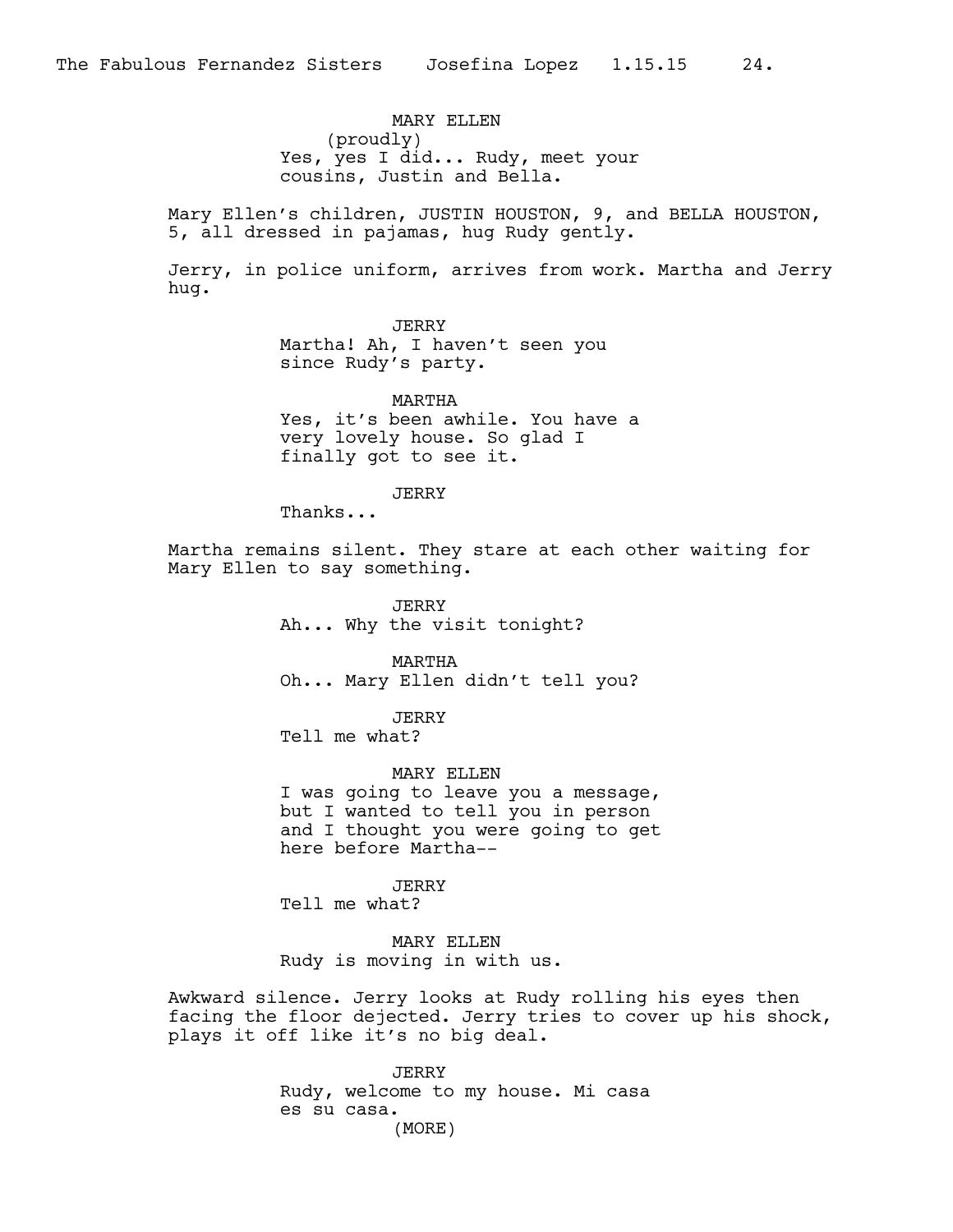As long as you live by our rules you are welcomed in my house. JERRY (CONT'D)

RUDY

Where's my room?

MARY ELLEN The last one at the end of the hallway. I'll show you.

RUDY I'm not a little kid anymore. I can find it myself.

Rudy goes to his room.

#### MARTHA

So here are all his documents. I called the junior high school closest to you and you can bring him in at 7 am to register --

MARY ELLEN I took care of a kid on my own at 16 without any help from you or the family. I know what I have to do.

MARTHA I'm just trying to make this easier for you.

MARY ELLEN Just be grateful I'm taking him!… Like I had a choice. Like I ever had a choice!

EXT. LOS ANGELES CITY HALL - ESTABLISHING SHOT - DAY

INT. LOS ANGELES CITY HALL, MAYOR'S OFFICE - A LITTLE LATER

Martha runs into the Mayor's Office. She is brought in to meet with the CHIEF OF STAFF, (white), male, 50s, who shakes her hand warmly.

> CHIEF OF STAFF Councilwoman Fernandez, so nice to see you.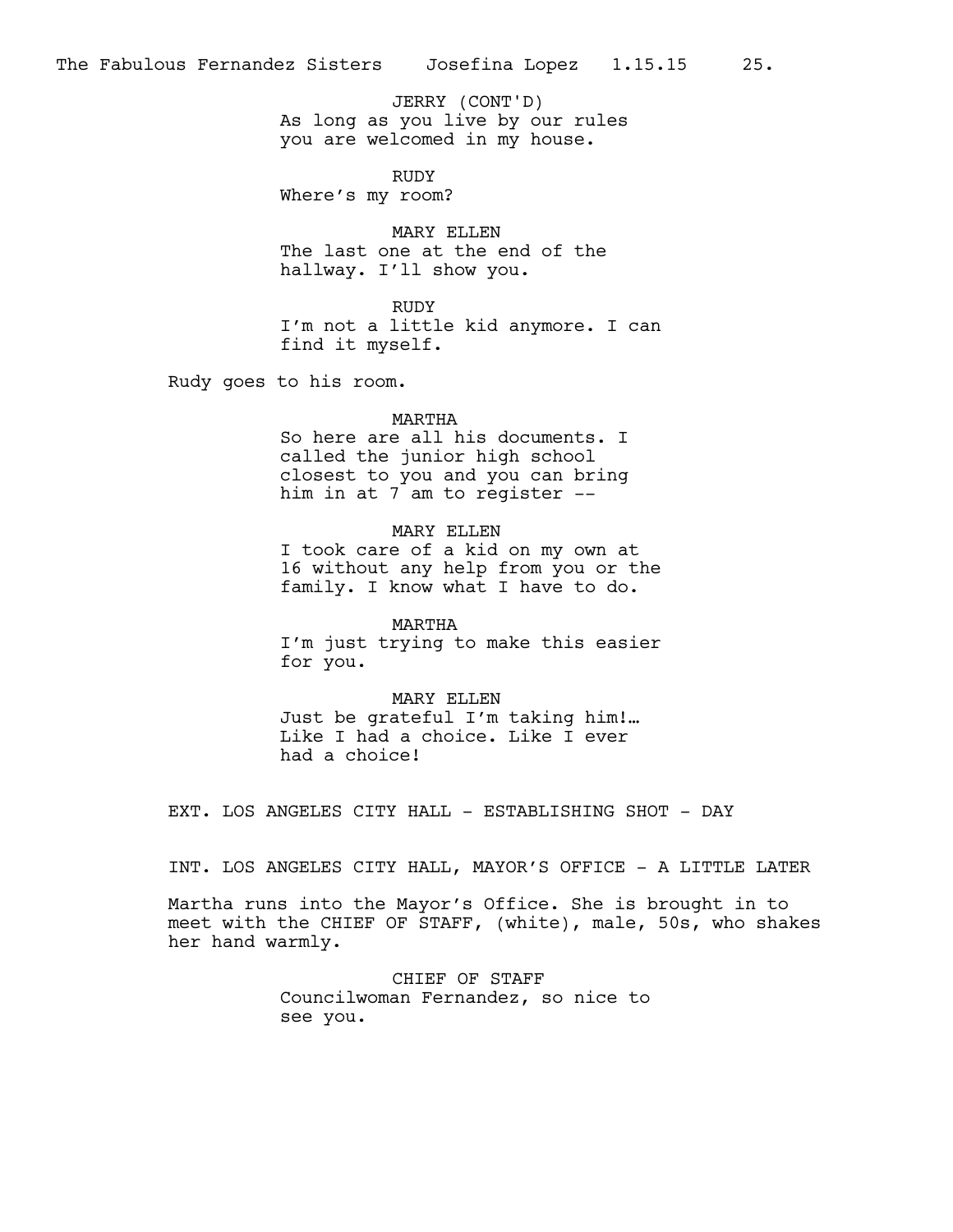## MARTHA

I'm sorry I'm late. My parents just passed and all the details for the memorial - well I lost track of time.

CHIEF OF STAFF My condolences to you. Are you all right?

## MARTHA

Thank you. Yes, it was shocking, but I'm all right... I know you only have a few minutes so I'll get to the point. I want to run for Mayor and I want to get the Mayor's endorsement. Can I count on you to speak to him and help me get his support?

CHIEF OF STAFF I know the Mayor has been paying close attention to all the progress you've made with your District and how you've turned around one of the most violent neighborhoods into an up and coming neighborhood... At first he was concerned about you being so young, but you're quite mature and wise for your age. I think I can get you his endorsement... I'll see what I can do.

INT. TINA'S UCLA DORM ROOM - MORNING

Tina, depressed and unmotivated, can barely get out of bed. Cristal, wearing an apron, cooks chorizo.

> CRISTAL M'ija, ya levantate. (Darling wake up.)

Tina wakes up, startled by her mother. She shakes her head to snap out of her "dream". She gets up and looks around for her mother, but can't find her.

> TINA (to herself) No, no, no, it can't be her. It's not possible,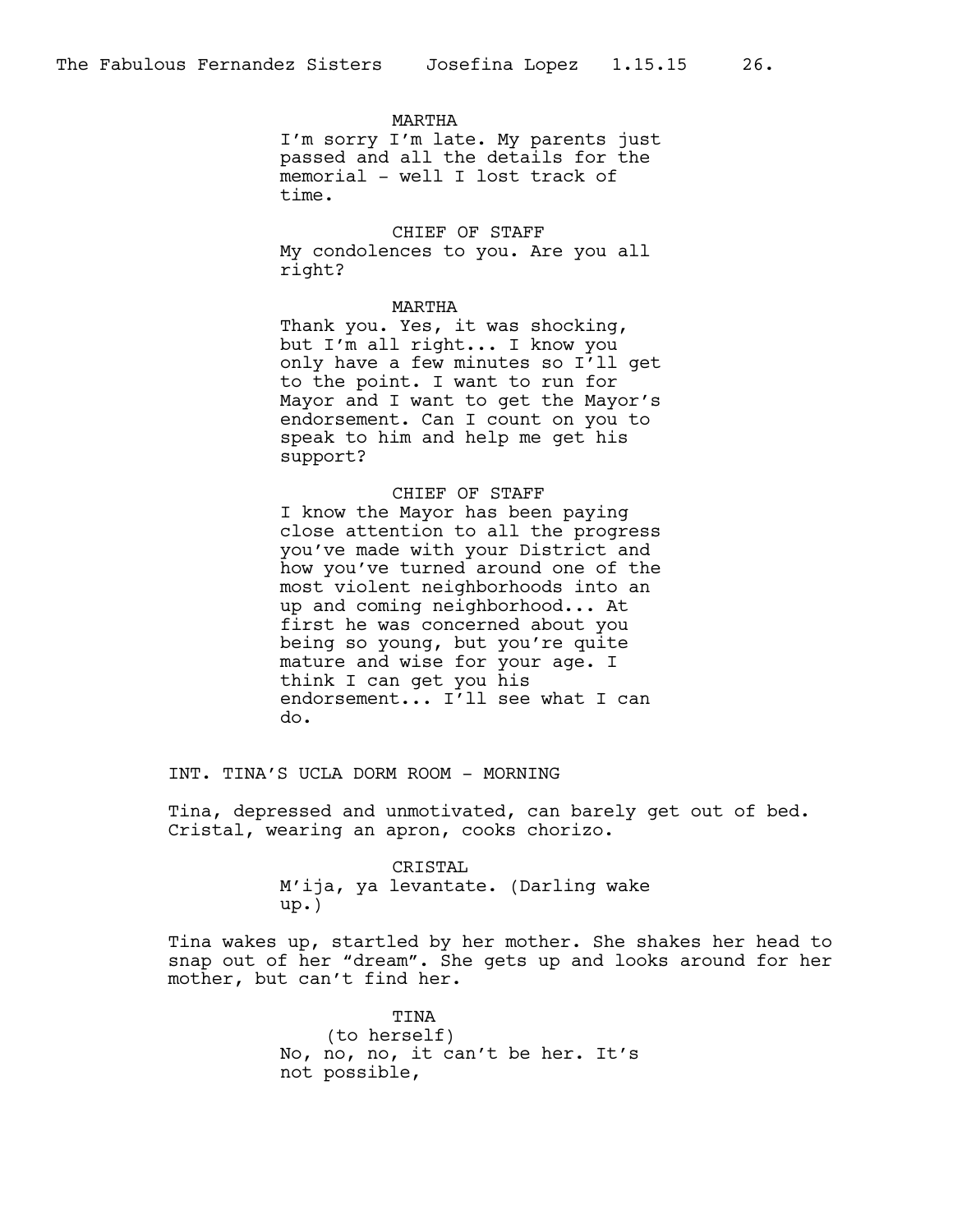INT. MARY ELLEN'S HOUSE, BATHROOM, SHOWER - A LITTLE LATER

Rudy cries in the shower, in frustration, anger, and loneliness. If he could scream without being heard he would.

DISSOLVE TO:

Rudy puts Tres Flores brilliantine on his hair and combs it back proudly.

INT. BATHROOM/HALLWAY - NIGHT

Rudy comes out of the bathroom with his hair slicked back wearing a sleeveless white shirt. He passes Mary Ellen on the way to his room. She stops him. Jerry is within earshot of them.

#### MARY ELLEN

Rudy why did you put that stuff on your hair? You're going to bed like in an hour, you're just going to get it all over my nice pillow cases.

RUDY (coldly) 'Cause I like it.

MARY ELLEN

Rudy, maybe you shouldn't wear your hair slicked back like that... It will make you look "different" around here.

RUDY I like wearing it like that. That's how Papa used to wear it.

MARY ELLEN Yes, but he was... different.

BEAT

RUDY

Oh, you mean he was a "wet back"--

Jerry joins their conversation to help out Mary Ellen.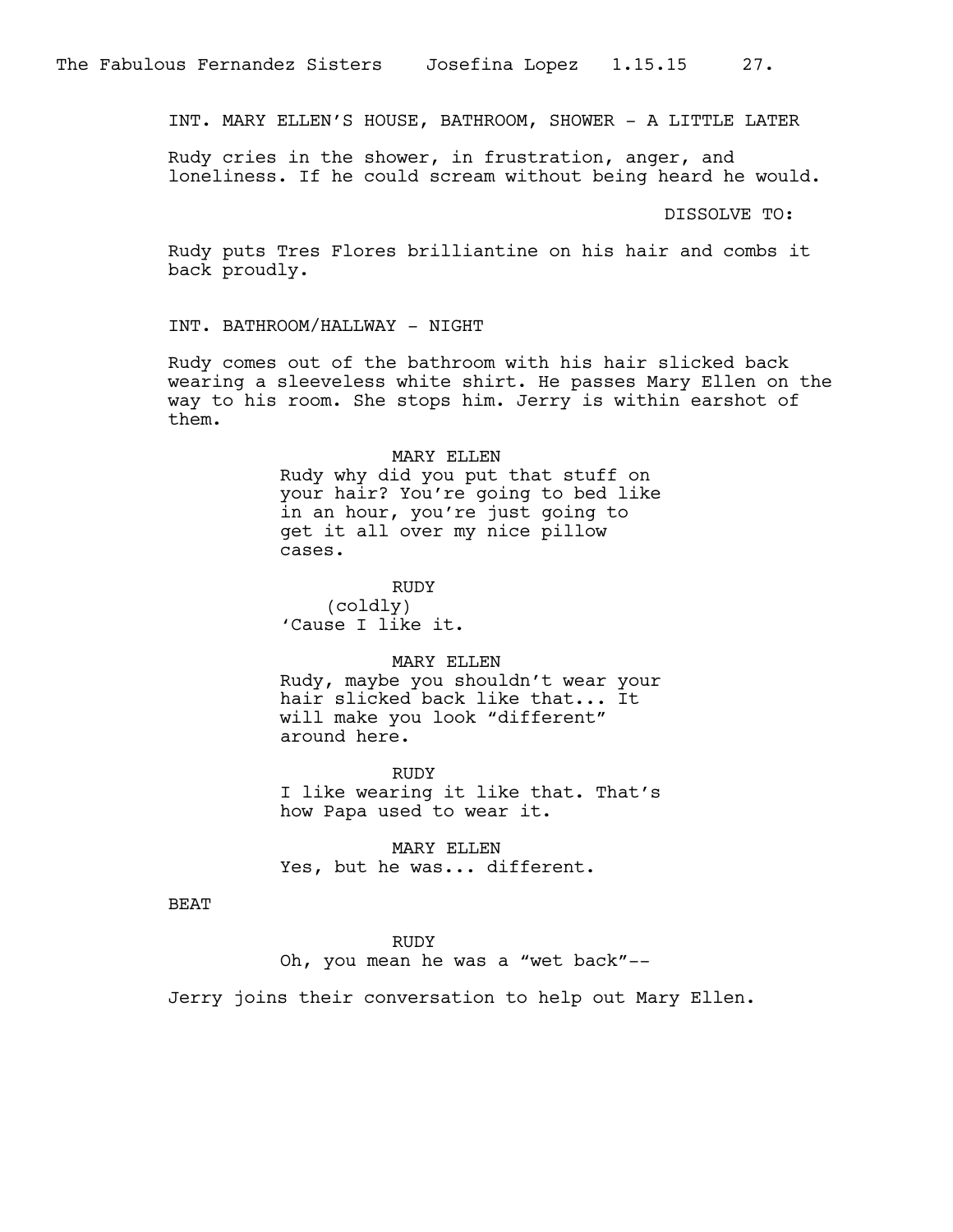## **JERRY**

Rudy, can I give you some advice? I know at your age you want to look tough, but if you dress like you do it's gonna make everyone around here think you're a "cholo". You don't want the police stopping you and thinking you're some kind of criminal do you?

#### RUDY

They already stopped me on may way home from school for being Mexican, I guess that automatically makes me a criminal in this white-ass hood.

MARY ELLEN Did that really happen?

#### RUDY

They stopped me because my backpack was full of books and they were all suspicious. I did nothing wrong and they were looking for an excuse to arrest me. I don't belong here.

Rudy gives Jerry a dirty look and goes to his room.

#### MARY ELLEN

(whispers) You shouldn't have said he looks like a "cholo".

JERRY

(whispers) I didn't say he looks like a cholo. I said other people might think - -

MARY ELLEN Rudy is a good kid. You should tell your buddies at the precinct he's your brother-in-law so nobody harasses him.

## JERRY

No one harassed him, he's just making that up.

INT. MARY ELLEN'S HOUSE, RUDY'S ROOM - NIGHT

Rudy sneaks out with his backpack and duffle bag in tow.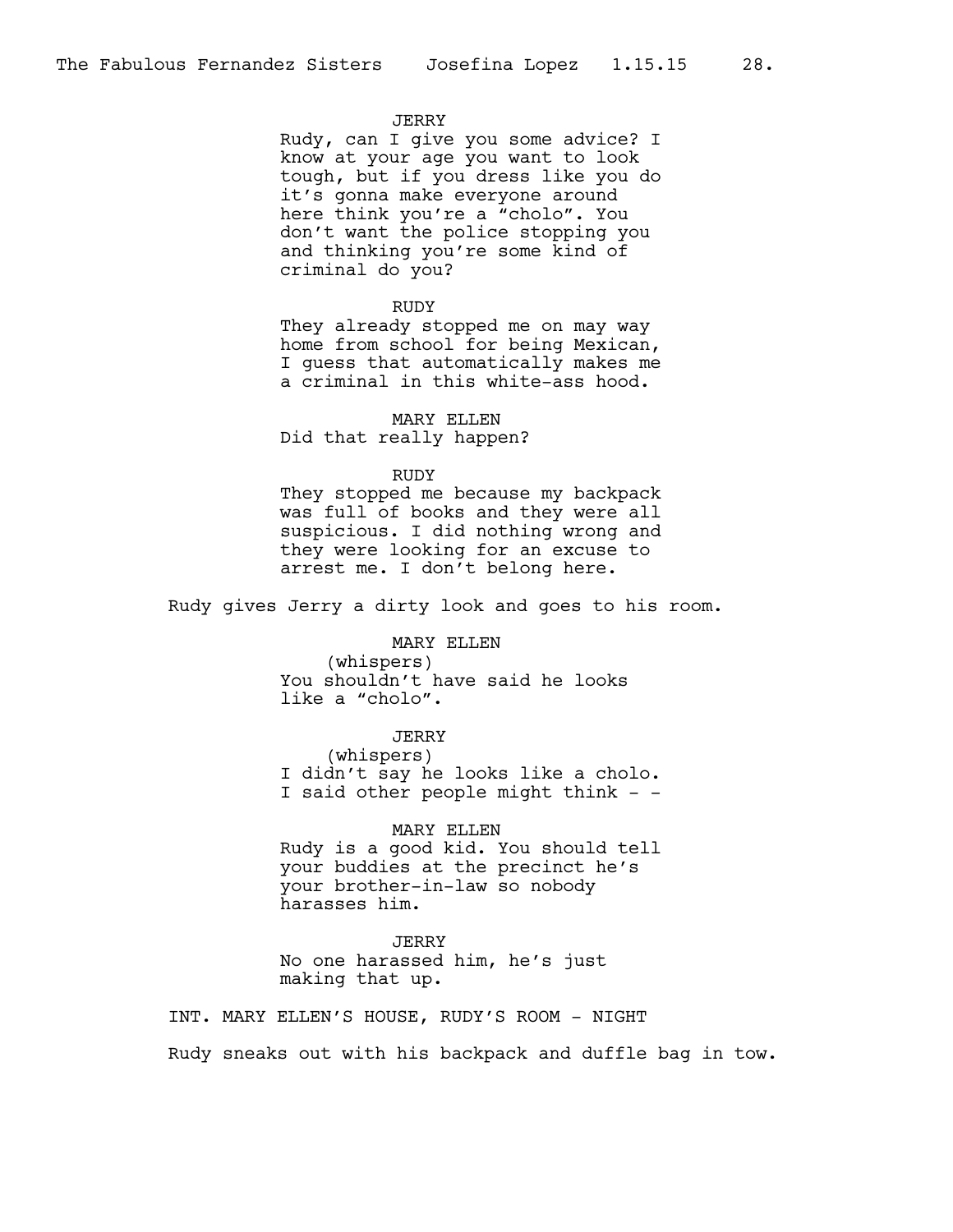INT. LOS ANGELES IMMIGRATION COURT BUILDING, CAFETERIA - LATER

ON TV MONITOR

A drug raid shows Rudy in handcuffs. Connie looks up.

EXT. FIELD OFFICE OF COUNCILWOMAN FERNANDEZ - SAME

Assistant Lunares rushes in and turns the TV on.

ON THE TV SCREEN

The drug raid news story shows Rudy being escorted into a police car. Martha's jaw drops. She grabs her purse and calls her sister Mary Ellen on her cell.

> MARTHA Mary Ellen - Why didn't you tell me Rudy ran away?!

TV REPORTER (V.O.) Councilman Fernandez's brother was apprehended this morning...

END OF ACT TWO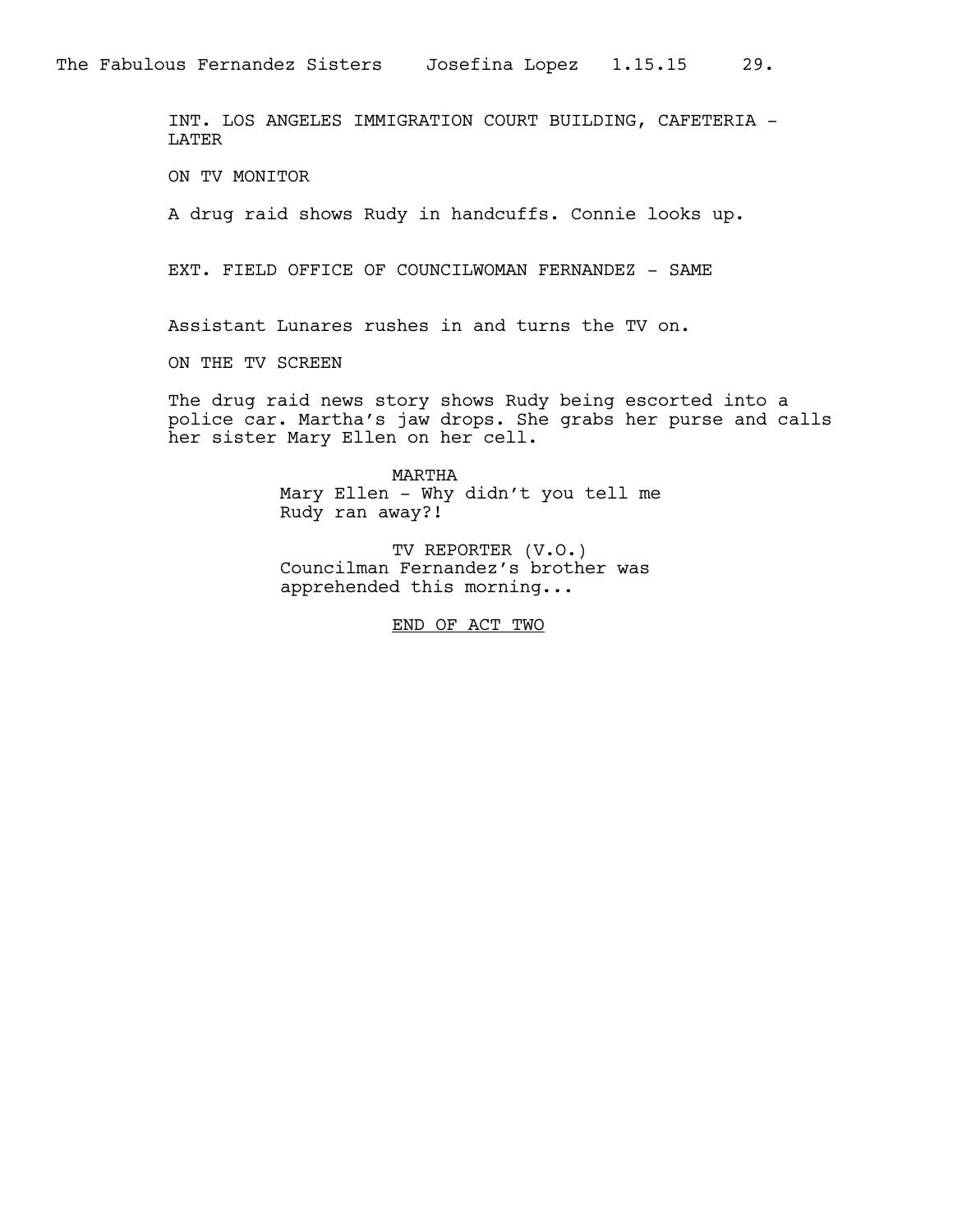## ACT THREE

EXT. JUVENILE HALL FACILITY - ESTABLISHING SHOT - DAY

INT. JUVENILE HALL FACILITY, RECEPTION AREA

Martha arrives at Juvenile Hall to find Connie dealing with a mountain of paperwork to petition for Rudy's release.

## CONNIE

I'm on it.

Martha walks up to the RECEPTIONIST.

MARTHA Hi. I'm Councilwoman Martha Fernandez and I want to speak to your Supervisor--

DETECTIVE JAMES RAMOS, 30s, muscular with rugged good looks, is EXITING when he sees Martha.

> DETECTIVE RAMOS Councilwoman Fernandez, it's me James Ramos. We were in Homeroom at Roosevelt High School.

Martha recognizes him and they embrace.

MARTHA So good to see you! It's too bad it has to be under these circumstances. I'm sure you heard.

DETECTIVE RAMOS Yes. Poor Rudy. Wrong place at the wrong time.

MARTHA What do you mean?

DETECTIVE RAMOS He was just sleeping at his friend's house when the raid happened. There are no charges against him.

MARTHA What a relief. I'm glad he wasn't involved in doing drugs or selling drugs.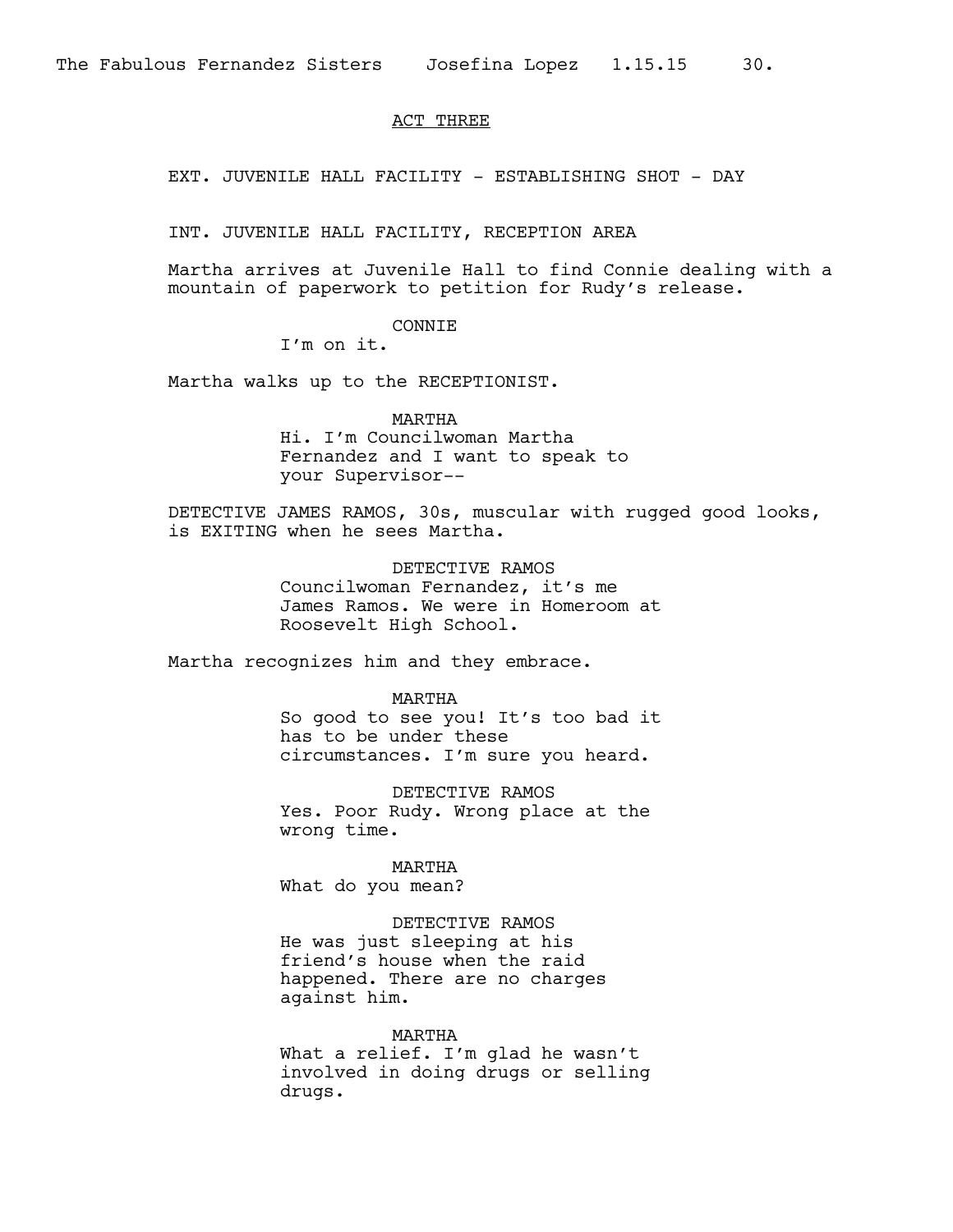DETECTIVE RAMOS Yes, but it's only a matter of time if his friends are involved.

#### MARTHA

Yes, but Rudy's a real good boy. My parents just died and he's just in shock, he's not his normal self.

## DETECTIVE RAMOS

Martha, a lot of these boys have no fathers to look after them and they go on the wrong path because they don't have a male figure to guide them. You need to do whatever it takes to keep him out of the gangs or you're going to lose him.

#### MARTHA

Yes, I'm going to do what it takes to keep him out of trouble.

DETECTIVE RAMOS I'll check and see how I can expedite things for you.

MARTHA Thank you so much. If there is anything I can do--

DETECTIVE RAMOS Let's get lunch some time.

MARTHA

Ah, yes, let's get lunch some time.

Detective Ramos exits. Connie comes up to Martha.

CONNIE Why didn't you introduce me?

#### MARTHA

He's not your type.

CONNIE

Like you know what my type is?

#### MARTHA

Trust me, he's not your type. He talks back and won't put up with crap. He's not afraid of your fangs.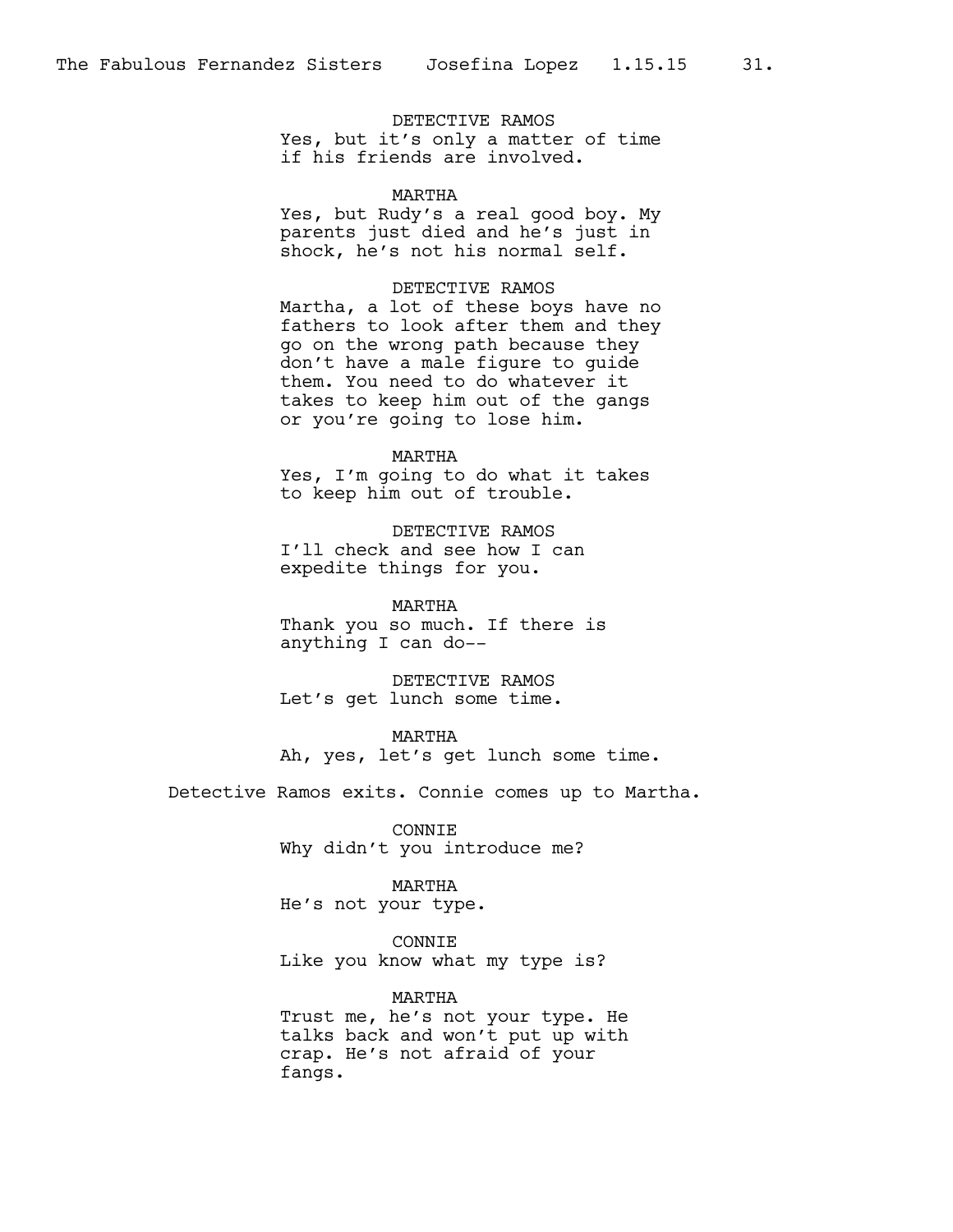#### **CONNTE**

I like that in a guy.

Detective Ramos returns with Rudy. Martha and Connie hug Rudy. Connie turns to Detective Ramos.

#### CONNIE

Hi, I'm Connie, Martha's younger, single sister.

DETECTIVE RAMOS Wow, all you Fernandez sisters are impressive. I can't believe you're both single.

MARTHA Thank you Detective Ramos. Connie, don't you have to get going?

CONNIE Oh, yeah. Excuse me, gotta be in court like now. (flirting) Nice to... see you.

INT. MARTHA'S CAR - A LITTLE LATER

Martha and Rudy drive off.

MARTHA How did you end up in a drug dealer's house?

#### RUDY

I ran away back to our parents house, but the hipster next door threatened to call the police on me so I slept on a bus bench and then "Smiley" invited me to sleep on his couch - that's all that happened.

MARTHA I'm concerned about you and your friends--

RUDY Where you taking me to?

MARTHA Back to Mary Ellen's--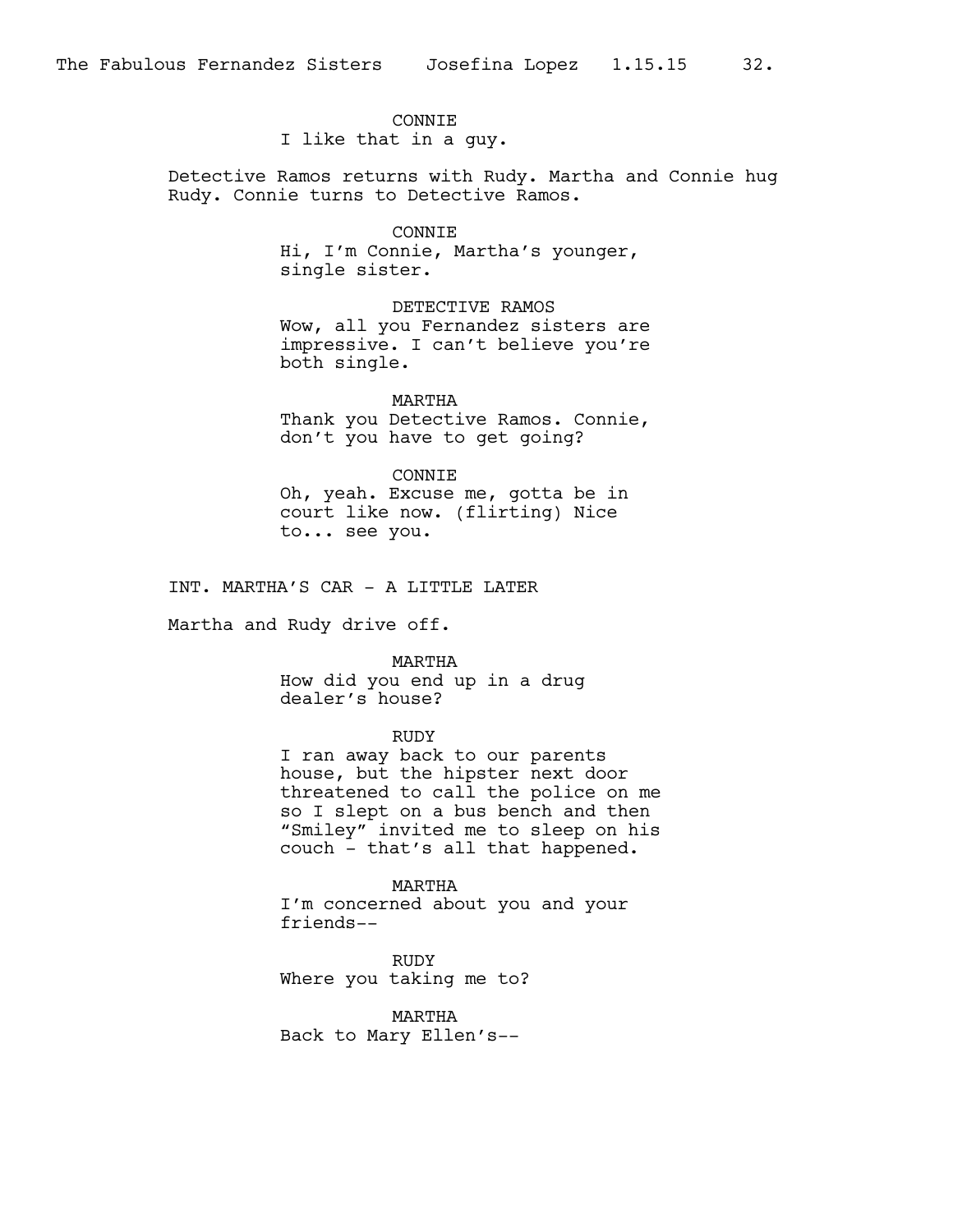## RUDY

Hell no, I'm not going back! It's so boring and even if I don't cause trouble I'm gonna get arrested over there. Jerry thinks I'm a "cholo" and he doesn't like me living with them - for reals.

## MARTHA

I'll talk to him and he'll stop calling you that.

#### RUDY

No, but you know how snobby Mary Ellen is! I can't even sit on her sofa without her dusting under me and fixing her stupid pillows if I move them. It's like I live in a department store and they're just waiting for me to steal something so they can kick me out.

## MARTHA

Rudy, right now we have no other options. I have to take you back!

RUDY If you take me back I'm just going to run away!

## BEAT

#### MARTHA

Okay, got it. You can come home with me, but we have to figure out what's best for you.

RUDY

Take me back to my house so I can go to my old school with my friends and continue with my life.

MARTHA You can't live by yourself. Someone

has to look after you.

RUDY I don't need nobody. I can take care of myself.

MARTHA No, you can't. You need a family. And we are your family. (MORE)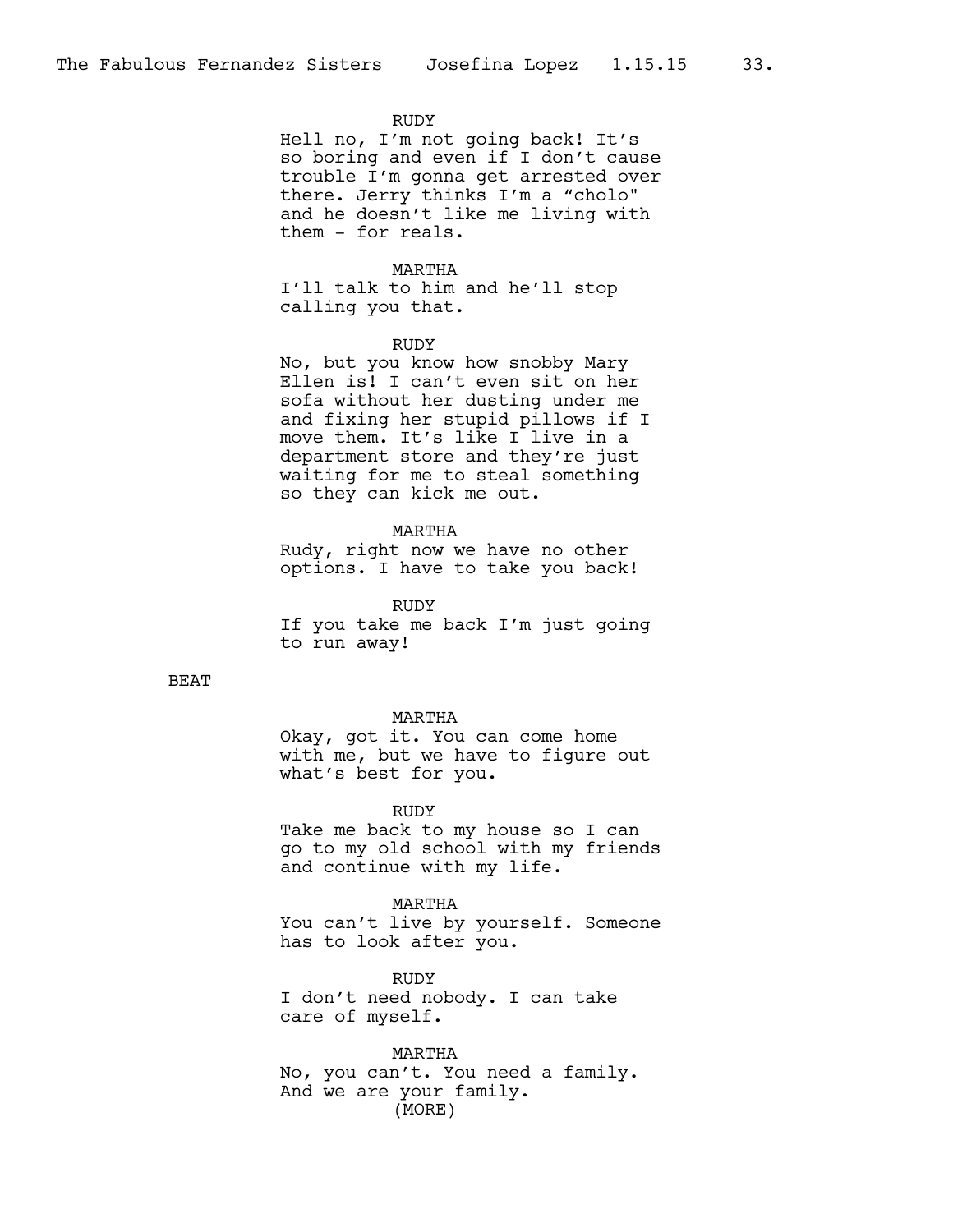We're gonna take care of you. After the memorial we'll figure it out. MARTHA (CONT'D)

RUDY (dramatically) My life sucks.

Rudy lowers his head.

MARTHA Not as much as mine!

EXT. LOS ANGELES CITY HALL - DAY

INT. CITY HALL, MAYOR'S OFFICE, CHIEF OF STAFF'S OFFICE - DAY Martha ENTERS and catches the Chief of Staff exiting.

> CHIEF OF STAFF Martha. Ah... I was just leaving--

MARTHA Did you get a chance to speak to the Mayor?

CHIEF OF STAFF No, I did not... I wanted to, but I had to reconsider when I saw the story about your little brother getting arrested on the five o'clock news.

MARTHA I can explain that.

#### CHIEF OF STAFF

I'm sure you can, but don't you think that maybe with the recent events of your parents passing and your brother being arrested you should wait until your life is not so... "messy". I would recommend waiting four more years until your family situation has stabilized and you get more experience, besides you're young... don't you agree?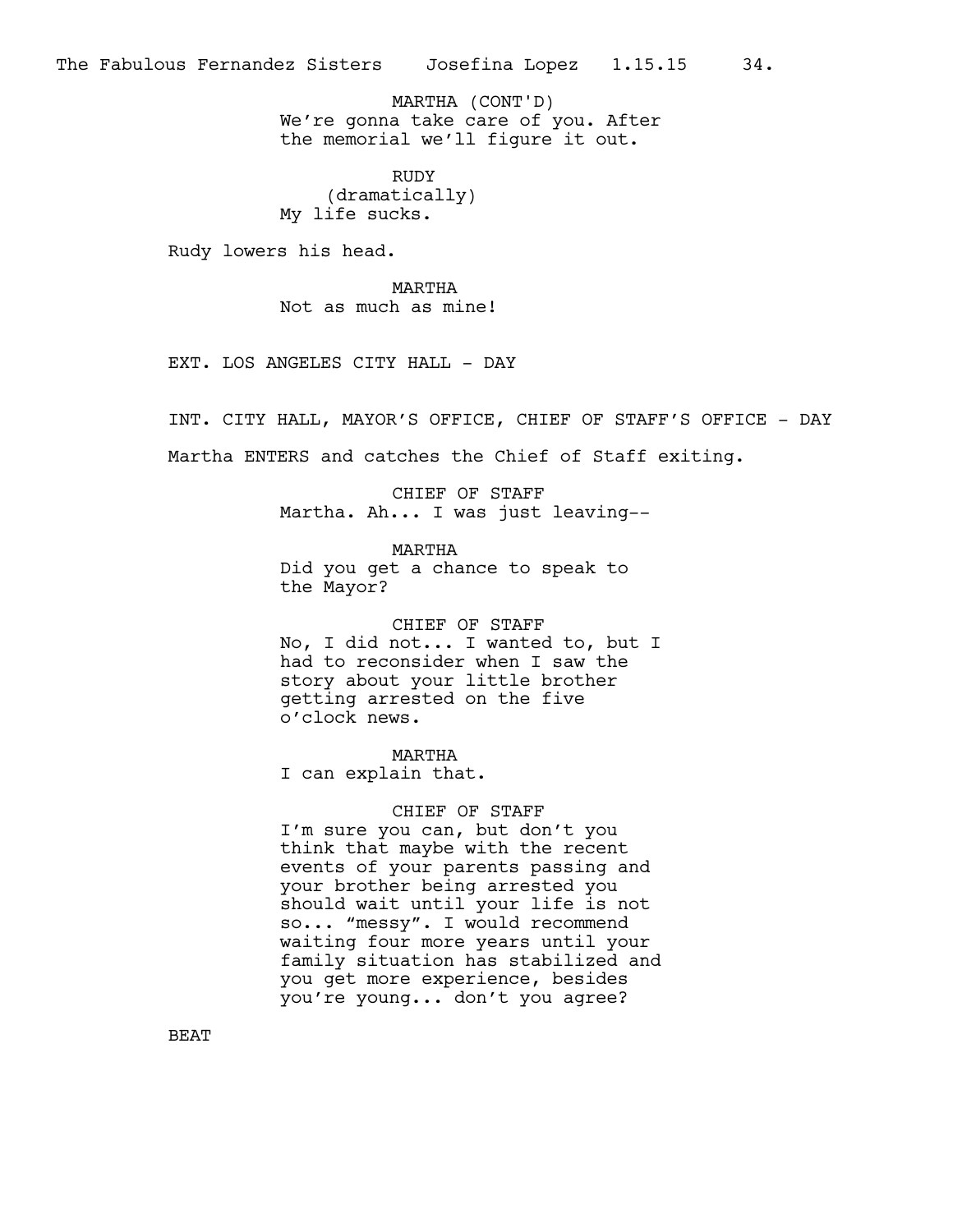MARTHA

I understand your hesitation. However, my parents dying and my brother getting arrested say nothing about my character and the tough choices I have to make--

CHIEF OF STAFF I'm sorry, I have to get going.

MARTHA Thank you for your time and your advice.

INT. CITY HALL, WOMEN'S BATHROOM - MINUTES LATER

Martha walks into the bathroom and goes into a bathroom stall.

INT. CITY HALL, WOMEN'S BATHROOM, STALL - CONTINUOUS

Martha's eyes get watery, but she fights her tears. She takes out a picture of her family taken on the night of Rudy's birthday party from her purse and cries. She finally allows herself to feel the loss of her parents, the damn bursts, and she can't stop her crying anymore. She sits on the toilet and let herself cry. She makes a call on her cell phone.

EXT. DOWNTOWN, ETERNITY NIGHTCLUB, ESTABLISHING SHOT - LATER

INT. ETERNITY NIGHTCLUB, BAR AREA

Connie, half drunk, and Jesus down tequila shots.

CONNIE I'm so angry at Papa for dying before he could admit he was wrong. I always thought he was going to be around and that one day he would tell me he was sorry for being a jerk to me. He was going to tell me how proud he was of me. Now I feel so alone, like I don't have a family anymore.

Connie finally lets herself cry for the loss of her parents. Jesus pats her on the back to comfort her.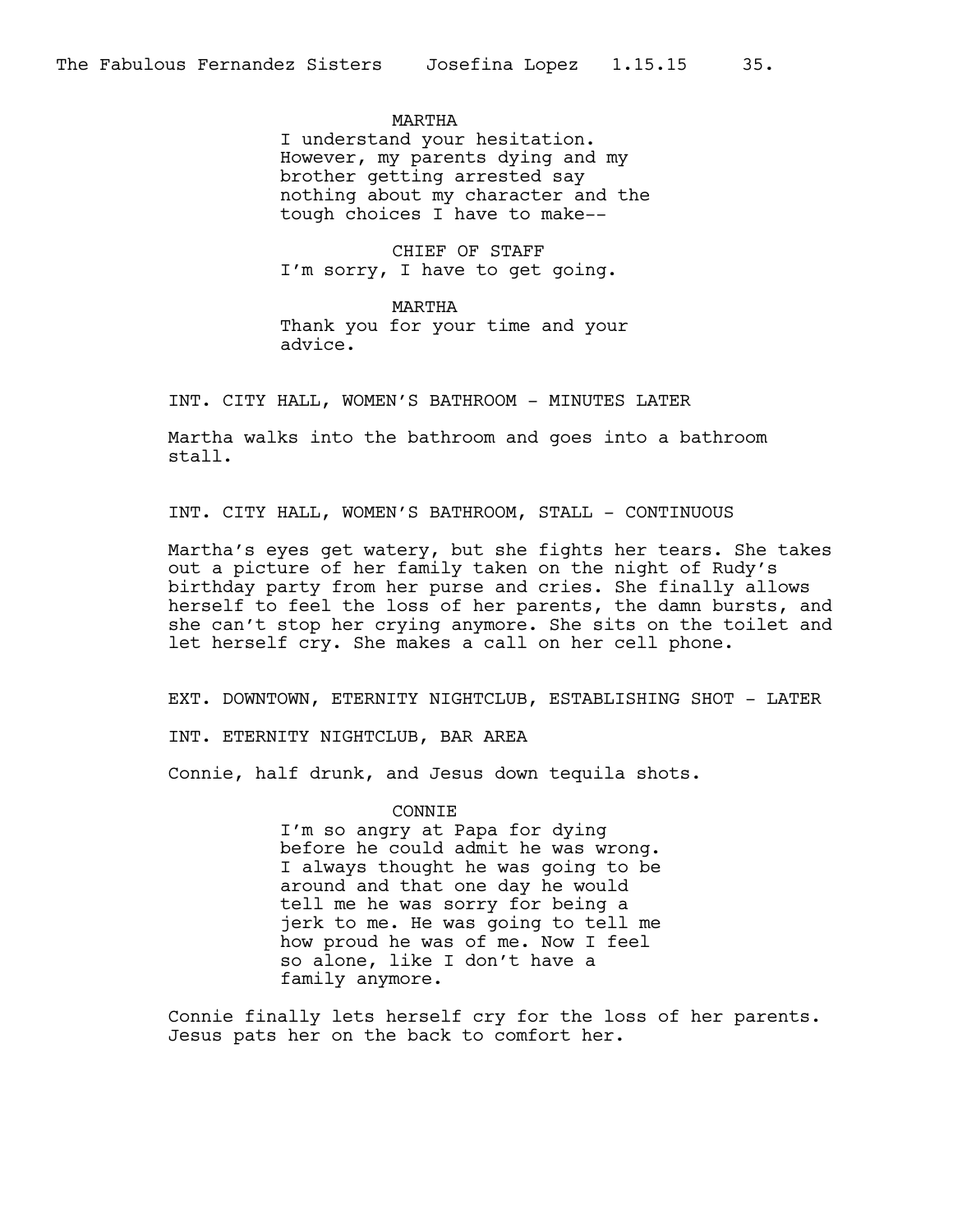#### JESUS

Of course you have a family. You are so lucky you still have your three sisters and your brother… Now, if you only put as much passion fighting for your family as you do fighting for undocumented immigrants, you wouldn't feel like an orphan... Girl, what did he do to you that you can't forgive him now that he's dead?

#### CONNIE

Aside from constantly telling me that Martha was better than me, he would also call me a "Prieta" (dark skin one).

#### JESUS

Well you are a prieta, but "Prieta" can be pretty.

#### **CONNTE**

Yeah, but he did it to remind me I wasn't good enough like my other sisters.

#### JESUS

I know why he did that! It's because he probably thought your mother had a fling with a "Prieto" behind his back and you weren't his child.

#### CONNIE

My mother was a saint. She got married as a virgin and only had sex with one man; my Papa. She was always so proud of that fact.

## INT. EL MERCADITO - LATER THAT DAY

El Mercadito is a giant indoor Mexican market full of shops and boutiques carrying traditional decorations, clothes, food and candies.

Martha sits at a table wearing sun glasses and a scarf around her head, disguised so no one witnesses her taking part in her favorite sin.

Assistant Lunares walks in carrying a paper bag full of churros. She tears open the bag and they both devour churros covered in sugar and cinnamon.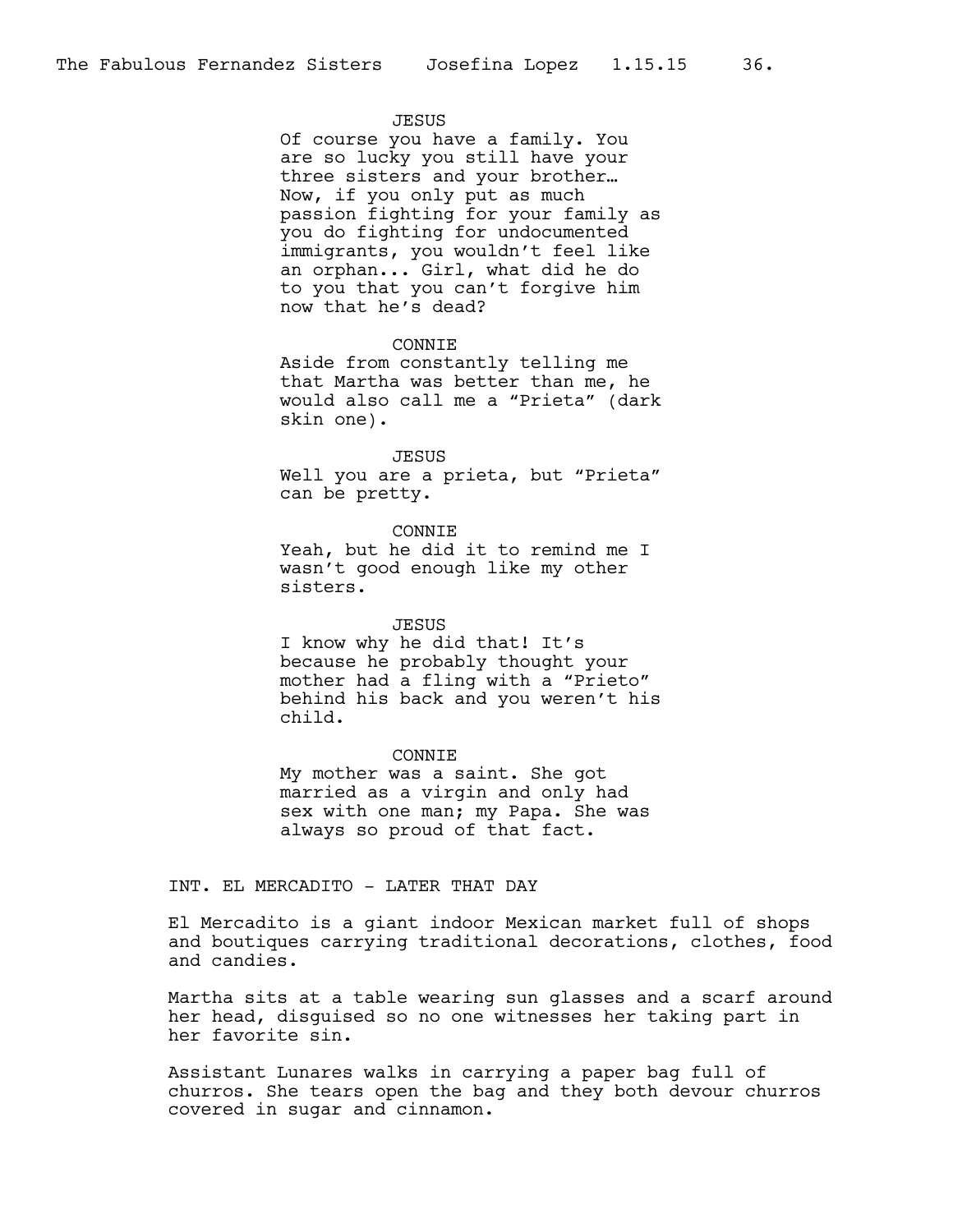They dip them in a chocolate cream and put them in their mouth, savoring them like it were sex. Martha stops eating and gets embarrassed.

> MARTHA I'm sorry I called you to join me. I just really needed someone to talk to and a break--

ASSISTANT LUNARES No, no, hey, it's better than drinking alcohol...I think.

MARTHA

I just have so much pressure. I made a promise to Mama to keep my family together and... I also made a promise to my voters that I would do my best... I just don't know how I can do both.

ASSISTANT LUNARES That's what's so unfair about being a professional woman. You need a "wife", that's all.

Assistant Lunares grabs a churro dipped in chocolate cream.

ASSISTANT LUNARES When you're single...this is the highlight of my day.

END OF ACT THREE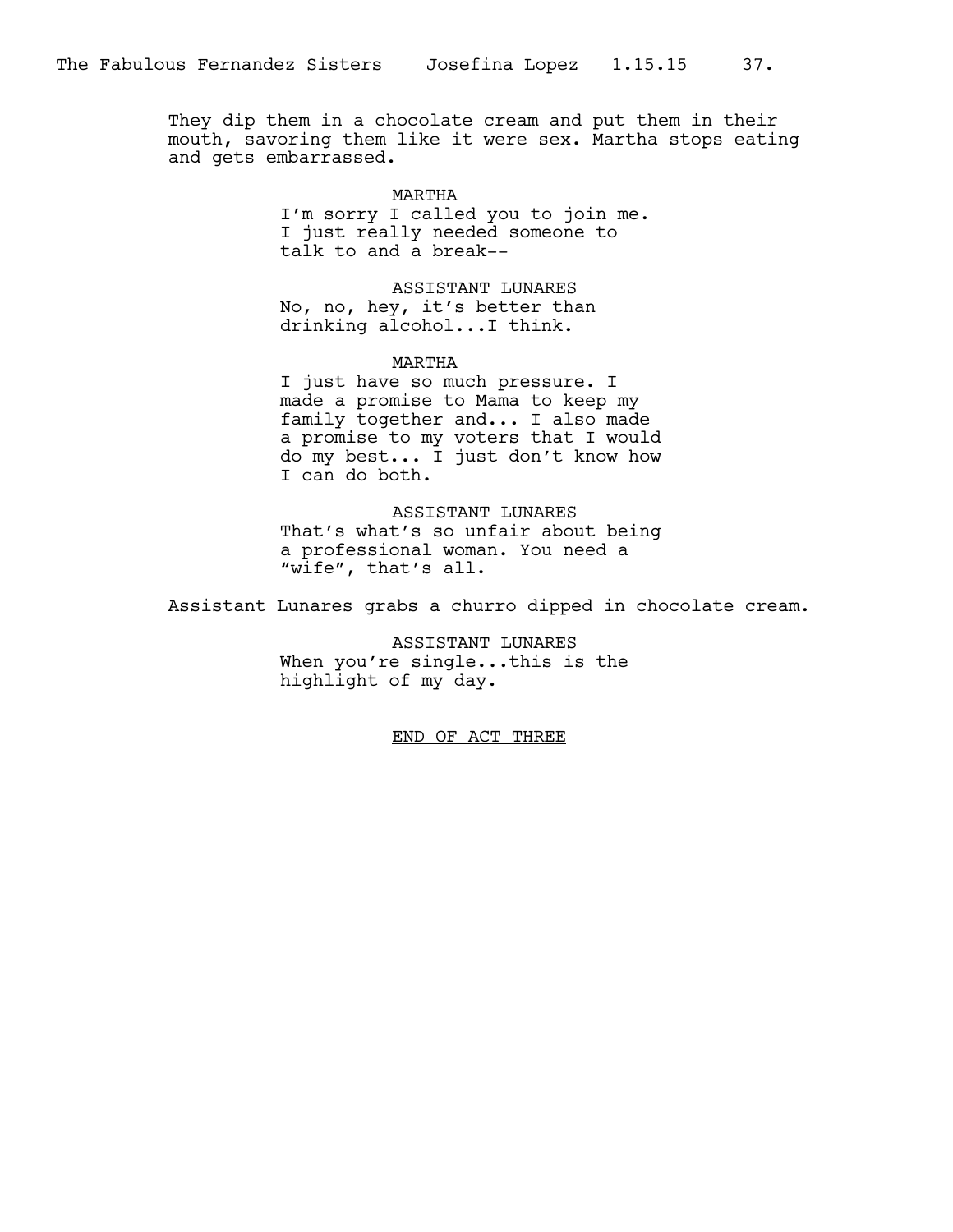#### ACT FOUR

EXT. MARTHA'S HOUSE, ESTABLISHING SHOT - NIGHT

SEVERAL FAMILY MEMBERS wearing black enter.

INT. MARTHA'S HOUSE

Martha's remodeled three bedroom house is packed with FAMILY and FRIENDS. Martha busies herself making sure there is plenty of food. She stops and looks at several tequila bottles. Tia Sofia is busy making fresh guacamole with Tio Pepe.

> MARTHA Who brought the tequila? I said I wanted no alcohol.

TIA SOFIA Your Tios brought them as gifts. It's very good tequila.

TIO PEPE What kind of memorial would it be without tequila por favor (please). We gotta let the soul sing when it's in pain, que no Sofia? (isn't that right)

TIA SOFIA Pos si. (That's right.)

Tio Pepe drinks another shot, Martha fakes a smile knowing you can't argue with a drunk man.

Tina brings out a tray with photos of her parents, candles, marigolds, and other personal items from her parents. She stacks some small boxes on top of each other to create a small three step pyramid. She covers it with a colorful shawl and places all the items on the different layers. At the top of the altar she places a black and white photo of her parents on their wedding day.

Mary Ellen and Jerry ENTER as Connie passes by. They stare at each other, not sure how to react to one another.

CONNIE

Hi Jerry.

MARY ELLEN Jerry, could you be so nice and get me something to drink?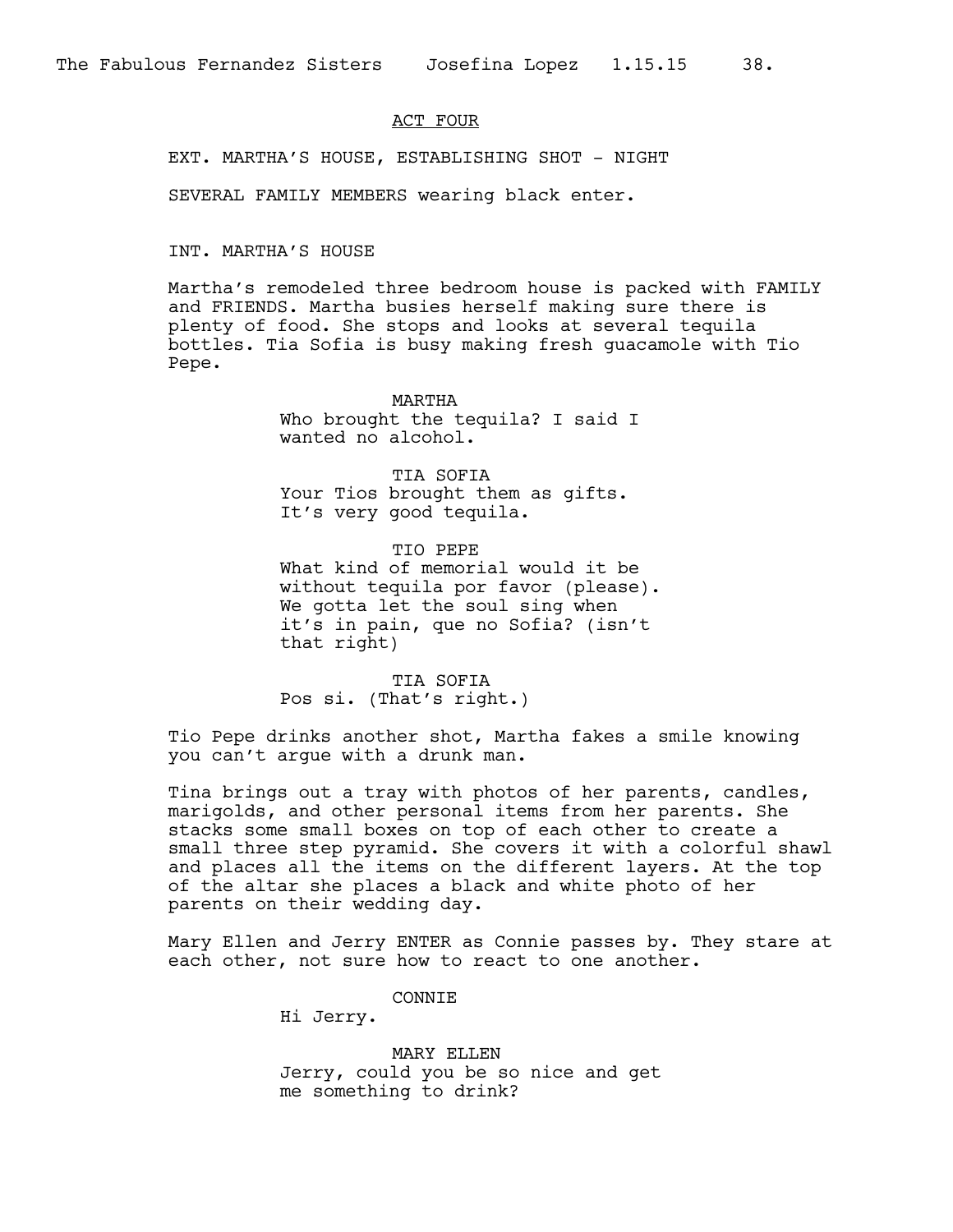Jerry leaves quickly avoiding eye contact with Connie.

CONNIE Look, it was just dancing. I just wanted to make sure he was having fun. That's all.

Mary Ellen rolls her eyes at her and walks away.

#### MARY ELLEN

Whatever.

Mary Ellen sneaks in a tequila shot when no one is looking. Mary Ellen then walks up to Rudy sitting in a corner.

> MARY ELLEN I'm sorry about Jerry. He didn't mean to call you a "cholo"--

RUDY Yeah, whatever.

Rudy walks away and bumps into Tina. She is adding the last touches on the beautiful altar honoring her parents.

> TINA Hey, what do you think? Should I add more photos?

> > RUDY

Nah, looks good.

## TINA

Hey, Rudy. Sorry I've been a stranger. Been so busy with school. How are your fingers healing?

RUDY Not good. I can't even flip off the cops.

Rudy shows her his hand and him attempting to raise his middle finger. His hand has a long way to go.

> TINA (concerned) Why do you need to flip off the cops? Were they racially profiling you again?

RUDY It was just a bad joke.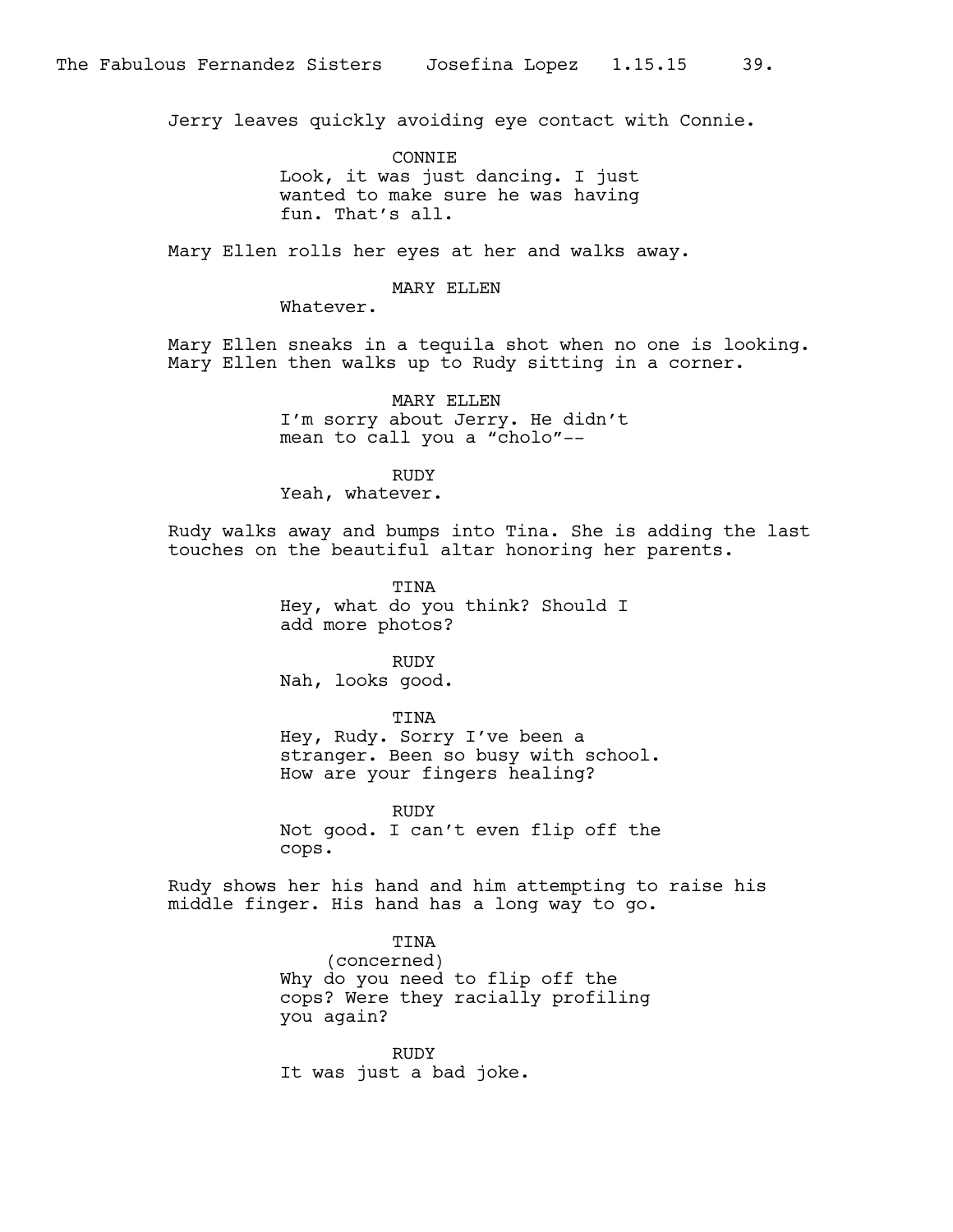**TINA** Oh, you're making a joke, that's good, that's progress... Hey, if you ever need to talk; you know you can tell me anything.

RUDY

Like what?

TINA Anything, whatever you want to get off your chest.

RUDY Well there is something... Nah, forget it.

Rudy walks trying to avoid talking to anyone. He goes to a corner and puts on his headsets and listens to music to escape. Connie walks up to him and surprises him with a gift card.

> CONNIE Here, so you can buy some more music to be miserable to until your hand heals.

Rudy smiles.

CONNIE Rudy, at least you're alive.

LOLI FERNANDEZ, 25, a cousin, chubby and cute with wild highlights on her hair, comes up to Tina and hugs her.

> LOLI Tina! I haven't seen you in a long time. What you been up to?

TINA Been living in the dorms at UCLA. Finishing college, trying to get into Med school.

LOLI You should come check out my new hair salon "Beauty and the Beat". I'll give you a free make-over, it'll cheer you up.

TINA You opened a salon? Around here?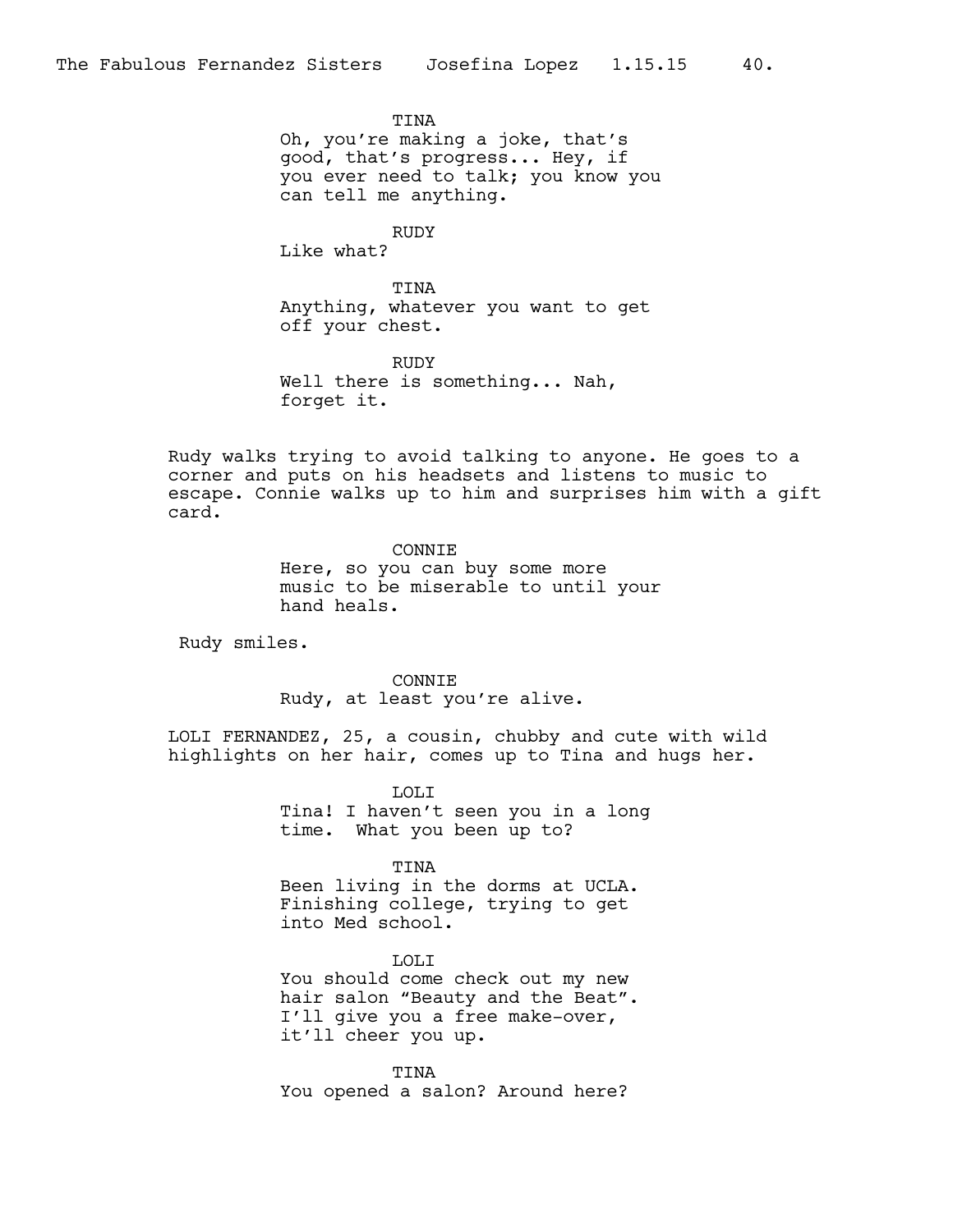LOLI Yeah, I'm my own boss... How are you doing?

TINA Not good. I'm still in shock. You're not going to believe this, but the other day I swear I saw Mama making chorizo in my own kitchen. I could even smell it.

#### LOLI

For reals? Orale. (Cool.)

#### TINA

Then the day before my parents left to Mexico I had a dream that my mom made me all this delicious food and said she had to leave. She picked up her suitcase and when I tried to stop her she turned into "La Muerte" (death) and then turned to dust.

LOLI

Ay, she was trying to tell you-- Wow! You had a premonition of her death.

TINA A premonition?

#### LOLI

Yes, when someone close to us is going to pass sometimes we get a message before - a premonition.

TINA So you don't think I'm crazy?

#### LOLI

No. It makes sense.

#### TINA

I miss living in the barrio. If I tell a white person back in my dorm room what I just told you, they'll just think I'm crazy.

LOLI

I know a Curandera (shaman) who can tell you if you're imagining things or if it's really your mom. (MORE)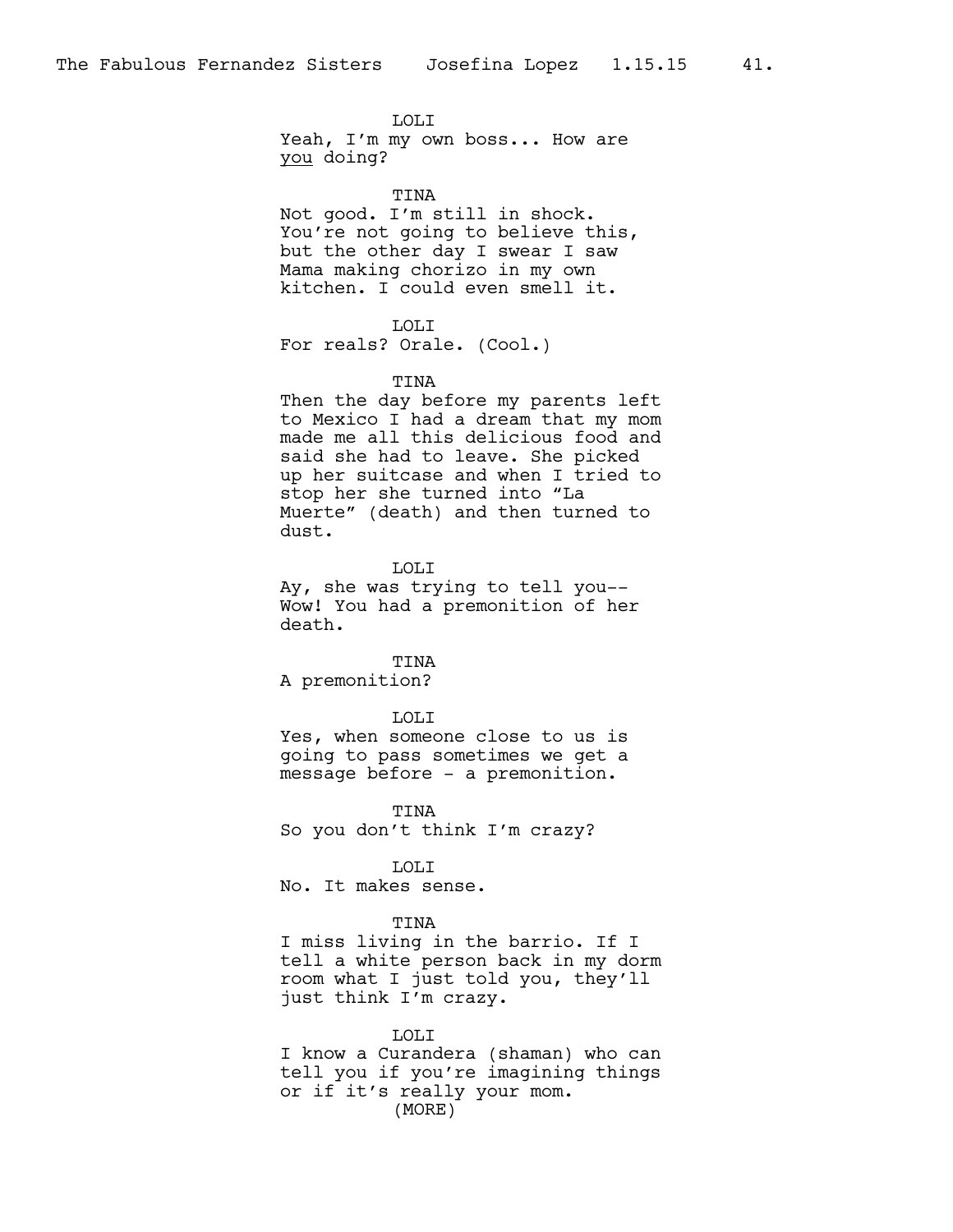Let me know if you ever want to talk to her. LOLI (CONT'D)

TINA Really? You believe in that? You trust her?

LOLI

She's the real thing. She cured me of mal ojo (evil eye) when I was a little girl, that's how come I know. We should hang out some time and I'll take you to her.

DIVINA PEREZ, 40s, an attractive woman, ENTERS. Mary Ellen gasps and pulls Connie to the side and points to Divina.

> MARY ELLEN Connie, look at her. That was Papa's mistress.

CONNIE What? Are you serious?

MARY ELLEN (whispering) I swear I saw them together with my own eyes... Tell her to leave.

CONNIE (whispering) I can't tell her to leave. I don't

have evidence.

Martha overhears and jumps into their conversation.

MARTHA (whispers) Don't even think about making a scene. We don't know who she is. Those are just rumors.

Tia Sofia pulls Martha to the side.

TIA SOFIA M'ija (darling), everything is ready so please get on with the eulogy because I need to get home soon to watch my telenovela. Just make it short and sweet and to the point.

Connie drinks a shot of tequila when nobody is looking.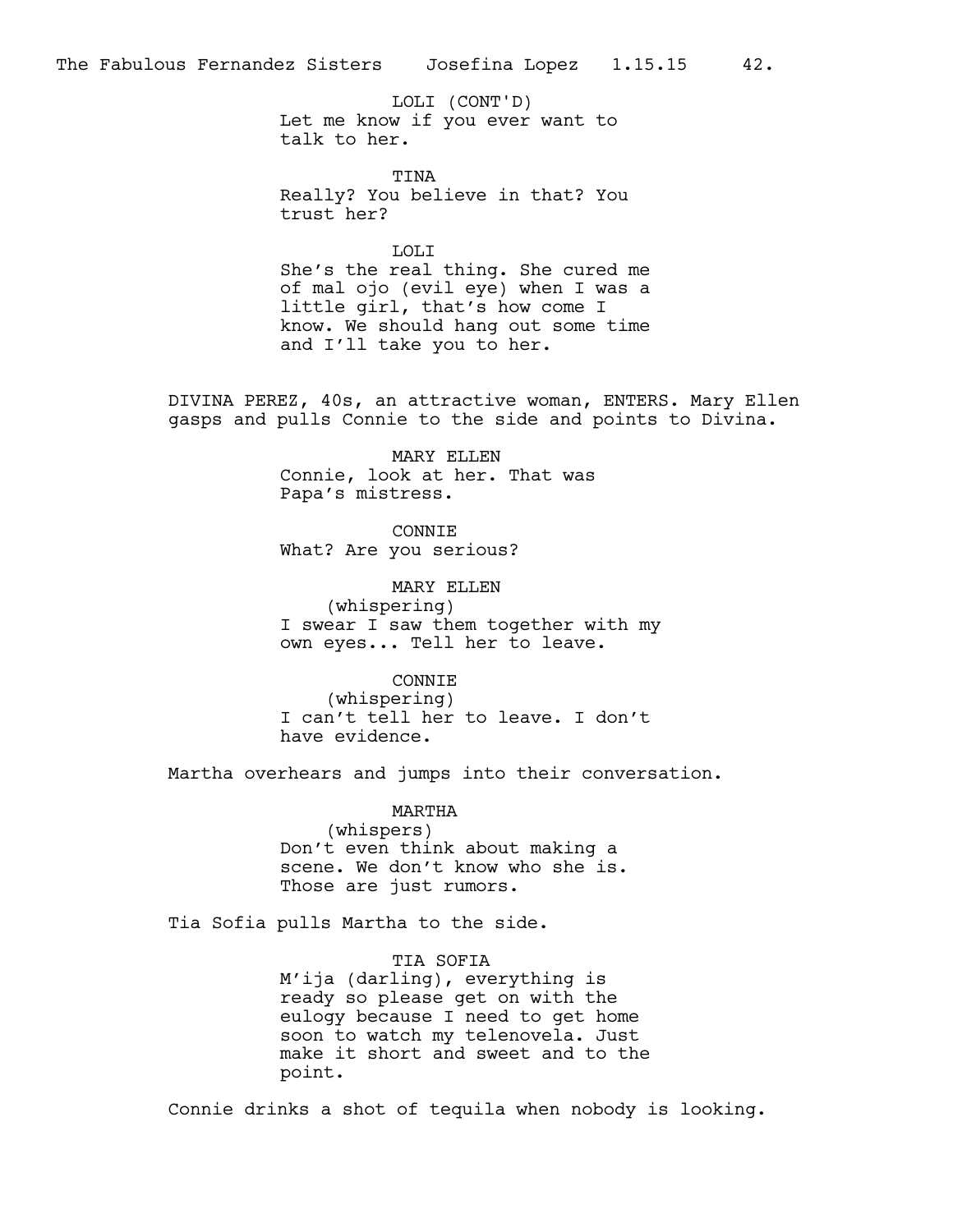Martha coughs loudly to get everyone's attention.

MARTHA Everyone thank you for being here. Please gather around the altar so we can start.

All the guests gather in the living room around the large and beautiful tribute altar that Tina has created.

As Martha says her Eulogy

**TNSERT** 

PHOTO OF RODOLFO SR. AND CRISTAL FERNANDEZ WEDDING PICTURE

PHOTO OF RODOFLO SR. AS A BRACERO

PHOTO OF RODOLFO SR. AS A MARIACHI

PHOTO OF THE FERNANDEZ FAMILY WHEN THE SISTERS WERE YOUNG

PHOTO OF THE SISTERS IN PINK MARIACHI OUTFITS WITH A BANNER THAT SAYS "THE FABULOUS FERNANDEZ SISTERS" AS THEY PLAY INSTRUMENTS AND SING

## MARTHA

Our father Rodolfo Fernandez came to this country as a Bracero. He was a talented musician and singer who dreamt of having his daughters follow in his footsteps by being the most successful Girl Mariachi Band called "The Fabulous Fernandez Sisters". He was an ambitious and hard working man who always wanted the best for his family. He was a loving father and the protector and head of our family who wanted to make sure all his daughters got an education so they could accomplish their "American Dreams". All of my sisters have become strong and successful women thanks to Mama and Papa.

CONNIE

Tell the truth! He was a mean jerk! He really was!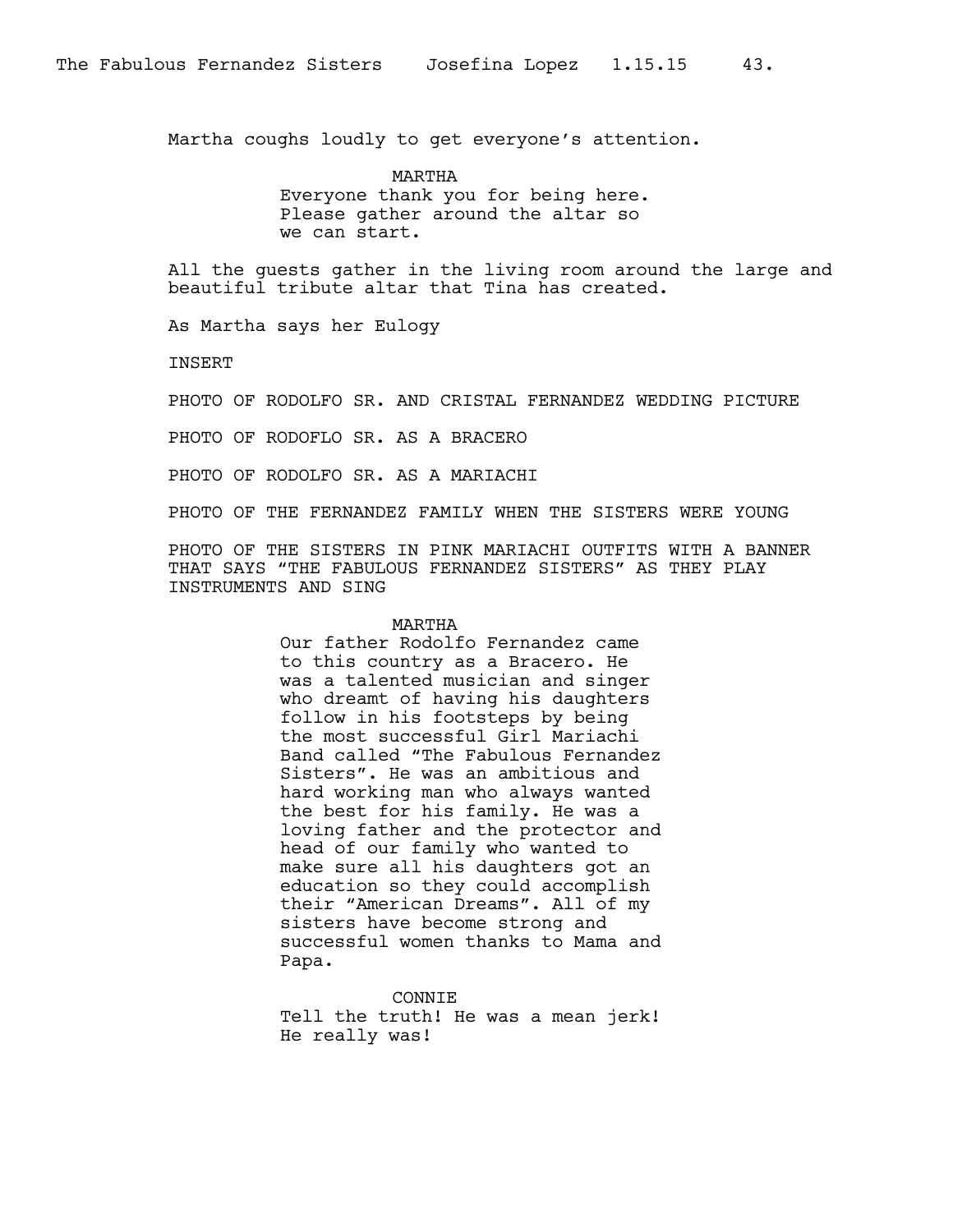MARTHA Connie, please let me finish... Our parents wanted us to have all the opportunities--

MARY ELLEN You were his favorite; of course you thought he was a great father!

#### QUICK FLASHBACK

RODOLFO SR. SCREAMING AT CONNIE IN FRONT OF HER SISTERS "STOP BEING AN IDIOT CONNIE!" HE DRAGS HER TO THE MIRROR AND MAKES HER LOOK AT HERSELF - "YOU SEE HOW UGLY YOU ARE! YOU HAVE TO WORK HARDER BECAUSE YOU'RE NOT PRETTY LIKE YOUR SISTERS! YOU CAN'T ACT LIKE AN IDIOT!"

BACK TO THE PRESENT

#### CONNIE

I resented him for forcing us to be in that stupid Mariachi girl band called "The Fabulous Fernandez Sisters" and always telling me I would never amount to anything. What kind of father does that?! We were just his little puppets and did he ever bother to ask if we wanted to live his stupid dream? No!

## QUICK FLASHBACK

RODOLFO SR. PUSHING MARY ELLEN OUT THE DOOR - THE SISTERS AND CRISTAL BEGGING HIM NOT TO KICK HER OUT - HE YELLS "SHE'S A WHORE" AND SLAMS THE DOOR ON MARY ELLEN WHO IS ONLY 15

BACK TO THE PRESENT

#### MARY ELLEN

I hated him. After he kicked me out when I got pregnant I hated him. My father is a hypocrite. You see that woman. She was my father's whore!

Mary Ellen points to Divina. Everyone gasps.

MARY ELLEN (CONT'D) He called me a whore while he was having an affair with her!

DIVINA You don't know the truth!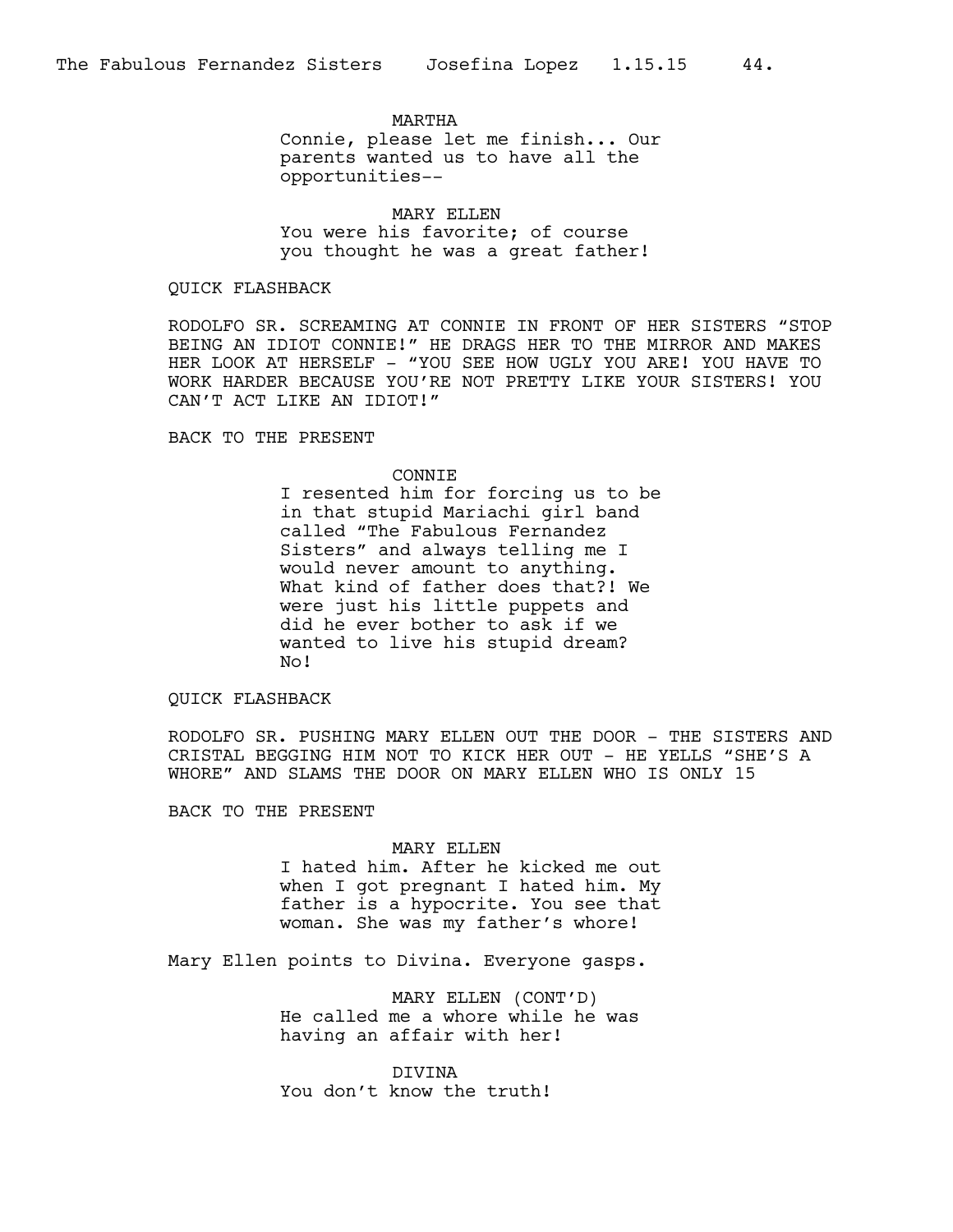Divina gets up and EXITS muttering in Spanish.

The COMADRES sitting next to Tia Sofia look to her with shock on their faces.

> TIA SOFIA (whispers) This is better than my telenovela!

> TINA Stop! Stop being bitter and grow up! Get over it! They did the best they could.

MARY ELLEN I'm sorry that I'm not a "Sweet Princess" like you who was spoiled by our parents--

CONNIE

God, Tina you sound like such a white girl when you complain you know that.

MARTHA Hermanas (sisters), por favor, please, rise above this and be "Bigger".

MARY ELLEN Yeah, you're always the sister who is "Big" - You're so "Big" you're fat!

## BEAT

#### MARTHA

Mary Ellen, I may be fat, but you're the ugly sister. I can lose weight! But you can't get a face transplant!

Everyone gasps. Then Connie turns on Mary Ellen.

CONNIE Our father probably had sex with a turtle and had you - cause our mother was beautiful and you must be adopted.

MARY ELLEN You're the adopted one because you're a prieta (dark skinned). (MORE)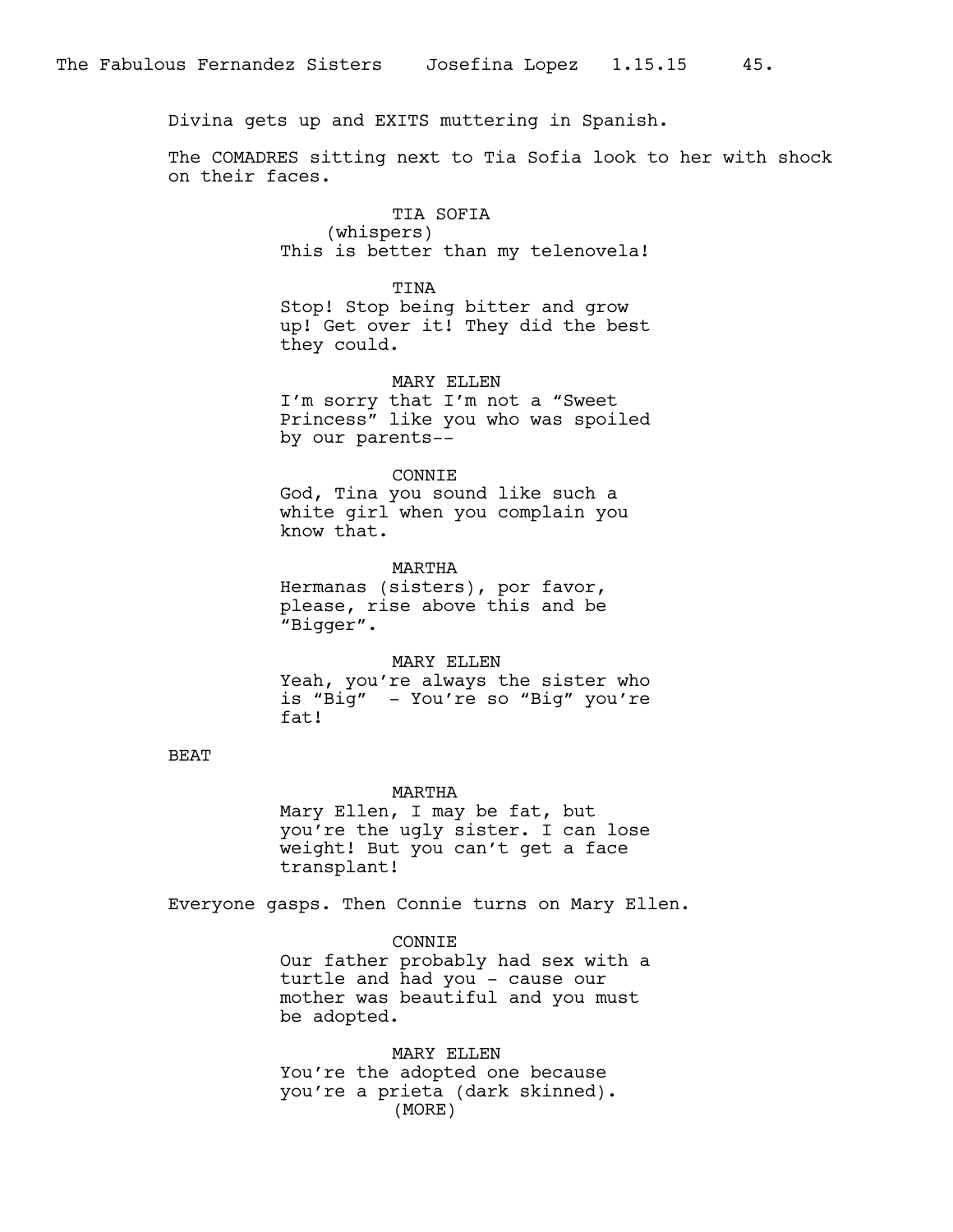My parents probably stole you from an dirty india (indigenous woman) begging on the street! MARY ELLEN (CONT'D)

Connie is about to punch Mary Ellen when Uncle Pepe grabs her. Tina jumps in between them.

TINA

Stop acting stupid! You've had too much to drink. So what if our father was a jerk, he was still our father!

RUDY Stop disrespecting mi Papa! (my father) You didn't get to see the good side, the father I got to know! All I wanted was to come home to my family, but that doesn't exist anymore. I'd rather live on the street than get stuck with any of you!

Rudy leaves.

DISSOLVE TO:

EXT. DOWNTOWN APARTMENT BUILDING, ESTABLISHING SHOT - LATER THAT NIGHT

INT. CONNIE'S LOFT, LIVING ROOM

Connie's place has incredible views of the downtown skyline. A real bachelorette pad with stylish furniture and paintings to match her successful career.

Jesus bring s a tall glass of water and puts it on the coffee table in front of Connie.

> JESUS Chica, drink more water or you're gonna wake up feeling like life took a piss on you. I can't believe you're still angry at your father.

Connie drinks water.

CONNIE He forbid us to attend the birth of Mary Ellen's baby. (MORE)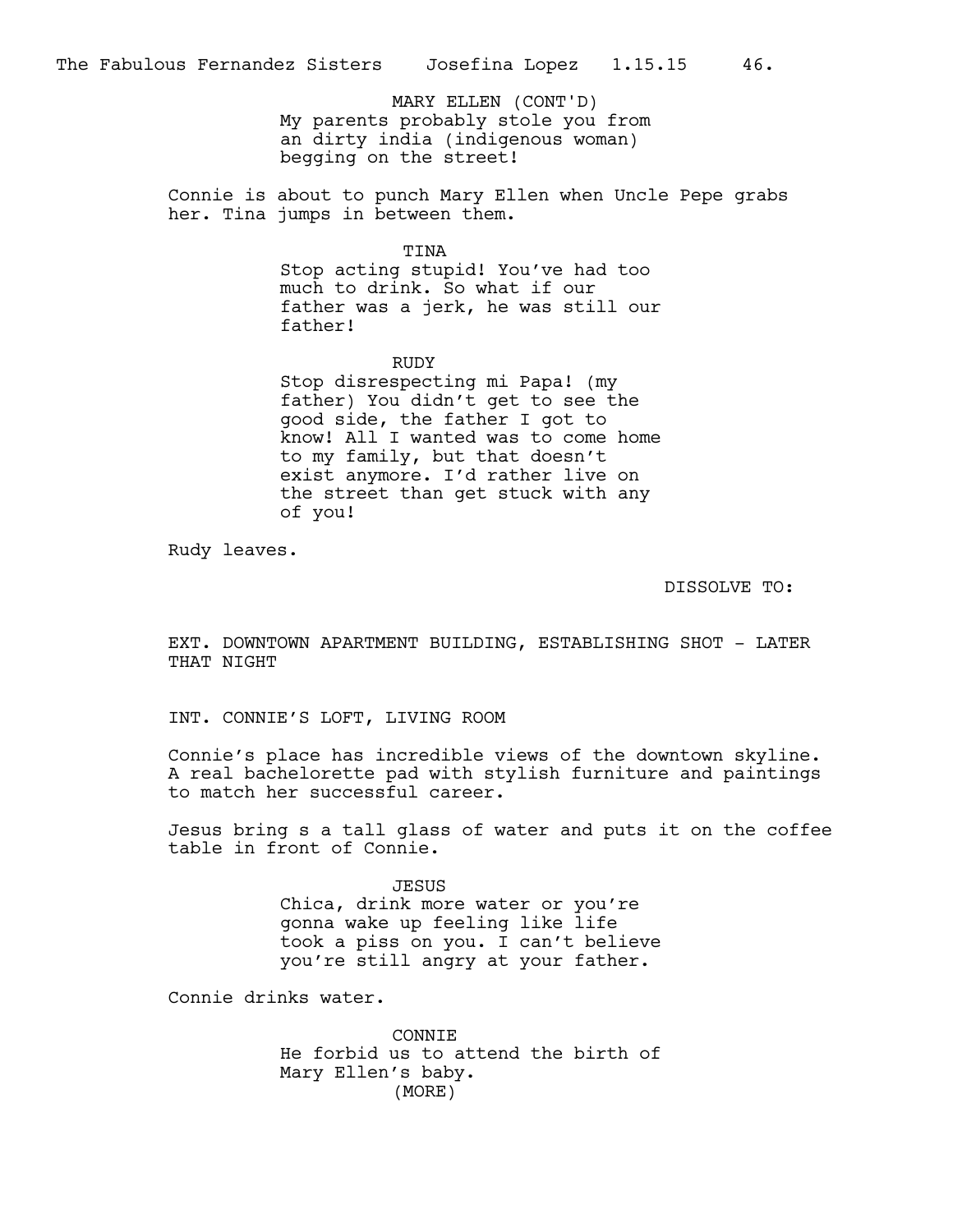I promised her I would be there and I couldn't go and she felt like we betrayed her, like we didn't love her anymore. We stopped talking after that, things were never the same. CONNIE (CONT'D)

Connie cries. Jesus hugs her and rubs her back.

## JESUS

(lovingly)

Oh, come here chica... You should forgive your father... Look, even I forgave my own father and he kicked me out of the house for being gay when I was 16 and he even told me I should die... Now he's so happy to see me because I'm the only one who visits him at his nursing home.

#### CONNIE

You're right... I'm tired of being so angry for so long. I need to forgive him and move on.

#### JESUS

(lovingly) Just remember you're fabulous and you're hot, this is just a tiny bump on the road of life.

#### CONNIE

Yes, I'm successful and have everything I always wanted: a kick ass condo, car, career... But it's not enough.

INT. LOLI' JEEP - NIGHT

Loli and Tina drive through a dirty alley in the middle of nowhere. The kind of alley heroine addicts die on.

> TINA (concerned) The Curandera lives here?

LOLI Don't worry about it. I got your back prima (cousin).

Loli parks next to a garbage dumpster with alley cats.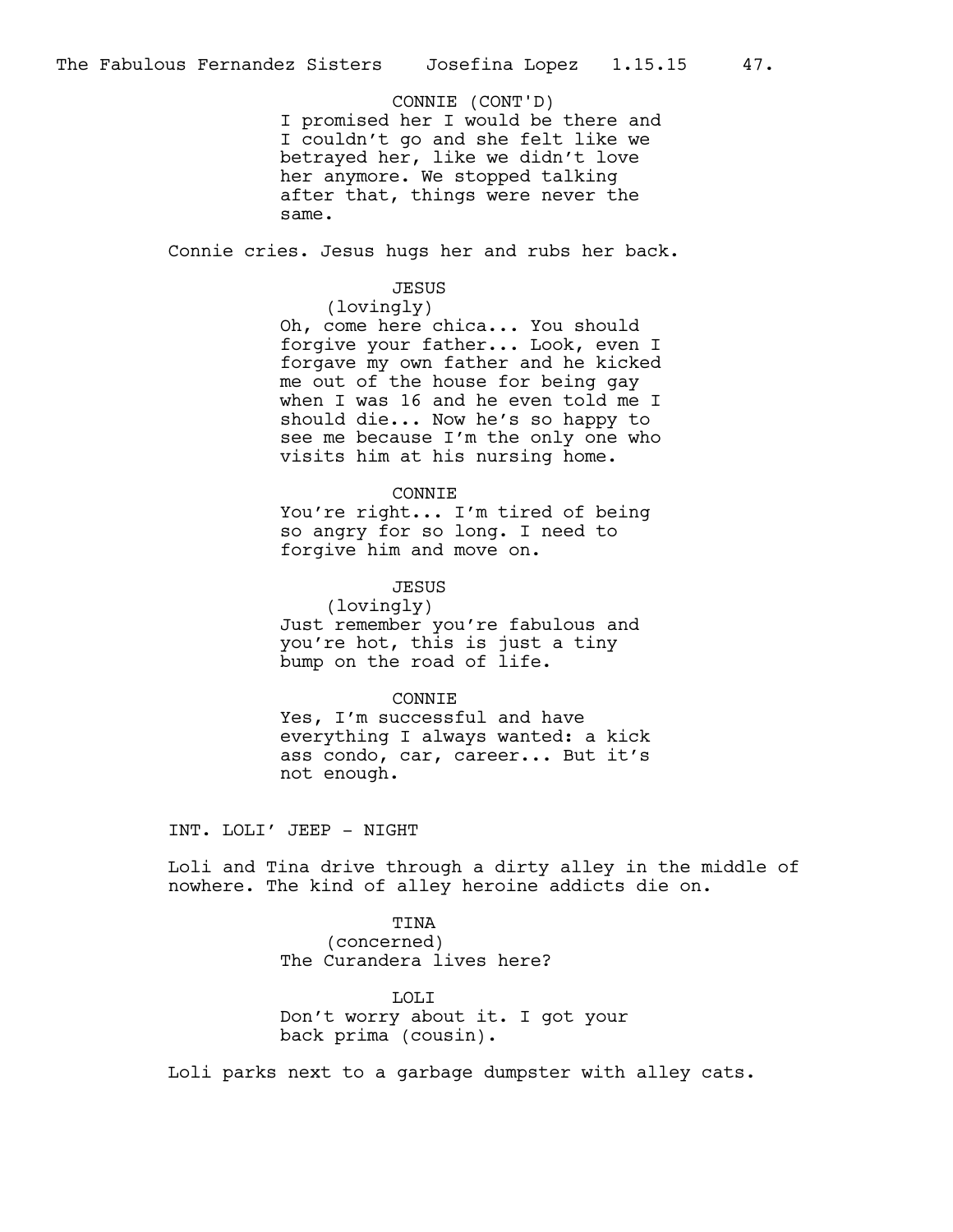EXT. LOLI'S JEEP/ALLEY - CONTINUOUS

They exit the Jeep and make their way to a nondescript dirty door. Loli does a special knock and makes the sound of an owl.

The door opens and DONA PASIENCIA, 70s, a curandera (shaman/healer) a tiny grey haired indigenous woman peeks her head out.

> LOLI Dona Pasiencia, forgive me for coming so late, but you said to come anytime I had an emergency.

She waves them in.

INT. DONA PASIENCIA'S HOUSE - SECONDS LATER

Dona Pasiencia's house is surrounded with candles, religious statues, and herbs hanging from the ceiling. Tina and Loli walk in and they sit on a chair surrounding a basin with water in it.

LOLI

Dona Pasiencia, you know why we are here. Tina needs your help. Tell her what she needs to know.

Dona Pasiencia takes Tina's hand and dips it into the water. Tina pulls her hand away after a few seconds. Dona Pasiencia looks in the water and sees things invisible to Loli and Tina.

DONA PASIENCIA

(in Spanish) Yes, yes. Your mother is visiting you. She's telling me that you must help your brother. His secret is too heavy for him to bear. You must help him put the pieces of his soul back together or she won't cross into the light.

Tina finally allows herself to cry and feel the loss of her parents.

> DONA PASIENCIA (in Spanish) Yes, yes, cry. It's good to cry. Like they say, that's just the ice melting around your heart.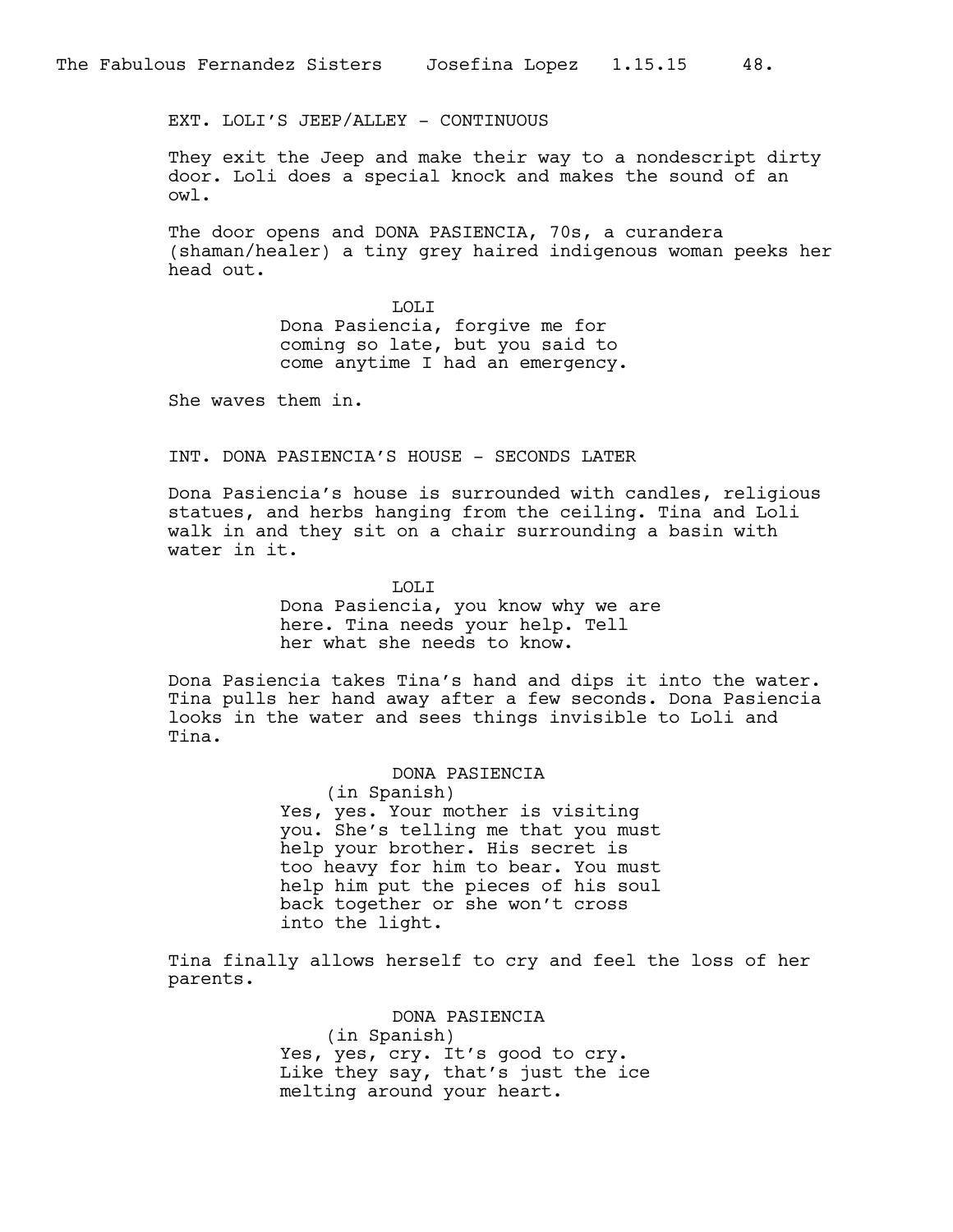INT. MARY ELLEN'S BEDROOM - LATER

Mary Ellen cries in bed. Jerry walks in and sees her crying.

JERRY We don't ever have to go visit them if you don't want to. It's terrible the way your family has treated you.

MARY ELLEN I'm crying because I miss my parents. I miss my sisters. I miss my family.

JERRY I thought you never wanted to be a part of that family.

MARY ELLEN

I was wrong.

Jerry gives her a shoulder to cry on. Martha Ellen finally allows herself to cry and mourn her parents.

INT. MARTHA'S HOUSE, LIVING ROOM - SAME

Martha tries to take the altar apart. She picks up the photo of her family at Rudy's birthday party on the altar and stares at it. She picks up another photo of her mother.

> MARTHA Mama, I don't how to keep this family together.

She puts the photo close to her heart.

END OF ACT FOUR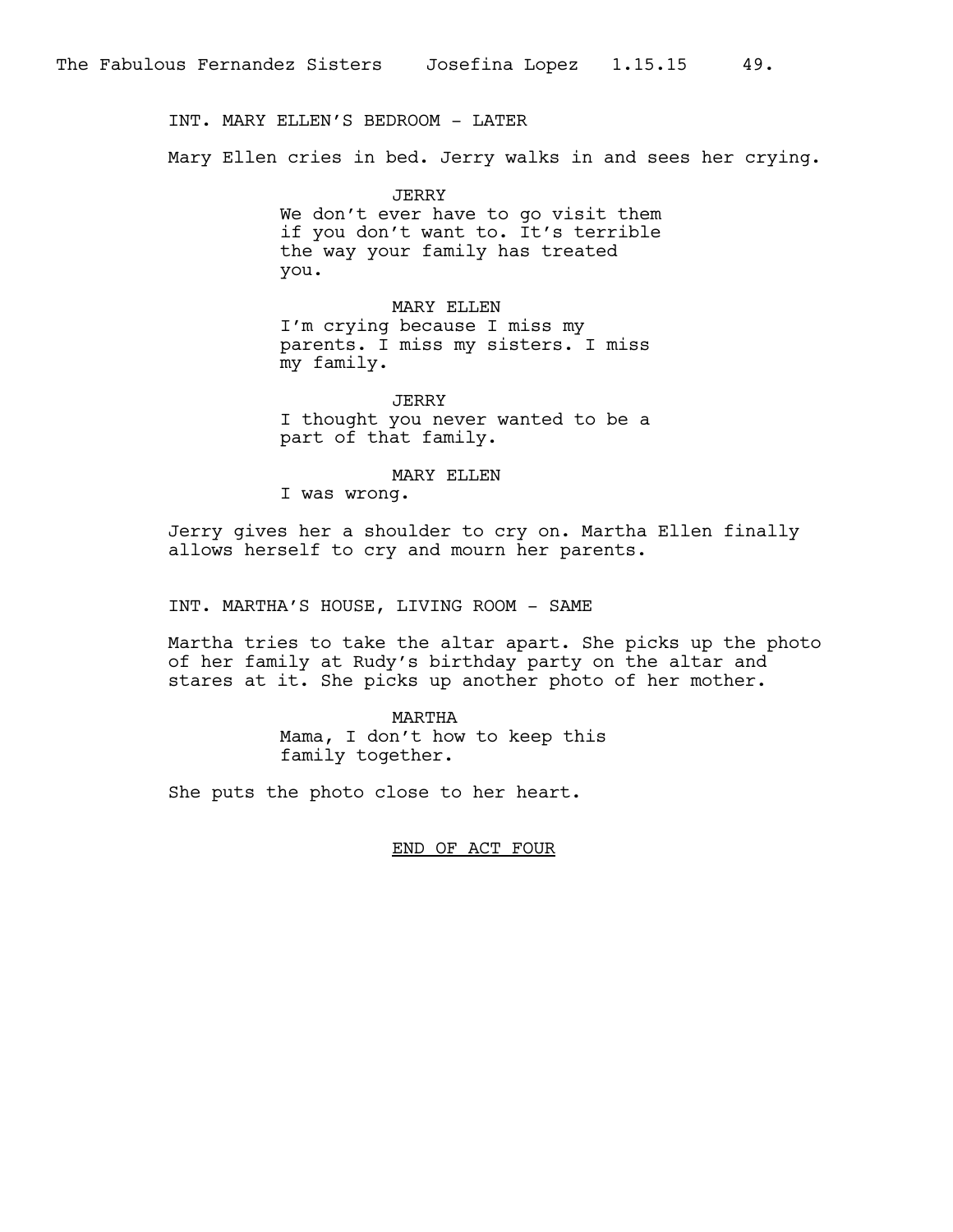## ACT FIVE

INT. MARTHA'S HOUSE - MORNING

Martha's walks over to a bedroom door and knocks.

MARTHA Rudy, it's time to get up or you'll be late for school.

No answer. Martha knocks again. Martha walks into the bedroom. The bed is made and no Rudy in sight. Martha walks around looking for Rudy.

> MARTHA Rudy! Rudy where are you?

> > DISSOLVE TO:

The four Fernandez sisters are now gathered around the living room pacing back and forth, worry all over their faces.

> CONNIE Did you call Detective Ramos to check the house where the drug raid happen?

MARTHA Yes, he's not there.

TINA So we called all of his friends and he's not at Tia Sofia's.

MARY ELLEN Did you check our parent's house?

MARTHA Of course. I checked there first and there's no sign of him there.

TINA Excuse me, I have to use the bathroom.

Tina walks to the bathroom.

INT. MARTHA'S HOUSE, BATHROOM - CONTINUOUS Tina goes to the bathroom and prays.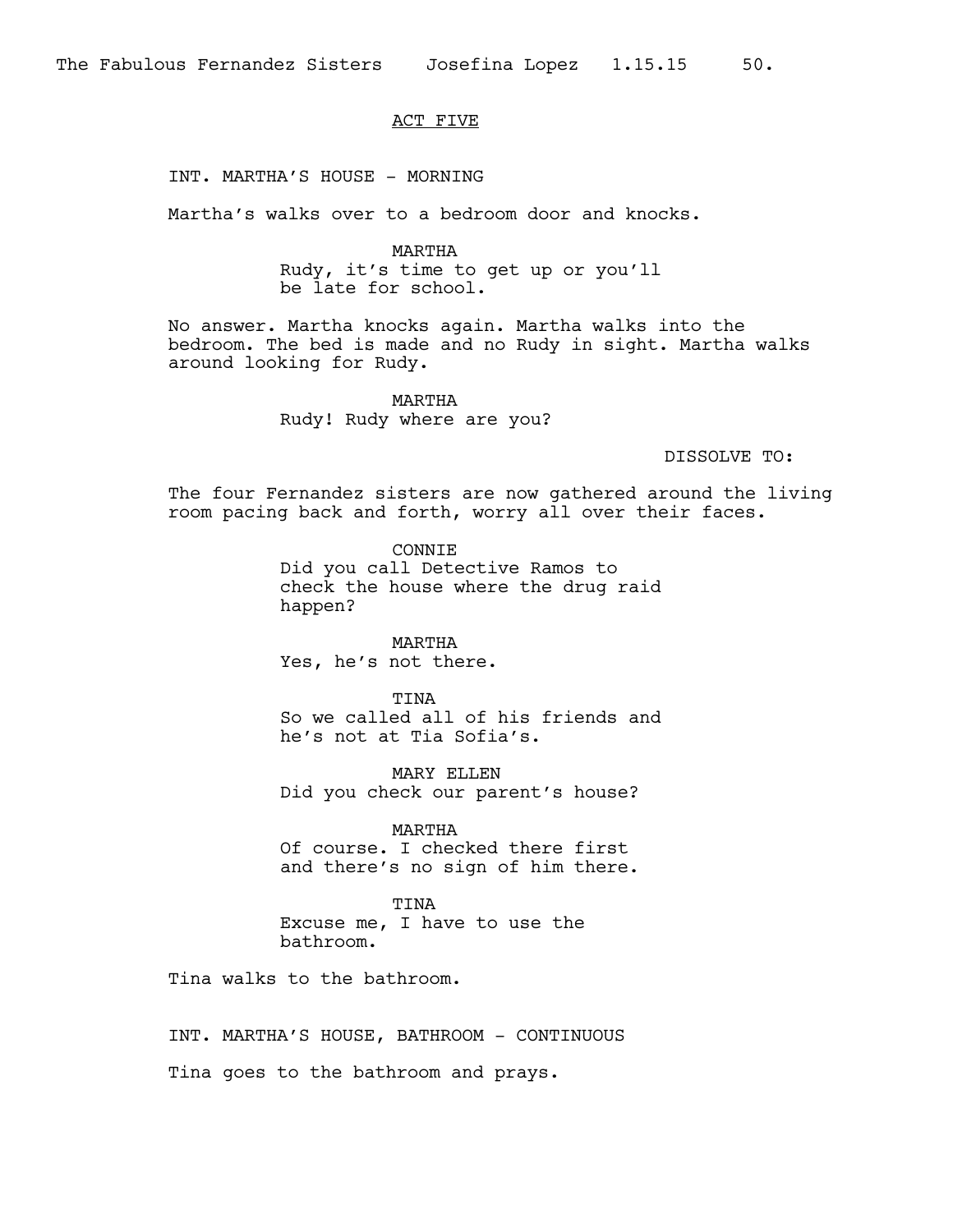TINA

Mom, if you can hear me, please help us find Rudy. I don't want anything bad to happen to him. I want to help him. Help me help him. Where is Rudy? Rudy, where are you?

INT. MARTHA'S HOUSE, HALLWAY - CONTINUOUS

Tina EXITS the bathroom.

WIND CHIMES ARE HEARD

As well as the barely audible word "basement". Tina looks around to find the source of the sound and walks up to Martha.

> TINA Did you say "basement"?

> > MARTHA

No, but I already checked my basement, he's not there.

Tina hears "basement" whispered again and looks around. She stops to think and eureka!

> TINA He's in the basement of mom and dad's house!

MARY ELLEN There's no basement--

**CONNTE** Yes, there is-- That's where I made out with my first boyfriend.

TINA

And where I played with the Ouija board when Mom and Dad were in church.

MARTHA The house has a basement?

TTNA He's in the basement. Follow me.

They all look at Tina not quite believing her, but they follow her.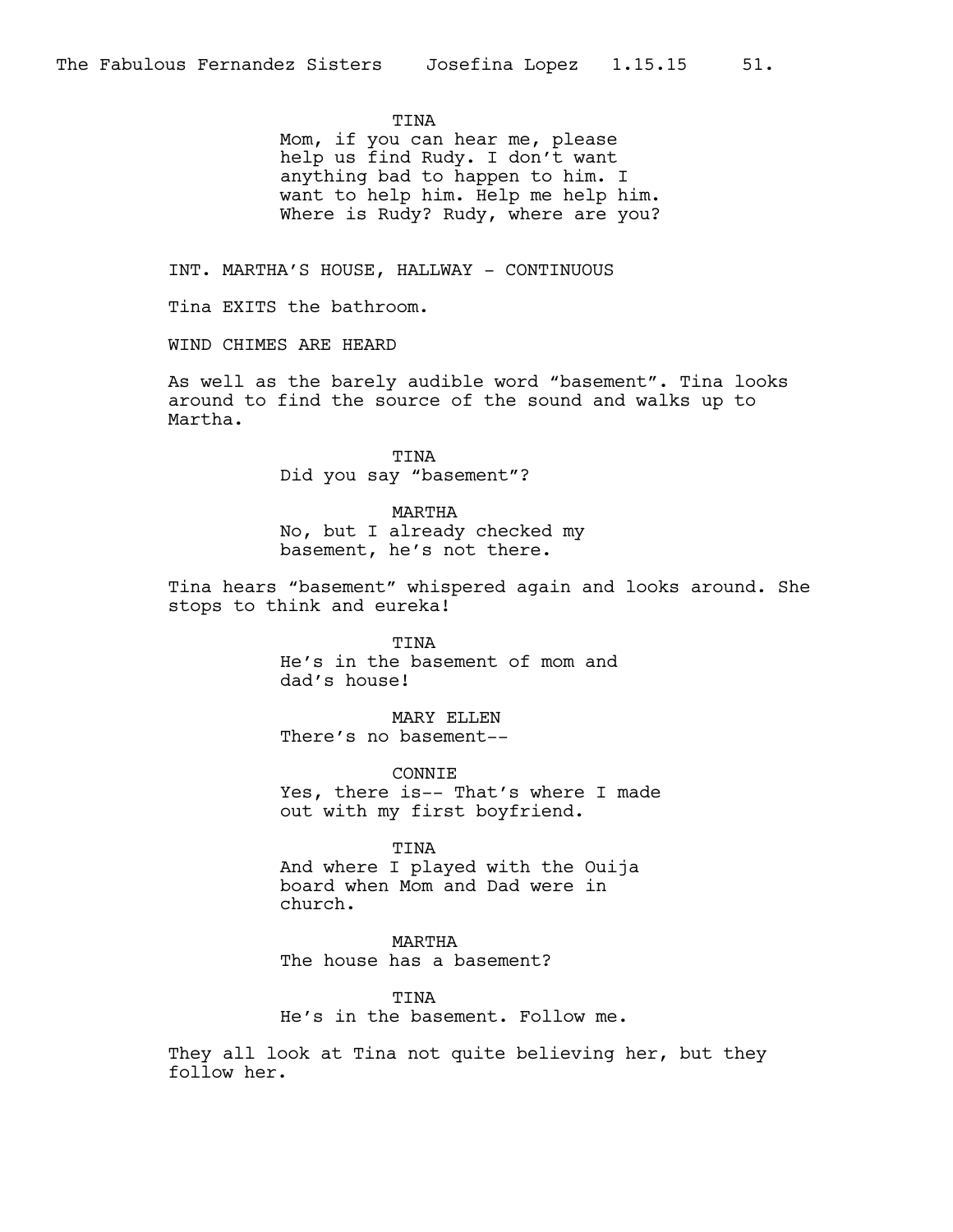EXT. FERNANDEZ FAMILY HOUSE, BACKYARD - MINUTES LATER

The sisters make their way to the back of the house to the basement. Tina is about to walk in when the door SLAMS on her. The sisters jump up startled.

> TINA Rudy, are you in there? Please come out.

No answer.

MARTHA Are you going to keep running away? We want to help you.

CONNIE Please come out so we can talk to you, for reals bro.

MARY ELLEN

Rudy, I'm sorry we haven't been there for you. We're trying. Please give us another chance.

RUDY

Go away! I don't need anbody to care for me. I'm a man, I don't need my sisters to tell me what to do. I already know what to do! I can do it by myself - go away!

The sisters turn to one another and together they charge the door and pound on it with their bodies. They keep trying and Connie slips and falls to the ground. Connie laughs.

> MARTHA What's so funny?

CONNIE He's a stubborn mule like Papa.

MARTHA

Reminds me of how he kept insisting that if we practiced a lot we could be like the Jackson Five! We could be the Fernandez Four.

The sisters laugh.

MARY ELLEN Or when we were in Mexico and Papa tried taming a wild stallion.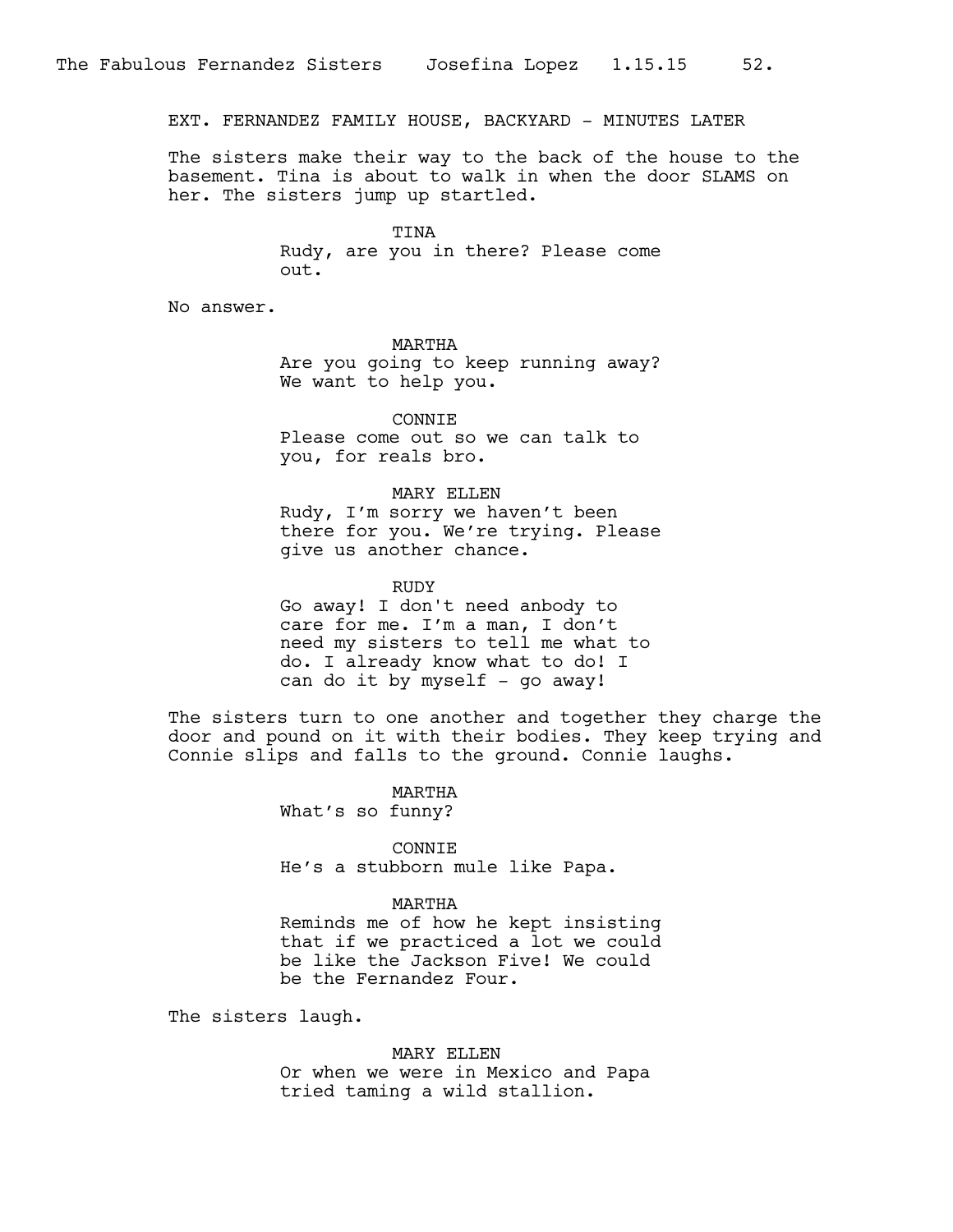The sisters laugh again.

**CONNTE** Or when he was determined to drive 35 hours non-stop from San Angel to Los Angeles and almost killed us when he fell asleep and drove off the road.

They laugh out loud.

RUDY (O.S.) Estan locas! (You are all crazy!)

CONNIE (shouting) Of course we're crazy! It's the Fernandez's way!

RUDY Just give up!

Martha and Mary Ellen join Connie on the floor.

MARTHA I give up. I had this crazy idea of running for Mayor of Los Angeles, but I can barely keep it together. I don't know how I'm going to continue being a Councilwoman and keep Rudy out of trouble.

Martha wipes the tears from her eyes.

BEAT

CONNIE

Martha, I will adopt Rudy and move back into Mama and Papa's house.

Martha, Mary Ellen and Tina's eyes widen in disbelief.

MARY ELLEN/TINA/MARTHA Are you serious?/For reals?

CONNIE Yes. I'll do it.

MARTHA That's really big of you. Thank you for committing to do that.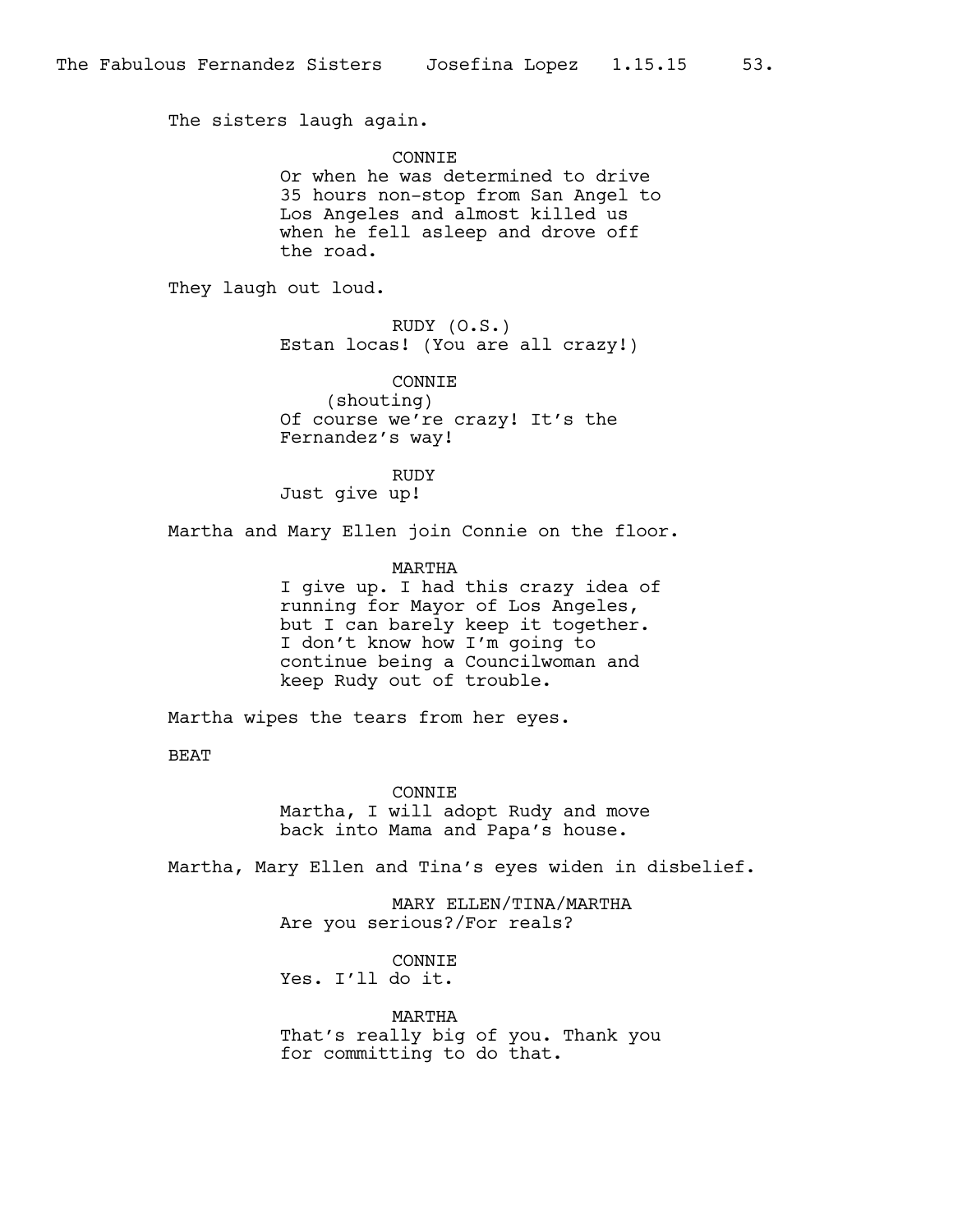**CONNTE** Yeah, but now you have to run for Mayor. I know it's your dream!

PAUSE

MARTHA It's a big decision... Look, I will seriously consider it.

INT. FERNANDEZ FAMILY HOUSE, BASEMENT - CONTINUOUS

Tina walks in and catches Rudy crying.

TINA Were you crying?

RUDY

Nah, I wasn't crying! It's all the dust in here - got in my eyes.

TINA

Rudy believe it or not I understand what you're going through. Mama has been visiting me and she told me she doesn't want you to bear the secret alone.

RUDY I can't tell you the secret. Don't make me tell you.

Tina hugs him.

TINA (CONT'D) I just want to let you know you are not alone. I'm here for you.

EXT. FERNANDEZ FAMILY HOUSE, BACKYARD - SAME

## **CONNTE**

You know as much as I've criticized Papa I realize that he wasn't all bad. He couldn't be that bad father that I thought he was and raise four fabulous daughters and one stubborn son.